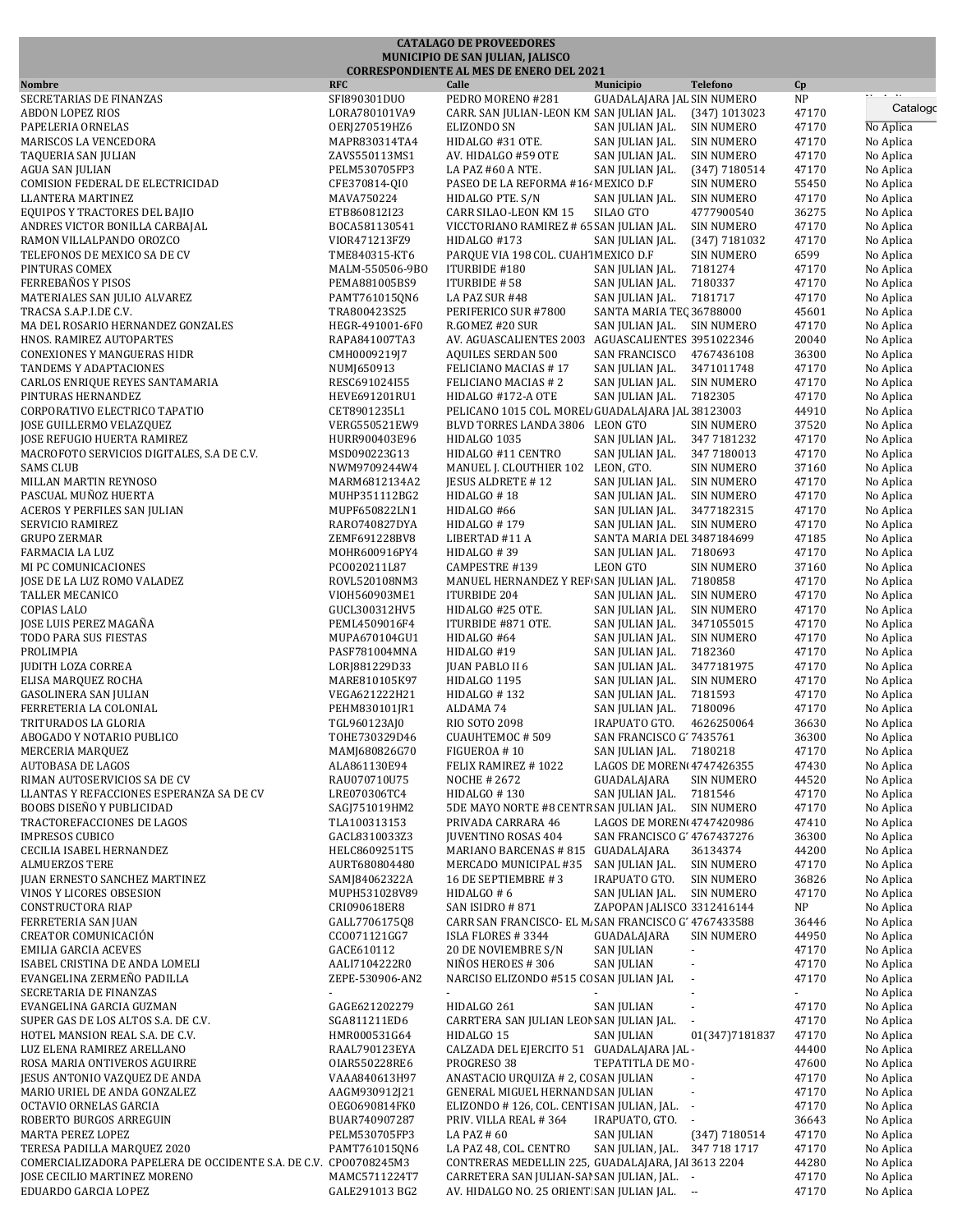| oon dommnwo vnmmqona kopiudona                     | ,,,,,,,,,,,,,,,,, | buyb. J.J. TORREJ EMPAY, CO BEON GTO                                                        | <b>JIJLV</b> | 101       |
|----------------------------------------------------|-------------------|---------------------------------------------------------------------------------------------|--------------|-----------|
| ROSA MARIA MARQUEZ PEREZ                           | MAPR-830314-TA4   | HIDALGO #31 OTE<br>SAN JULIAN JAL -                                                         | 47170        | No Aplica |
| QUALITAS COMPAÑIA DE SEGUROS, S.A.B. DE C.V.       | OCS-931209-G49    | SAN JULIAN JAL -<br>HIDALGO # 5 PTE                                                         | 47170        | No Aplica |
| COMERCIALIZADORA FLOVA S.A. DE C.V.                | CFL060224MW3      | ATOTONILCO EL A 013919170534<br>INDEPENDENCIA # 599                                         | 47750        | No Aplica |
| SALVADOR REYNOSO ZUÑIGA                            | REZS740226GT7     | HIDALGO 2A COL. CENTRO<br>SAN JULIAN, JAL. -                                                | 47170        | No Aplica |
| SUPER FARMACIA DE AHUCATLAN SA DE CV               | SFA9708014P3      | RIO VERDE, SLP -<br>ITURBIDE 16-2                                                           | 79610        | No Aplica |
| MA. DE LA LUZ RAMIREZ PACHECO                      | RAPM7107061F6     | BLVD. JOSEFA ORTIZ DE DON SAN FRANCISCO D 476 746 6043                                      | 36300        | No Aplica |
| ENRIQUE VILLEGAS BECERRA                           | VIBE831120AI0     | HIDALGO 68 A, COL. CENTRO SAN JULIAN, JAL. 01 347 718 0975                                  | 47170        | No Aplica |
| MARIA DEL SOCORRO ZAMUDIO VALADEZ                  | ZAVS550113MS1     | HIDALGO # 59, COL. CENTRO SAN JULIAN, JAL. -                                                | 47170        | No Aplica |
| ALEJANDRO PADILLA PADILLA                          | PAPA6704218R6     | HIDALGO # 88, COL. CENTRO SAN JULIAN, JAL. -                                                | 47170        | No Aplica |
| ASELA LOZANO LOZANO                                | LALA3912064D5     | CARRETERA ATOTONILCO-S/ RANCHO LA FINCA 013481074528                                        | 47185        | No Aplica |
| JOSE DE JESUS SANCHEZ GARCIA                       | SAGJ751019HM2     | 5 DE MAYO 8, COL. CENTRO SAN JULIAN JAL. -                                                  | 47170        | No Aplica |
| FRANCISCO PADILLA SAINZ                            | PASF781004MNA     | HIDALGO #19, COL. CENTRO SAN JULIAN, JAL. -                                                 | 47170        | No Aplica |
| BRIAN DE JESUS VILLALPANDO HERNANDEZ               | VIHB930911DI5     | HIDALGO # 180, COL. CENTR SAN JULIAN, JAL. -                                                | 47170        | No Aplica |
| RICARDO CONCEPCION SUAREZ SUAREZ                   | SUSR600403R31     | HIDALGO # 5, COL. CENTRO SAN JULIAN, JAL. 395 788 8846                                      | 47170        | No Aplica |
| FRANSISCO TORRES GARCIA                            | TOGF-710307-4U3   | REFORMA S/N PTE<br>SAN JULIAN JAL.<br>$\sim$                                                | 47170        | No Aplica |
| AURORIAN S.A. DE C.V                               | AUR100128NN3      | ALTANEDA 16 COL. NAPOLE: MEXICO D.F.<br>01-800-63-2668-                                     | 03810        | No Aplica |
| GUILLERMO MUÑOZ GUZMAN                             | MUGG740128MT2     | IGANCIO ZARAGOZA # 219, C SAN JULIAN, JAL.<br>$\sim$                                        | 47170        | No Aplica |
| ERASMO AZPEITIA REYNA                              | AERE7311253UA     | ALEMANIA #58, COL. LOMA   SAN JULIAN, JAL. 347 105 8478                                     | 47170        | No Aplica |
| RADIOMOVIL DIPSA S.A. DE C.V.                      | RDI841003QJ4      | 25813700<br>LAGO ZURICH # 245 EDIF TE MEXICO DF                                             | 11529        | No Aplica |
| OFFICE DEPOT DE MEXICO S.A. DE C.V.                | ODM950324V2A      | JUAN SALVADOR AGRAZ 101, CUAJIMALPA, DF -                                                   | 05300        | No Aplica |
| 7-ELEVEVEN MEXICO S.A. DE C.V.                     | SEM980701STA      | AV. MUNICH 195-B, COL. CUA SAN NICOLAS DE L 0181 8158 0711                                  | 66450        | No Aplica |
| MIGUEL DE JESUS ESPARZA PARTIDA                    | EAPM821125287     | LOPEZ COTILLA #328, COL. (GUADALAJARA JAL -                                                 | 44100        | No Aplica |
| ROBERTO MONTOYA ASCENCIO                           | MOAR670210GZ9     | HIDALGO #109, COL. CENTR SAN JULIAN, JAL. -                                                 | 47170        | No Aplica |
| ALICIA PEREZ RAMIREZ                               | PERA680517TP6     | ITUBIDE ESQ. ONOFRE GARC SAN JULIAN, JAL. 347 718 2039                                      | 47170        | No Aplica |
| JOSE REFUGIO GONZALEZ ANGULO                       | GOAR750704-8B6    | LA PAZ #382, COL. CENTRO SAN JULIAN, JAL. 347 718 1463                                      | 47170        | No Aplica |
| EDMUNDO SOTO MONTES                                | SOME690217568     | CARRILLO PUERTO 68, COL. (AMECA, JAL.                                                       | 46600        | No Aplica |
| JORGE LUIS HERNANDEZ HERNANDEZ                     | HEHJ811214K27     | CAMINO A RANCHO LA LOMA SAN IGNACIO CERI -                                                  | 47190        | No Aplica |
| JUAN CARLOS HERNANDEZ DIAZ                         | HEDJ771007659     | PROLONGACION ITURBIDE S, SAN JULIAN, JAL. 01 347 718 0631                                   | 47170        | No Aplica |
|                                                    |                   | PRIV. RAYMUNDO DAVALOS : SAN JULIAN, JAL. 347 718 0927                                      |              |           |
| GERMAN VAZQUEZ FRANCO                              | VAFG730320775     |                                                                                             | 47170        | No Aplica |
| CIRILO DE JESUS VILLALPANDO RAMIREZ                | VIRC860218SM4     | HIDALGO #1050, COL. CENTI SAN JULIAN, JAL. -<br>JOSE MARIA MORELOS #34, (SAN JULIAN, JAL. - | 47170        | No Aplica |
| DOLORES RAMIRO BAUTISTA ESPINO                     | BAED840415GHA     | $\Delta \sim 10^{11}$ m $^{-1}$ .                                                           | 47170        | No Aplica |
| JORGE ISRAEL TORRES LOZA                           | TOLJ770616IX2     | SAN JULIAN, JAL. 3957857622                                                                 | 47170        | No Aplica |
| NUEVA WAL MART DE MEXICO S. DE R.L. DE C.V         | NWM9709244W4      | NEXTENGO 78, COL. SANTA C DF                                                                | 02770        | No Aplica |
| JUAN NUÑEZ MORENO                                  | NUMJ650913-QH3    | FELICIANO MACIAS #17-B N SAN JULIAN JAL 3471011748                                          | 47170        | No Aplica |
| MARTIN BRIZUELA ARELLANO                           | BIRM630405        | REFORMA S/N, COL. CENTRO SAN JULIAN, JAL. -                                                 | 47170        | No Aplica |
| MIGUEL GARCIA MARQUEZ                              | GAMM591214TR7     | HIDALGO #177, COL. CENTR SAN JULIAN, JAL. 01 347 718 1983                                   | 47170        | No Aplica |
| VICTOR HUGO DE ANDA MORALES                        | AAMV810522340     | GENERAL MIGUEL HERNAND SAN JULIAN, JAL. -                                                   | 47170        | No Aplica |
| FUNDACION TELETON MEXICO A.C.                      | FTM981104540      | AVENIDA GUSTAVO BAZ PRA ESTADO DE MEXIC 53.21.22.23                                         | 54010        | No Aplica |
| ALEJANDRO FRANCO MORENO                            | FAMA750810M95     | GENERAL RAMIREZ # 22<br>SAN MIGUEL EL AL -                                                  | 47140        | No Aplica |
| JORGE LUIS MARQUEZ PADILLA                         | MAPJ720209K25     | SAN JUAN DE LOS 1013957850006<br>BLV. DIAZ ORDAZ # 755                                      | ÷.           | No Aplica |
| JESUS ALONSO GOMEZ LOPEZ                           | GOLJ8011198K3     | DR. FIGUEROA #18, COL. CEI SAN JULIAN, JAL. -                                               | 47170        | No Aplica |
| JUAN BECERRA ZAVALA                                | BEZJ751111FT6     | EMILIO CARRANZA #138 CO PONCITLAN, JAL. 01 391 921 3191                                     | 45950        | No Aplica |
| MARTINEZ GUERRA OLIVIA                             | MAG0770803        | PALOS COLORADOS S/N<br>SAN JULIAN JAL<br>$\sim$                                             | 47170        | No Aplica |
| MARIA EUGENIA AGUILAR FLORES                       | AGFM751115        | LIC. ANACLETO GONZALEZ # SAN JULIAN, JAL. -                                                 | 47170        | No Aplica |
| RIGOBERTO CABRERA CRUZ                             | CACR-400722 FL9   | FXCO. I. MADERO #212 ZONA SAN FRANCISCO D 4767432424                                        | 36300        | No Aplica |
| GIZMO, S.A. DE C.V.                                | GIZ971023434      | FAUSTO LEON #109 OTE ZOI SAN FRANCISCO D -                                                  | 36300        | No Aplica |
| OSCAR RAMIREZ RAMIREZ                              | RARO-740827-DYA   | HIDALGO OTE. #159<br>SAN JULIAN                                                             | 47170        | No Aplica |
| MIGUEL EDUARDO PEREZ HERNANDEZ                     | PEHM830101JR1     | ALDAMA #74 OTE, COL. CEN SAN JULIAN<br>347 718 0019                                         | 47170        | No Aplica |
| DIONICIO SALAZAR HERNANDEZ                         | SAHD760327L95     | CENTURION #40,<br>TALA, JAL.                                                                | 45300        | No Aplica |
| NOE GONZALEZ ESPINOZA                              | GOEN800623FQ1     | AV. GOB. MEDINA ASCENCIO ARANDAS, JAL.<br>348 784 4614                                      | 47180        | No Aplica |
| JOSE LUIS MARTINEZ VILLALPANDO                     | MAVL561016        | ZARAGOZA OTE 58<br>SAN JULIAN, JAL. -                                                       | 47170        | No Aplica |
| JUAN CARLOS HERNANDEZ AGUILERA                     | HEAJ700309TW6     | FELIX CERVANTES # 1057, RITLAQUEPAQUE, JA -                                                 | 45520        | No Aplica |
| EFRAIN HERNANDEZ VILLALPANDO                       | HEVE691201RU1     | HIDALGO # 204, COL. CENTRI SAN JULIAN, JAL. 01 347 718 2305                                 | 47170        | No Aplica |
| JOSE FRANCISCO HERNANDEZ REYNOSO                   | HERF-700916-1I2   | LA PAZ #46 C<br>SAN JULIAN JAL. -                                                           | 47170        | No Aplica |
| X-OR SYSTEM SA DE SV                               | XSY0909186H9      | COLON # 209 INT. 501<br>GUADALAJARA, JAI -                                                  | 44100        | No Aplica |
| AUTOBUSES DE LA PIEDAD S.A. DE C.V                 | API6609273E0      | BLVD. LA LUZ # 2011 COL. LA LEON GTO                                                        | 47170        | No Aplica |
| NOVOGAS GUADALAJARA VALLARTA S.A. DE C.V.          | NGV020911DH3      | AV. VALLARTA 5455-B<br>GUADALAJARA, JAI -                                                   | 45030        | No Aplica |
| OSCAR MIGUEL MARTINEZ                              | MA0S671220TBA     | BLVD. JOSE ORTIZ DE DOMIN SAN FRANCISCO D -                                                 | 36300        | No Aplica |
| LAGOS AUTOCAMIONES, S.A. DE C.V.                   | LAU900911DV8      | BLVD. FELIX RAMIREZ RENTI LAGOS DE MOREN-                                                   | 47170        | No Aplica |
| MARTHA MARQUEZ LOZANO                              | MALM5505069B0     | ITURBIDE #180, COL CENTR SAN JULIAN, JAL. 347 718 1274                                      | 47170        | No Aplica |
| ALFREDO PEREZ MARQUEZ                              | PEMA881005BS9     | ITURBIDE #58, COL. CENTRC SAN JULIAN, JAL. 7180337-1122                                     | 47170        | No Aplica |
| LAURA EUGENIA RUBIO CASTILLO                       | RUCL350306CX7     | CARRETERA PANAMERICAN. SILAO GTO.<br>×.                                                     | 36100        | No Aplica |
| JOSE MIGUEL MOJICA MUÑOZ                           | MOMM 670405 KK7   | FELICIANO MACIAS # 24<br>SAN JULIAN JAL.<br>718 19 70                                       | 47170        | No Aplica |
| FRANCISCO TORRES GARCIA                            | TOGF7103074U3     | REFORMA S/N, COL. CENTRO SAN JULIAN, JAL<br>$\sim$                                          | 47170        | No Aplica |
| MIGUEL MOJICA LOPEZ                                | MOLM803098V3      | OBREGON #6 CENTRO<br>SAN JULIAN JAL.<br>$\overline{\phantom{a}}$                            | 47170        | No Aplica |
| ROLANDO RAMIREZ REYNOSO                            |                   | SAN JULIAN                                                                                  | 47170        | No Aplica |
| ANTONIO MUÑOZ PADILLA                              | MUPA670104GU1     | HIDALGO #64PTE<br><b>SAN JULIAN</b><br>$\blacksquare$                                       | 47170        | No Aplica |
| LUIS ANTONIO RAMIREZ PADILLA                       | RAPL 5409204E5    | MANUEL HERNANDEZ #9-A SAN JULIAN JAL                                                        | 47170        | No Aplica |
| ERIKA GARCIA SOTO                                  | GASE-750127-KK0   | AV.HIDALGO #33<br>SAN JULIAN JAL.<br>$\sim$ $-$                                             | 47170        | No Aplica |
| GONZALEZ ESTRADA OSCAR LIZANDRO                    | GOE0901019        | SAN JULIAN JAL.<br>$\sim$                                                                   | 47170        | No Aplica |
| ALEJANDRO MARTINEZ MORALES                         | MAMA830108G13     | AV. HIDALGO #181 OTE.<br>SAN JULIAN JAL. -                                                  | 47170        | No Aplica |
| NOEMI NAVARRO REYNOSO                              | NARN-770413-BW5   | SAN MIGUEL EL AI 7881934<br>20 DE NOVIEMBRE 290                                             | 47140        | No Aplica |
| MARCOS TORRES LOPEZ                                | TOLM651201QZ8     | BLVD. SAN JUAN BOSCO # 32 LEON GTO                                                          | 37358        | No Aplica |
| JUAN JOSE VALLECILLO VAZQUEZ                       | VAVJ790803        | PEDRO MORENO #36, COL. C SAN JULIAN, JAL. -                                                 | 47170        | No Aplica |
| ANALI BECERRA VILLALPANDO                          | BEVA920128FV6     | ZARAGOZA # 36, COL. CENTR SAN JULIAN, JAL. -                                                | 47170        | No Aplica |
| PUBLICACIONES DE INFORMACION EXCLUSIVAS.A. DE C.V. | PIE31205CL4       | NOÑOS HEROES 1633 INT 30 GUADALAJARA JAL 013338125710                                       | 44190        | No Aplica |
| RO & JO COMERCIAL                                  | RAJ120215HN0      | IGUALDAD 490 COL LA FEDE GUADALAJARA JAL 3898 6307                                          | 44300        | No Aplica |
| GERARDO GUTIERREZ IÑIGUEZ                          | GUIG630221IB4     | BARTOLO HERNANDEZ # 66t TEPATITLAN DE M 013787822999                                        | 47600        | No Aplica |
| GRUPO FERRTERIA CALZADA SA DE CV                   | GFC080612KG3      | AV. LAZARO CARDENAS 799 : GUADALAJARA JAL -                                                 | 45050        | No Aplica |
| VICTOR LUIGI LOPEZ RAMIREZ                         | LORV-720510-CK6   | ANA ROSA VELAZQUEZ 54<br>ARANDAS JAL.<br>784-4277                                           | 47180        | No Aplica |
| ALMA ANGELINA VEGA GRIJALVA                        | VEGA621222H21     | HIDALGO 132<br>SAN JULIAN JAL. -                                                            | 47170        | No Aplica |
|                                                    |                   |                                                                                             |              |           |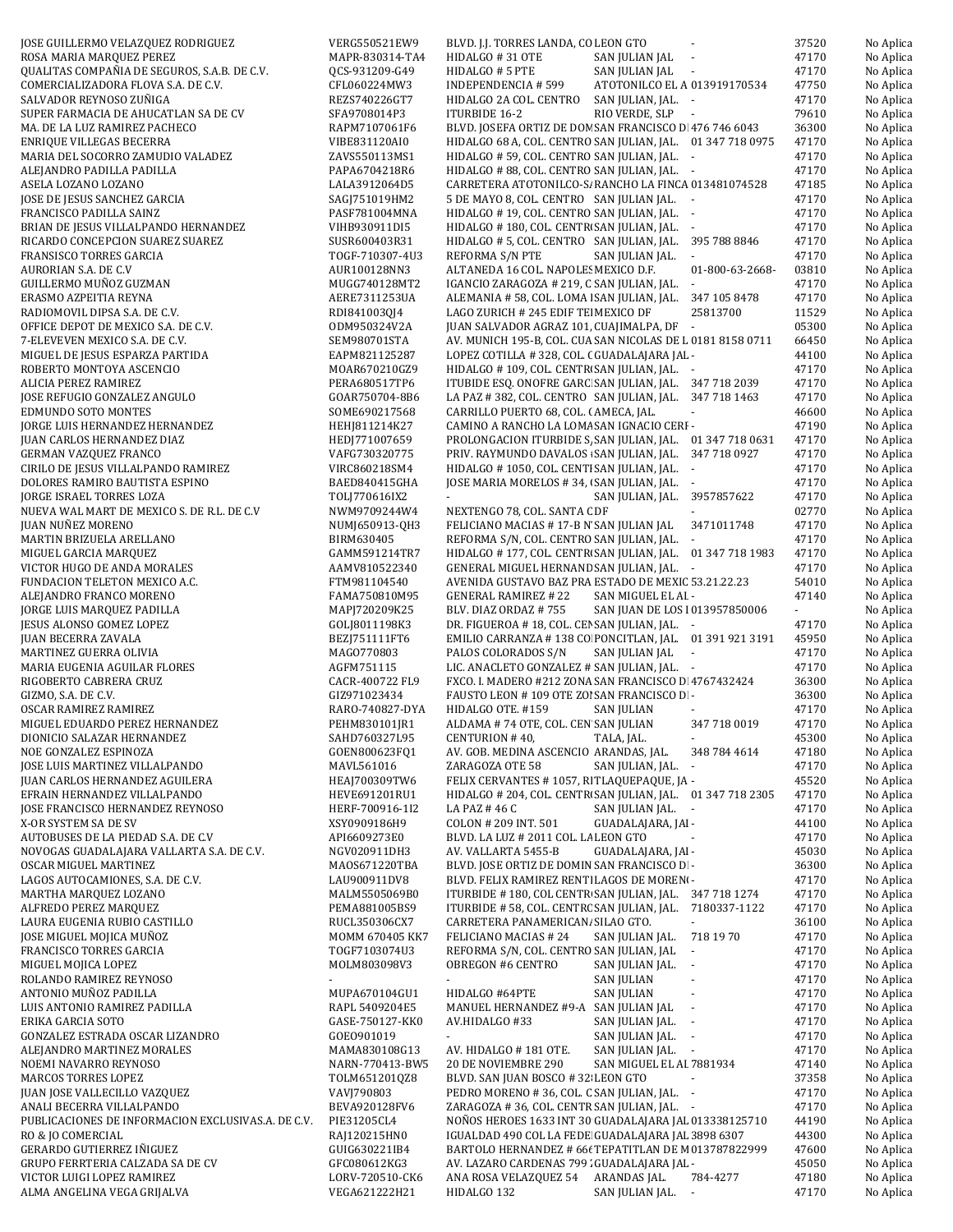| PERIFONEO ZAZ                                                                   |                                    | SAN JULIAN JAL.<br>7180370                                                                                    | 47170                       | No Aplica              |
|---------------------------------------------------------------------------------|------------------------------------|---------------------------------------------------------------------------------------------------------------|-----------------------------|------------------------|
| DANIEL PADILLA MORENO                                                           | PAMD850923 6C7                     | <b>ONOFRE GARCIA 678</b><br>SAN JULIAN JAL<br>$\mathcal{L}_{\mathcal{A}}$                                     | 47170                       | No Aplica              |
| MARTHA ELENA JIMENEZ VAZQUEZ                                                    | JIVM770323                         | LAS CRUCITAS S/N, LOC. POZ SAN JULIAN, JAL. -                                                                 | 47170                       | No Aplica              |
| SERVICIO POSTAL MEXICANO                                                        | SPM860820CF5                       | TACUBA 1 COL. CENTRO DEL MEXICO D.F.<br>$\blacksquare$                                                        | 06000                       | No Aplica              |
| LABORATORIO DE ANALISIS CLINICOS SAN FRANCISCO DE A: LAC950815HZ7               |                                    | FRANCISCO I. MADERO 123 Z SAN FRANCISCO D -                                                                   | 36300                       | No Aplica              |
| FERTILIZANTES Y AGROQUIMICOS DE ANDA SA DE CV<br>ESPERANZA GARCIA GUZMAN        | FAA990309DJ0<br>GAGE 600314 8R8    | RAMON PEREZ 1, COL. CENTI SAN JULIAN, JAL. -<br>7182276<br>AV. HIDALGO 3 268 OTE<br>SAN JULIAN JAL.           | 47170<br>47170              | No Aplica<br>No Aplica |
| SERVICIO ESPAÑITA S.A. DE C.V.                                                  | SES950922LC9                       | KM 84 CARR A SAN LUIS POT TEPATITLAN<br>3787822581                                                            | 47600                       | No Aplica              |
| PRODUCTOS MEDICOS DEL BAJIO S.A. DE C.V.                                        | MPB900314NP0                       | HIDALGO 328 CENTRO<br>LEON GTO<br>4777131728                                                                  | 37000                       | No Aplica              |
| ROGELIO MORALES HERNANDEZ                                                       | MOHR60916PY4                       | HIDALGO #49, COL. CENTRO SAN JULIAN, JAL. 347 718 0693                                                        | 47170                       | No Aplica              |
| GRUPO DIAGNOSTICO MEDICO PROA S.A. DE C.V.                                      | LMC741212JN6                       | AV. BEETHOVEN # 5502<br>ZAPOPAN                                                                               |                             | No Aplica              |
| PATRICIA MARGARITA GONZALEZ SALAZAR                                             | GOSP640611-526                     | TAMAULIPAS 1293 COL SAN GUADALAJARA JAL 33 38246249                                                           | 44260                       | No Aplica              |
| COCITEC MEXICANA S.A. DE C.V.                                                   | CME961030V27                       | PRONTON 9 COL. PARQUE IN NAUCALPAN EDO I-                                                                     | 43370                       | No Aplica              |
| NANCY VERONICA VELA REYES                                                       | VERN8501129I4                      | BOSQUES DE ASMARA 7<br>NEZAHUALCOYOTI-                                                                        | 57170                       | No Aplica              |
| <b>CESAREO ERNESTO PEREZ MORALES</b>                                            | PEMC-661104-704                    | SAN FRANCISCO 476 7431697<br>TOMAS PADILLA NO.111                                                             | 36300                       | No Aplica              |
| RAFAEL FRANCO FRANCO                                                            | FAFR-680408-S88                    | GONZALEZ HERMOSILLO 49 TEPATITLAN<br>378 7821294                                                              | $\mathcal{L}_{\mathcal{A}}$ | No Aplica              |
| COMPACTOS DE LOS ALTOS S.A. DE C.V.<br>JOSE JUAN HERNANDEZ HERRERA              | CAL-890719-JX1<br>HEHJ670623J77    | CARRETERA A LAGOS KM 2 SAN JUAN DE LOS I-<br>PRIV. FRAY JOSE MA. BRUN 1 SAN JULIAN JAL. -                     | 47170<br>47170              | No Aplica              |
| LOURDES TORRES GUTIERREZ                                                        | TOGL-740910-HA8                    | ITURBIDE 91 OTE<br>SAN JULIAN JAL. -                                                                          | 47170                       | No Aplica<br>No Aplica |
| OFICINAS ESCOLARES S.A. DE C.V.                                                 | OES0710055LA                       | JULIAN CARRILLO 142 COL. C SAN JULIAN JAL. 477 637 98 00                                                      | 37170                       | No Aplica              |
| CURSOS Y SEMINARIOS PARA MUNCIPIOS S.C.                                         | CSM100909Q41                       | AV. NIÑOS HEROES # 2987, II GUADALAJARA, JAI 33 3121 9860                                                     | 44520                       | No Aplica              |
| CONSUMIBLES TEGNOLOGICOS SA DE CV                                               | CTE 081021 3A1                     | LARRIATEGUI # 632 COL. GU. AGUASCALIENTES 01 499 994 0924                                                     | 20069                       | No Aplica              |
| GLORIA ESTELA LOPEZ PADILLA                                                     | LOPG-690920-AU8                    | NARCISO ELIZONDO #129 N' SAN JULIAN JAL. 718224                                                               | 47170                       | No Aplica              |
| AGRICOLA LA BARCA S.A. DE C.V.                                                  | ABA920210FV0                       | CARRETERA LA BARCA-JAMA LA BARCA<br>013939352700                                                              | 47910                       | No Aplica              |
| TECNOCOM DEL BAJIO S.A. DE C.V.                                                 | TBA1011128R0                       | AGS. AGUASCALIEI -<br>LIBERTAD 313                                                                            | 20060                       | No Aplica              |
| COMERCIAL AUTOMOTRIZ DE LOS ALTOS SA DE CV                                      | CAA8900203661                      | ANACLETO GONZALEZ FLORI TEPATITLAN<br>013487833500                                                            | 47180                       | No Aplica              |
| <b>STEREN</b>                                                                   | ESG810511HT6                       | LOPEZ COSTILLA 51<br>GUADALAJARA<br>3336146419                                                                | 44100                       | No Aplica              |
| RUBEN FRANCISCO TORRECILLA DE LA CONCHA                                         | TOCR561230SYO                      | MARIANO JIMENEZ 88-A<br>TEPATITLAN<br>3787812104<br>5 DE MAYO 42 SUR                                          | 47600                       | No Aplica              |
| MARIA DEL REFUGIO VERDIN BECERRA<br>EFRAIN ESTRADA LOPEZ                        | VEBR-640703-BQ9<br>EALE-561017-F15 | SAN JULIAN JAL.<br>347 718 2578<br>HIDALGO 25<br>SAN JULIAN JAL.                                              | 47170<br>47170              | No Aplica<br>No Aplica |
| RODOLFO DE LOS SANTOS ORENDAIN DOMINGUEZ                                        | 0EDR6010242C1                      | TIZAPAN EL ALTO #30<br>TONALA, JAL.<br>33 3607-1031                                                           | 45412                       | No Aplica              |
| TIRE EXPRESS S.A. DE C.V.                                                       | TEX0208158V6                       | CALLE LA ARENA 20 ZONA CI TEPATITLAN<br>013787154141                                                          | 47600                       | No Aplica              |
| EXCLUSIVAS MAURA S.A DE C.V.                                                    | EMA-850719-R65                     | PRIV. MANUEL FLORES NO 2 SAN MIGUEL<br>347 7883985                                                            | 47140                       | No Aplica              |
| PAULINA SOLORZANO HERNANDEZ                                                     | SOHP-921027-A29                    | 5 DE MAYO 133 SUR<br>7181517<br>SAN JULIAN JAL.                                                               | 47170                       | No Aplica              |
| MAURICIO GAMA MARTINEZ                                                          | GAMM851116                         | POZOS AZULES S/N<br>SAN JULIAN, JAL.<br>$\sim$                                                                | 47170                       | No Aplica              |
| DULCERIA DE LOS ALTOS SA DE CV                                                  | DAL080818RR8                       | CARR. LIBRAMIENTO PTE. 50 ARANDAS, JAL.<br>348 784 6222                                                       | 47180                       | No Aplica              |
| PAPELERIA LA MARIPOSA S.A. DE C.V                                               | PMA850823178                       | ALVARO OBREGON 111<br>LEON GTO<br>477 716 5101                                                                | 37000                       | No Aplica              |
| <b>GABRIEL ANAHUR TELLZ MARQUEZ</b>                                             | TEMG810111869                      | JUAREZ 1101<br>LEON, GTO<br>$\omega$                                                                          | 37380                       | No Aplica              |
| JOSE DE JESUS SOTO GOMEZ                                                        | SOGF580217FW1                      | HIDALGO # 575, COL. CENTR SAN JULIAN, JAL. -                                                                  | 47170                       | No Aplica              |
| MARIA ELENA OLIVA CERDA<br>GRANOS Y FORRAJES SAN JULIAN, S.P.R. DE R.L.         | $\sim$<br>GFS051122BT6             | HIDALGO #118, COL CENTR(SAN JULIAN, JAL. 718 0629<br>KM 1.5 CARR. SAN JULIAN-LE SAN JULIAN, JAL. 347 718 0062 | 47170<br>47170              | No Aplica<br>No Aplica |
| JAIME PADILLA SAINZ                                                             | PASJ730709LZ9                      | LA PAZ # 21, COL. CENTRO SAN JULIAN, JAL.                                                                     | 47170                       | No Aplica              |
| MARTHA LETICIA GONZALEZ GONZALEZ                                                | GOGM61100304Z6                     | HIGINO GUTIERREZ #40, COI SAN JULIAN, JAL. -                                                                  | 47170                       | No Aplica              |
| EFRAIN SILVA SOTO                                                               | SISF670721                         | JULIO ALVAREZ #36, COL. CE SAN JULIAN, JAL. -                                                                 | 47170                       | No Aplica              |
| <b>JULIAN SANDOVAL SANCHEZ</b>                                                  | SASJ59011014                       | GUERRERO # 94, COL. CENTR SAN JULIAN, JAL. -                                                                  | 47170                       | No Aplica              |
| ADRIANA RODRIGUEZ AREVALO                                                       | ROAA700513LC7                      | HUAYACAN #34, COL. CIUDA SAN JULIAN, JAL. -                                                                   | 55120                       | No Aplica              |
| ORCAR RAMIREZ MORENO                                                            | RAM068040115                       | AV. CONSTITUYENTES 65 PTI QUERETARO QUEF-                                                                     | 76030                       | No Aplica              |
| OSCAR RAMIREZ MORENO                                                            | RAM068040115                       | AV. CONSTITUYENTES 65 PT QUERETARO QUEF -                                                                     | 76030                       | No Aplica              |
| MARIA DE JESUS ORTEAGA LLAMAS                                                   | OELJ691214                         | MATAMOROS 159, COL. CENT SAN JULIAN, JAL. 3635 0055                                                           | 45500                       | No Aplica              |
| EDUCAL, S.A. DE C.V.                                                            | EDU8202178I3                       | CEYLAN #450, COL. EUZKAD MEXICO DF.<br>53544000                                                               | 02660                       | No Aplica              |
| JOSE LUIS TORRES ESPINOZA<br>RICARDO GARCIA RAMIREZ                             | TOEL-681219-TX7<br>GARR8306174B7   | CRUSERO SAN JULIAN-SAN M SAN MIGUEL<br>3471054199<br>BLVD. RAMON MARTIN HUEF SAN JUAN DE LOS 1347 718 0001    | 47140<br>47170              | No Aplica<br>No Aplica |
| HUGO GUTIERREZ CARRILLO                                                         | GUCH7407041S4                      | HIDALGO #15 INT. 11 COL. C SAN JULIAN JAL.<br>01 347 718 3103                                                 | 47170                       | No Aplica              |
| DANIEL AZPEITIA GALLEGOS                                                        | AEGD590102S10                      | INDEPENDENCIA #4 COL. CE SAN JULIAN, JAL. -                                                                   | 47170                       | No Aplica              |
| GRUPO PAPELERO BETY, S.A. DE C.V.                                               | GPB040819FVA                       | MEZQUITAN #157, COL. CEN SAN JULIAN, JAL.<br>36317879                                                         | 44100                       | No Aplica              |
| JUAN PABLO PADILLA GUTIERREZ                                                    | PAGJ 5901114160                    | GRANJA SANTA ELENA S/N SAN JULIAN, JAL. -                                                                     | 47170                       | No Aplica              |
| LECHE 19 DIECINUEVE HERMANOS, S.A. DE C.V.                                      | LDD990210TE4                       | CARRETERA FEDERAL 80 # 2 TEPATITLAN<br>01 378 715 4821                                                        | 47170                       | No Aplica              |
| FORMACION INTEGRAL ADOLECENTE, A.C.                                             | FIA010417794                       | AV. PANAMERICANA EDIF. AI COYOACAN MEXIC 57160173                                                             | 04700                       | No Aplica              |
| <b>FUSION STORE SA DE CV</b>                                                    | FST120201D12                       | LADRON DE GUEVARA<br>GUADALAJARA, JAI 01 33 3647 9365                                                         | 45040                       | No Aplica              |
| PABLO ENCARNACION CAMACHO TORRES                                                | CATP891006T61                      | LIC. VERDAD # 10, COL. SAN   GUADALAJARA JAL -                                                                | 44360                       | No Aplica              |
| CARAMBOLA TOYS DE MEXICO SA DE CV<br>PATRICIA VILLANUEVA LOPEZ                  | CTM090910JB4                       | CALLE 3 1319 A, ZONA INDU: GUADALAJARA, JAI -                                                                 | 44940<br>$\sim$             | No Aplica<br>No Aplica |
| JOSE MARQUEZ MUÑOZ                                                              | MAMJ680823G70                      | DR. FIGUEROA #10-A, COL. C SAN JULIAN, JAL. 347 718 0218                                                      | 47170                       | No Aplica              |
| ADRIANA PADILLA SAINZ                                                           | PASA8906043K0                      | HIDALGO # 65, COL. CENTRO SAN JULIAN JAL. -                                                                   | 47170                       | No Aplica              |
| TERESA DE JESUS ALCALA TAMAYO                                                   | AATT690218850                      | BLVD. JUVENTINO ROSAS # 9 SAN FRANCISCO, G 476 744 5399                                                       | 36300                       | No Aplica              |
| MIGUEL ANGEL CABRERA ROJAS                                                      | CARM710929MYO                      | HIDALGO #1775, COL. CENTI SAN JULIAN, JAL. 347 105 7601                                                       | 47170                       | No Aplica              |
| SERVICIO RAMIREZ DE TEPATITLAN, S.A. DE C.V.                                    | SRT9305283W5                       | CARRETERA FEDERAL 80<br>TEPATITLAN, JAL. -                                                                    | 47600                       | No Aplica              |
| J JESUS MUÑOZ MUÑOZ                                                             | MUMJ66010                          | JESUS ALDRETE #13, COL. CI SAN JULIAN JAL. -                                                                  | 47170                       | No Aplica              |
| RAMON CABRERA VALADEZ                                                           | CAVR540501446                      | 20 DE NOVIEMBRE NO. 23<br>SAN JULIAN JAL<br>$\overline{\phantom{a}}$                                          | 47170                       | No Aplica              |
| JUAN PABLO MUÑOZ GUZMAN                                                         | MUGJ751015M82                      | ZARAGOZA #31, COL. CENTR SAN JULIAN<br>347 718 1892                                                           | 47170                       | No Aplica              |
| FERNANDO CARLOS CORTÉS ACEVES                                                   | COAF741016NE2                      | LAGO DE CUITZEO # 8, COL. I LA PIEDAD, MICH. 352 106 3805                                                     | 59375                       | No Aplica              |
| GRUPO BOTANERO ALTEÑO, SA DE CV<br>ABEL MANCERA GONZALEZ                        | GBA001004DI9<br>MAGA7102108Y5      | RANCHO LOS COYOTES<br>ARANDAS<br>ESPARZA #136, COL. CENTRI TEPATITLAN DE M378 781 2427                        | 47180<br>47600              | No Aplica<br>No Aplica |
| GONZALO GONZALEZ GOMEZ                                                          | GOGG630721R13                      | AV. MANUEL GOMEZ MORIN TEPATITLAN E MC-                                                                       | 47640                       | No Aplica              |
| IMPRENTA GARCIA, S.A. DE C.V.                                                   | IGA971208AY4                       | PROL. JOSEFA ORTIZ DE DOM SAN FRANCISCO D 476 743 0974                                                        | 36310                       | No Aplica              |
| ENRIQUE HERNANDEZ PADILLA                                                       | HEPE711003MU1                      | JOSE CLEMENTE OROZCO #1 TEPATITLAN DE M 378 78 2 7133                                                         | 47670                       | No Aplica              |
| RICARDO MENDOZA MACIAS                                                          | MEMR690329D72                      | ZARAGOZA 164<br>SAN JULIAN, JAL<br>$\overline{\phantom{a}}$                                                   | 47170                       | No Aplica              |
| ADELAIDA ALEJANDRE MARTINEZ                                                     | AEMA530323RU7                      | AYOTLAN, JAL.<br>CONSTITUCION #7<br>356 5681200                                                               | 47940                       | No Aplica              |
| <b>JESUS PALOMINO RIVAS</b>                                                     | PARJ510225ER6                      | LOPEZ COTILLA #328 L 52 GUADALAJARA JAL 3586 5536                                                             | 44100                       | No Aplica              |
| RICARDO ERNESTO MUÑOZ LOPEZ                                                     | MULR7602167N9                      | HIDALGO # 607. COL. CENTR SAN JULIAN JAL<br>$\sim$                                                            | 47170                       | No Aplica              |
| OSCAR EFRAIN GONZALEZ PADILLA<br>ESTACION DE SERVICIO MAXIPISTA TAPATL SA DE CV | GOP0710725UM7<br>ESM971111MW6      | NICOLAS BRAVO #516<br>SAN FRANCISCO D 476 743 0294<br>AUTOPISTA ZAPOTLANEJO<br>ZAPOTLANEJO JAL -              | 36300<br>45430              | No Aplica<br>No Aplica |
|                                                                                 |                                    |                                                                                                               |                             |                        |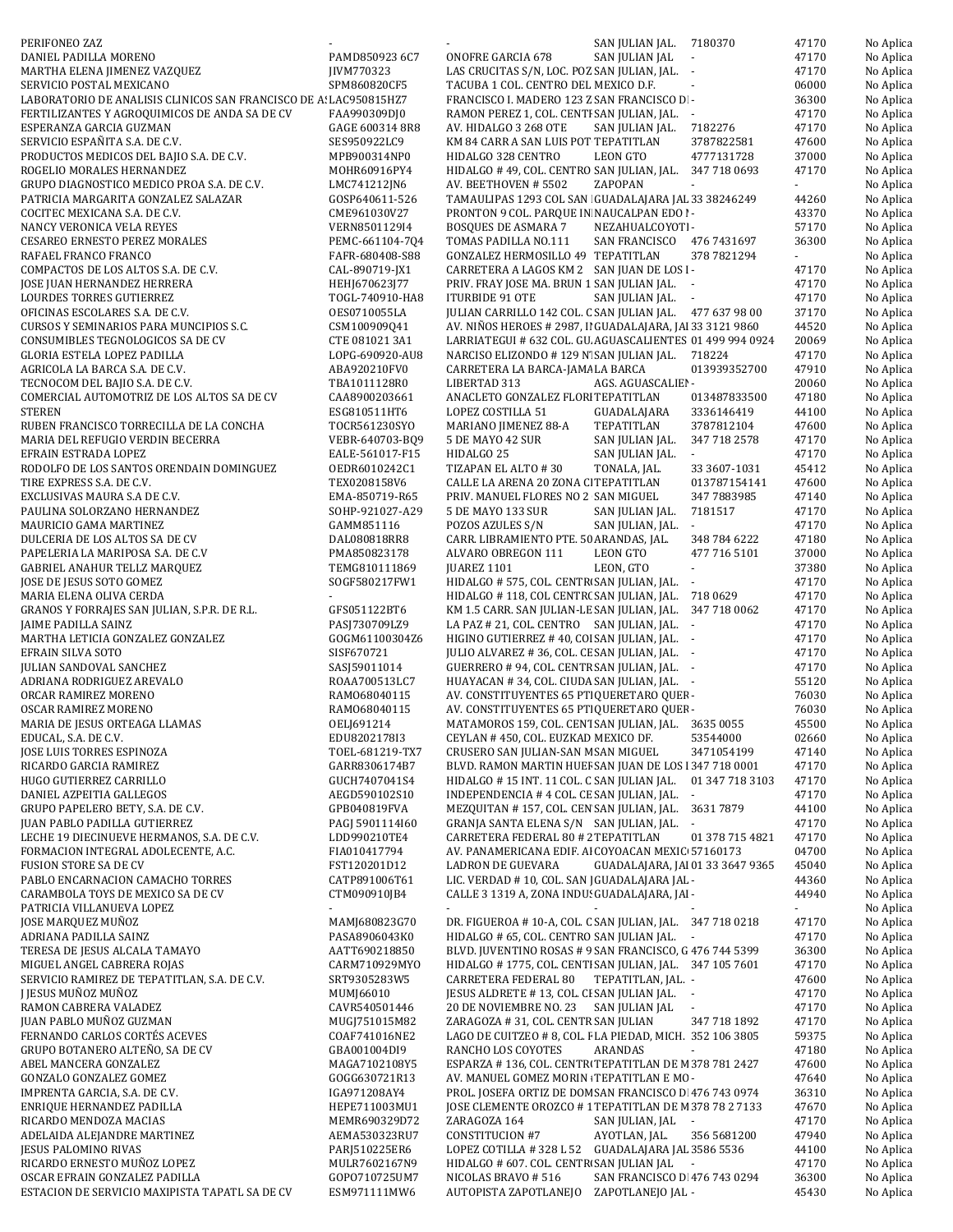| FIFENCI VALDEZ MENA                                                               | VAMG8205151D0                  | ABASOLO #16, COL. CENTRO SAN JULIAN, JAL. -                                                      |                                        | 47170                   | No Aplica              |
|-----------------------------------------------------------------------------------|--------------------------------|--------------------------------------------------------------------------------------------------|----------------------------------------|-------------------------|------------------------|
| FIDENCIO VALDEZ MENA                                                              | VAMG8205151D0                  | ABASOLO #16, COL. CENTRO SAN DIEGO DE ALE -                                                      |                                        | 47590                   | No Aplica              |
| ANTONIA GOMEZ JIMENEZ                                                             | GOJA581023TU4                  | BELISARIO DOMINGUEZ # 5, SAN JUAN DE LOS 101 395 785 5901                                        |                                        | 47000                   | No Aplica              |
| PROMOTORES AGRICOLAS, S.A. DE C.V.                                                | PAG920217NM2                   | BLVD. PASEO SOLIDARIDAD : IRAPUATO GTO 462 6263443                                               |                                        | 36630                   | No Aplica              |
| FARMACIA GUADALAJARA, S.A. DE C.V.<br>SERVICIO SANTO NIÑO, SA DE CV               | FGU830930PD3<br>SSN00004063R5  | EN. DIAZ DE LEON 261<br>CARR. LAGOS DE MORENO- G VALLE DE GPE                                    | GUADALAJARA, JAI -                     | 44600<br>47380          | No Aplica<br>No Aplica |
| ESTACION JH, S.A. DE C.V.                                                         | EJH 0503034L3                  | CARRETERA SAN MIGUEL SA SAN MIGUEL EL AI 347 788 4510                                            |                                        | 47143                   | No Aplica              |
| HECTOR VILLALPANDO OROZCO                                                         | VIOH560903ME1                  | ITURBIDE #1086                                                                                   | SAN JULIAN, JAL. -                     | 47170                   | No Aplica              |
| CRETOMEX S.A. DE C.V.                                                             | CRE021008BG6                   | CHAPUTELPEC No. 312 1er P LEON GTO                                                               |                                        | 37320                   | No Aplica              |
| COMPUTACION ADMINISTRATIVA Y DISEÑO S.A. DE C.V.                                  | CAD891013QP0                   | 5 DE MAYO # 1338 PTE                                                                             | SAN JULIAN, JAL. 81 81 305 305         | 64000                   | No Aplica              |
| JAVIER MUÑOZ GONZALEZ                                                             | MUGJ600525499                  | GUERRERO # 126, COL. CENT SAN JULIAN JAL                                                         | 347 718 0213                           | 47170                   | No Aplica              |
| HELIODORO JIMENEZ PADILLA                                                         | JIPH741022H50                  | AV. PENSADOR MEXICANO # SAN MIGUEL EL AI 788 1340                                                |                                        | ÷.                      | No Aplica              |
| BRENDA ELIZABETH PADILLA SOTELO                                                   | PASB 791209 KT2                | JOSE HERRERA Nº 401 COL S. SN FRANSISCO DEI 014767445613                                         |                                        | 36350                   | No Aplica              |
| FLAVIO JIMENEZ GONZALEZ<br>JOSE GUADALUPE MENDEZ MARTINEZ                         | IIGF660317HN6<br>MEMG9101283K3 | PRIV. DE GONZALEZ COSSIO : CHIHUAHUA, CHI. -<br>HIDALGO #1517, COL. CENTI SAN JULIAN JAL. -      |                                        | 31100<br>47170          | No Aplica<br>No Aplica |
| JUAN CARLOS ANGEL VALLEJO                                                         | AEV6506021T4                   | MADERO 809                                                                                       | SAN JULIAN JAL.<br>477 716 2057        | 47170                   | No Aplica              |
| DR. JAVIER JIMENEZ OROZCO                                                         | JI0J-661123-8K4                | HIDALGO 1455 PTE                                                                                 | SAN JULIAN JAL<br>$\sim$               | 47170                   | No Aplica              |
| JOSE LUIS ARELLANO AGUILAR                                                        | AEAL740510T92                  | HERMANOS ALDAMA # 25, C LEON GTO                                                                 | $\blacksquare$                         | 37490                   | No Aplica              |
| JOSE JESUS MENA ALVAREZ                                                           | MEAJ660812BU0                  | SAN ANTONIO # 6                                                                                  | SAN DIEGO DE ALE-                      | 47590                   | No Aplica              |
| VIDRIOS Y MAS, S.A. DE C.V.                                                       | VMA030331SV0                   | CERRO PRIETO #307                                                                                | LEON GTO<br>477 211 5050               | 37240                   | No Aplica              |
| SISTEMAS ARGU S.A DE C.V.                                                         | SAR0703073XA                   | SAN JUAN Nº 102 INT. 5 COL. LEON GTO.                                                            | 477 211 14 09                          | 37130                   | No Aplica              |
| <b>JUVENAL RAMIREZ GUZMAN</b><br>ASOCIACION GANADERA LOCAL DE SAN JULIAN JALISCO  | RAGJ6812298Y6<br>AGL591122BA0  | RAMIRO LOPEZ GARCIA # 54 SAN JULIAN<br>MIGUEL HIDALGO # 401, COI SAN JULIAN, JAL.                | 7060048                                | 47170<br>47170          | No Aplica<br>No Aplica |
| JOSE MUÑOZ RAMIREZ                                                                | MURJ730625F50                  | HIDALGO #109, COL. CENTR SAN JULIAN JAL.                                                         | 347 718 0349                           | 47170                   | No Aplica              |
| RADIO SHACK DE MEXICO S.A. DE C.V.                                                | RSM920701EP2                   | AV. JARDIN 245, COL. TLATIL AZCAPOTZALCO                                                         | $\omega$                               | 45030                   | No Aplica              |
| ANDREA MONTSERRAT BECERRA VAZQUEZ                                                 | BEVA9403179A5                  | PEDRO MORENO # 620, COL. GUADALAJARA                                                             | 361 45971                              | 44100                   | No Aplica              |
| MARCO ANTONIO ZERMEÑO LOPEZ                                                       | ZELM8103265S6                  | ALLENDE #150, COL. CENTR SAN JULIAN                                                              | 347 718 0210                           | 47170                   | No Aplica              |
| JOSE ANTONIO VAZQUEZ DE ANDA                                                      | VAAA840613H97                  | ANASTACIO URQUIZA # 2, CC SAN JULIAN                                                             |                                        | 47170                   | No Aplica              |
| ARTURO JUAREZ VAZQUEZ                                                             | JUVA880629RE7                  | LOPEZ COTILLA #332 LOC. 1 GUADALAJARA JAL 33 1039 5407                                           |                                        | 44100                   | No Aplica              |
| UNION DE PORCICULTORES Y GANADEROS DE SAN JULIAN S(UPG790821SV3                   |                                | CARRETERA SAN JULIAN-LE(SAN JULIAN JAL. 347 718 0117                                             |                                        | 47170                   | No Aplica              |
| SERVICIO NIÑOS HEROES SA DE CV<br>SECRETARIA DE HACIENDA Y CREDITO PUBLICO        | SNH480715A89                   | AV. NIÑOS HEROES 41689 GUADALAJARA JAL -                                                         |                                        | 44190<br>$\blacksquare$ | No Aplica<br>No Aplica |
| JOSE ANTONIO CASTAÑEDA DE LA ROSA                                                 | CARA 600627 RJ1                | VALLE DE LOS GIRASOLES 24 ZAPOPAN JALISCO -                                                      |                                        | 45138                   | No Aplica              |
| PUBLITUR SOLARIS SIMPEI SA DE CV                                                  | PSS090227EU0                   | AVENIDA DEL CHARRO #392 CIUDAD JUAREZ CI 656 227 6967                                            |                                        | 32340                   | No Aplica              |
| <b>JESUS SUAREZ SUAREZ</b>                                                        | SUSJ-690614 A97                | MORELOS 148                                                                                      | SAN MIGUEL EL AI 347 1018 256          | 14140                   | No Aplica              |
| HI-LEN, SDE RL. DE CV.                                                            | HIL0605167Y7                   | RIO BALSAS #1319 INT. A GUADALAJARA JAL 33 3838 8396                                             |                                        | 44430                   | No Aplica              |
| WALDOS DOLAR MART DE MEXICO S DE RL CV                                            | WDM9901126350                  | PASEO CUCAPAH 16822                                                                              | TIJUANA BAJA CAL -                     | 22210                   | No Aplica              |
| ILUMINACION Y DISEÑO BL LIGHTING SA DE CV                                         | IDB130109GJ0                   | AZALEAS Nº 5890 COL LAS A ZAPOPAN JAL                                                            |                                        | 45080                   | No Aplica              |
| ARTURO ABEL QUIÑONEZ AMEZQUITA<br>FRANCISCO ENRIQUE TORRES GOMEZ                  | QUAA5110082M1                  | AV. HACIENDA 433 BURCRAT SAN LUIS POTOSI -<br>COLON #360-A COL. CENTR( GUADALAJARA JAL 361300009 |                                        | 78270<br>44100          | No Aplica              |
| ALTOS MODAS, S.A. de C.V.                                                         | TOGF6408239W0<br>AMO-930713RT7 | ANDRES LOZAO 163                                                                                 | 7883784<br><b>SAM MIGUEL</b>           | 47174                   | No Aplica<br>No Aplica |
| OPERADORA Y SERVICIOS CAMINO VIEJO SA DE CV                                       | OSC950718NY3                   | CARRETERA SAN FRANCISCC SAN FRANCISCO                                                            | $\sim$                                 | 36300                   | No Aplica              |
| CELINA MUÑOZ REYNOSO                                                              | MURC6211131V1                  | HIDALGO # 575                                                                                    | <b>SAN JULIAN</b><br>$\blacksquare$    | 47170                   | No Aplica              |
| CESAR LUIS RAMIREZ CASILLAS                                                       | RACC440524963                  | SANTUARIO #11,                                                                                   | SAN MIEGUEL EL A-                      | 47140                   | No Aplica              |
| GRUPO PARISINA S.A. DE C.V.                                                       | GPA9301010I7                   | AV. 20 DE NOVIEMBRE #42 SAN JULIAN JAL                                                           |                                        | 47170                   | No Aplica              |
| COMERCIAL VILLA DE LEON, S.A. DE C.V.                                             | CVL840528NT4                   | JOSEFA ORTIZ DE DOMINGUE LEON GTO                                                                | 477 714 4500                           | 37000                   | No Aplica              |
| ENERGETICOS PLUS, S.A. DE C.V.<br>ESTAFETA MEXICANA, S.A. DE C.V.                 | EPL031124JV2<br>EME880309SK5   | ADOLFO B. HORN JR. #3490 TLAJUMLCO DE ZU -<br>HAMBURGO # 213 PISO 14, C DISTRITO FEDERA -        |                                        | 45640<br>06600          | No Aplica              |
| REFACCIONARIA ZAPOTLAN, S.A. DE C.V.                                              | RZA000712EA0                   | AV. JALISCO #418                                                                                 | TEPATITLAN<br>3787813191               | 47600                   | No Aplica<br>No Aplica |
| CATARINO MARTINEZ MATA                                                            | MAMC531120KS1                  | GRANADA N° 137 COL ESPAN TEPATITLAN                                                              | 3787823004                             | 47630                   | No Aplica              |
| ANA MARIA LOCASCIO                                                                | LOAN563275U5                   | GUARDERIA NACIONAL #33' ZAPOPAN JAL                                                              | 159502667                              | 4506                    | No Aplica              |
| ASOCIACION GASOLINERA PIEDRAS NEGRAS, SA DE CV                                    | AGP9809058A9                   | CARR. SAN MIGUEL-VALLE D SAN MIGUEL EL AI -                                                      |                                        | 47140                   | No Aplica              |
| MR CACHUCHA SA DE CV                                                              | MCA011008393                   | BLVD. GUZTAVO DIAZORDAZ SAN JUAN D LOS L. 3957258072                                             |                                        | ÷.                      | No Aplica              |
| JORGE ALBERTO NAVARRO PLASCENCIA                                                  | $\blacksquare$                 | $\sim$                                                                                           |                                        | $\blacksquare$          | No Aplica              |
| EL SALTO DE LAS PEÑAS S.A. DE C.V.                                                | SPE920831BE5                   | LIBRAMIENTO A TEPATITLA ZAPOTLANEJO                                                              |                                        | 45430                   | No Aplica              |
| ESTACION DE SERVICIO GALERIAS S.A. DE C.V.<br>CADENA COMERCIAL OXXO, S.A. DE C.V. | ESG090922JSA<br>CC08605231N4   | AV. LUDWING VAN BEETHOV ZAPOPAN<br>EDISON 1235                                                   | NUEVO LEON<br>$\overline{\phantom{a}}$ | 45030<br>64480          | No Aplica<br>No Aplica |
| POMPILIO CESAR GONZALEZ ANAYA                                                     | GOAP600904BI7                  | MACIAS # 82-A                                                                                    | SAN MIGUEL EL AI 347 788 2711          | 47140                   | No Aplica              |
| COMBUSTIBLES DE ZAPOTLANEJO SA DE CV                                              | CZA0908242T9                   | AUTOPISTA GDL/ZAPOTLAN TONALA                                                                    |                                        | 45400                   | No Aplica              |
| SERVICIO AUTOPISTA S.A. DE C.V.                                                   | AA143369                       | CHAPULTEPEC #104 INT 3 E GUADALAJARA JAL -                                                       |                                        | 44160                   | No Aplica              |
| JOSE ANTONIO PADILLA PEREZ                                                        | PAPA530514BS1                  | PEDRO MORENO # 25, COL. C SAN JULIAN, AJL. 347 718 0719                                          |                                        | 47170                   | No Aplica              |
| EMPRESAS DEPORTIVAS UNIDAS SA DE CV                                               | EDU9809229S4                   | ALVARO OBREGON # 229, CO GUADALAJARA, JAI -                                                      |                                        | 44360                   | No Aplica              |
| <b>JOSE MARTINEZ VAZQUEZ</b>                                                      | MAVJ-660319-HT1                | GENERAL MIGUEL HERNAND SAN JULIAN JAL -                                                          |                                        | 47170                   | No Aplica              |
| TOMAS VAZQUEZ RAMIREZ<br>ARMANDO RAMIREZ PADILLA                                  | RAVT151221I12<br>RAPA741007THA | VIVENTE GUERRERO # 16 SU SAN JULIAN<br>LAS CRUSITAS S/N                                          | SAN JULIAN, JAL. 347 105 5382          | 47170<br>47170          | No Aplica              |
| <b>MARTIN MARTINEZ VAZQUEZ</b>                                                    | MAV630326                      | VENUSTUANO CARRANZA 1 SAN JULIAN                                                                 | $\sim$                                 | 47170                   | No Aplica<br>No Aplica |
| RAMON RAMIREZ GUTIERREZ                                                           | RAGR570131BE6                  | HIDALGO # 144, COL. CENTR SAN JULIAN, JAL. -                                                     |                                        | 47170                   | No Aplica              |
| <b>JUAN MANUEL CRUZ JORDAN</b>                                                    | CUJJ800125F92                  | VICENTE GUERRERO #47, CC VALLE DE GUADAI -                                                       |                                        | 47381                   | No Aplica              |
| ESPECIALISTAS EN ESPECTACULOS S.A. DE C.V.                                        | EES1204048A8                   | IGNACIO ZARAGOZA NTE. 19 MIXQUIAHUALA 01 738 72 50318                                            |                                        | 42700                   | No Aplica              |
| HUGO RAFAEL CABRERA ORTINEZ                                                       | CAOH671024T38                  | APOYO DE LA COLINA NO 24. TLAQUEPAUE                                                             | 3386-9819                              | 47170                   | No Aplica              |
| JUAN CARLOS JUAREZ HERNANDEZ                                                      | JUHJ940708JF8                  | CERRO CUATE # 106, COL. CE LAGOS DE MORENO-                                                      |                                        | 47473                   | No Aplica              |
| TUS ACCESORIOS                                                                    |                                |                                                                                                  |                                        | ÷.                      | No Aplica              |
| LILIANA IÑIGUEZ ALVAREZ<br>JOSE DE JESUS OROZCO JIMENEZ                           | ILAL701206349<br>00JJ621225LN2 | GUADALUPE VITORIA #157 ZAPOTLANEJO, JAI -<br>JESUS DELGADO # 2                                   | SAN MIGUEL EL AI -                     | 47170<br>47140          | No Aplica<br>No Aplica |
| HILDA HERNANDEZ REYNOSO                                                           | <b>HERH550825IS</b>            | ITUBIDE #108, COL. CENTRC SAN JULIAN, JAL -                                                      |                                        | 47170                   | No Aplica              |
| JORGE ARMANDO ORTIZ SANCHEZ                                                       | 0ISJ7811211C1                  | FRANCISCO I MADERO # 12, (SAN JULIAN JAL                                                         | 7180390                                | 47170                   | No Aplica              |
| MARIA DE JESUS GONZALEZ PEREZ                                                     | GOPJ581208396                  | GENARO ALCALA # 23, COL. (SAN MIGUEL EL A 347 788 2844                                           |                                        | 47140                   | No Aplica              |
| VIRGINIA MUÑOZ PADILLA                                                            | MUPV6005311Q6                  | HIDALGO # 8, COL. CENTRO SAN JULIAN, JAL. -                                                      |                                        | 47170                   | No Aplica              |
| MULTISERVICIO LOS TRES POTROS, S.A. DE C.V.                                       | MTP050805UW4                   | CRUCERO SAN DIEGO LA UNI SAN DIEGO DE ALE -                                                      |                                        | 47590                   | No Aplica              |
| MIGUEL ANGEL VALLEJO PLASCENCIA<br>SEGUROS PRIZA S.A. DE C.V.                     | VAPM710218268                  | CARR A LAGOS KM 6                                                                                | SAN JUAN DE LOS 13957255344            | 47000                   | No Aplica<br>No Aplica |
| FARMACIA SAN JOSE                                                                 |                                |                                                                                                  |                                        |                         | No Aplica              |
|                                                                                   |                                |                                                                                                  |                                        |                         |                        |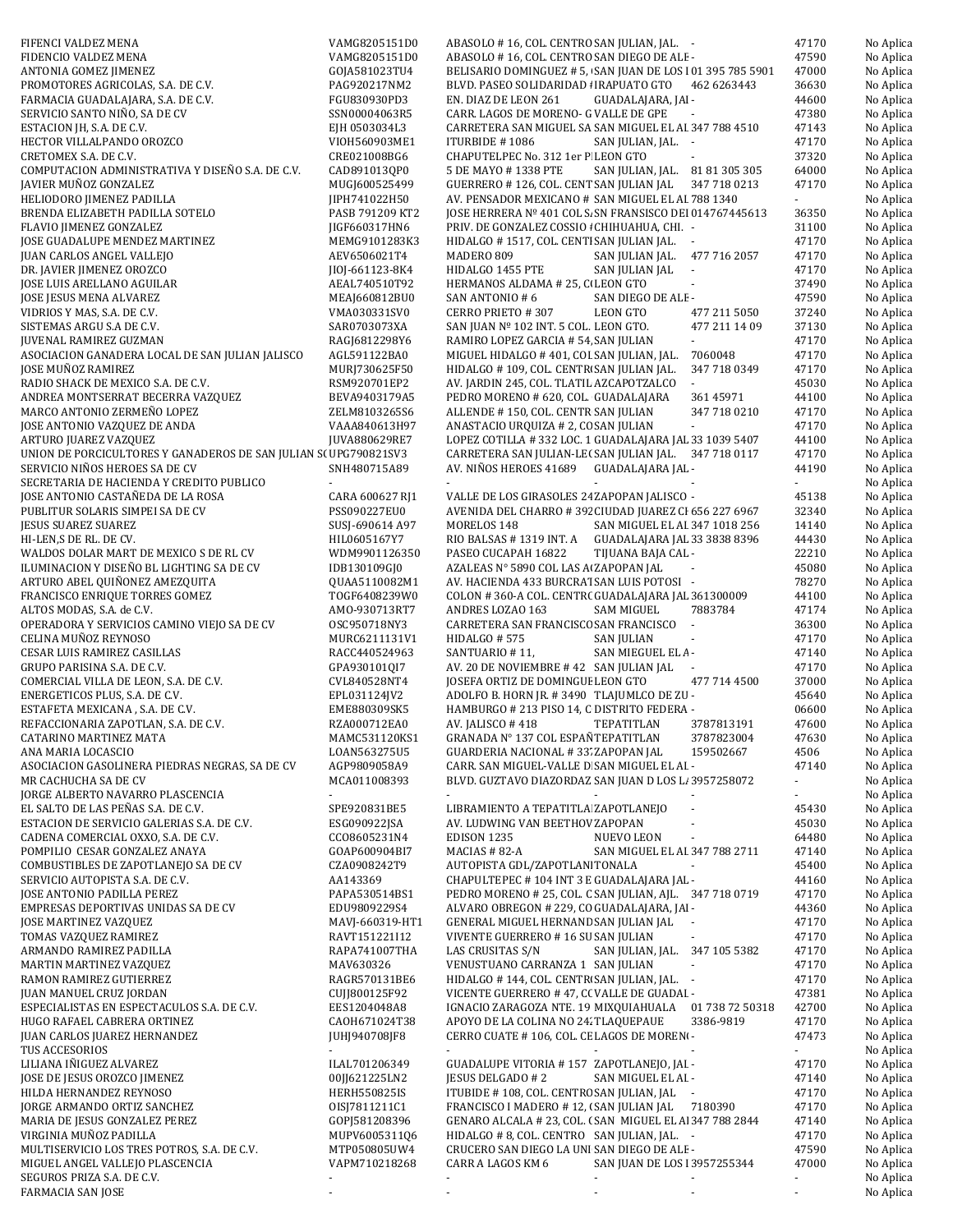| ROSAURA GALVAN OLIVARES                                                                            | GAOR-870327-248                 | RAMON LOPEZ VALARDE 108 LAGOS DE MOREN 4747 37 64 08                                     |                                                 |                          | 47450          | No Aplica              |
|----------------------------------------------------------------------------------------------------|---------------------------------|------------------------------------------------------------------------------------------|-------------------------------------------------|--------------------------|----------------|------------------------|
| IGNACIO MUÑOZ GALLEGOS                                                                             | MUGI721211PM0                   | HIDALGO #374                                                                             | SAN JULIAN, JAL. -                              |                          | 47170          | No Aplica              |
| GEUSA DE OCCIDENTE S.A. DE C.V.                                                                    | GOC841221BK0                    | AV. MARIANO OTERO #911 GUADALAJARA, JAI 01 800 221 1210                                  |                                                 |                          | 44900          | No Aplica              |
| SANATORIO DEL CARMEN DE JALOSTOTITLAN SA DE CV<br>KONSTRUCTIVA FORMS, S.A. DE C.V.                 | SCJ9110410U61<br>KF0040609EA7   | TAMARA #2 CENTRO<br>VALLE DE TOLUQUILLA # 27 ZAPOPAN                                     | JALOSTPTITLAN -                                 |                          | 47120<br>45080 | No Aplica<br>No Aplica |
| TRACTO FRENOS DE MANZANILLO S DE RL DE CV                                                          | TFM110124EF6                    | SALVADOR LOPEZ CHAVEZ 1 GUADALAJARA, JAI-                                                |                                                 |                          | 44430          | No Aplica              |
| JOSE PEDRO PEREZ VILLALPANDO                                                                       | PEVP700428Q89                   | GRANJA EVA #102, COL. EL (LEON GTO.                                                      |                                                 | 477 761 5024             | 37550          | No Aplica              |
| OFELIA RAMIREZ FERNANDEZ                                                                           | RAF06604020P5                   | INDEPENDENCIA #1221-1 LEON GTO                                                           |                                                 | 477 7129710              | 37460          | No Aplica              |
| JESUS ARTURO JIMENEZ                                                                               | JIJE620401PE7                   | <b>GOLFO DE CORTES 2960</b>                                                              | GUADALAJARA                                     | $\overline{\phantom{a}}$ | 44690          | No Aplica              |
| HUGO ENRIQUE HERNANDEZ CONTRERAS                                                                   | HECH810608I17                   | CAMINO RANCHO LA MESITA SAN JULIAN JAL                                                   |                                                 | $\overline{\phantom{a}}$ | 47170          | No Aplica              |
| ESTACION GUADALUPE SA DE CV                                                                        | EGU010925AVA                    | PINTORES 793                                                                             | ZAPOPAN JAL                                     | $\sim$                   | 45030          | No Aplica              |
| SISTEMA INTERMUNICIPAL DE MANEJO DE RESIDUOS ALTOS SIM080725DLA<br>REFRIGERACION JIMENGON SA DE CV | RIJ061003EB4                    | JUAREZ #12, INT. 1 COL. CEN SAN IGNACIO CERI -<br>FRANCISCO I MADERO # 574 ARANDAS JAL   |                                                 | 3487832700               | 47190<br>47183 | No Aplica<br>No Aplica |
| LUIS FERNANDO SARAVIA ECHEVERRIA                                                                   | SAEL770630FE7                   | ROMA # 13 INT. 201, COL. JU, MEXICO DF                                                   |                                                 | 43265479                 | 06600          | No Aplica              |
| CELIA DE JESUS ZARAGOZA MEZA                                                                       | ZAMC820704969                   | RAMON GARCES # 513                                                                       | GUADALAJARA JAL -                               |                          | 47170          | No Aplica              |
| ENRIQUE HERNANDEZ GOMEZ                                                                            | HEGE7208301S5                   | SANTA MAGDALENA DI CAN(LEON GTO                                                          |                                                 | 4777176590               | 37480          | No Aplica              |
| HERMELINDA MUÑOZ PADILLA                                                                           | MUPH531028V89                   | HIDALGO #6                                                                               | SAN JULIAN JAL                                  |                          | 47170          | No Aplica              |
| URBINA TORRES JOSE CLEMENTE                                                                        | UITC600907EG8                   | DR. EMETERIO VALVERDE Y LEON                                                             |                                                 | 4777184686               | 47170          | No Aplica              |
| FANTASIAS MIGUEL S.A. DE C.V.                                                                      | FMI620208CG9                    | PORTAL BRAVO # 2, COL. CEI SAN JULIAN                                                    |                                                 | 4777132773               | 47170          | No Aplica              |
| MARIA LIZ SANDRA JIMENEZ CASTELLANOS<br>COMERCIALIZADORA CONUMI SA DE CV                           | JICL831126EA2<br>CC0120703D59   | JALOS-SAN MIGUEL KM 1.5 SAN MIGUEL EL AI 788 11 24<br>JUAREZ # 12                        | ZAPOPAN JAL                                     | $\mathbb{Z}^+$           | 47140<br>45230 | No Aplica<br>No Aplica |
| ALEJANDRA PEREZ GARCIA                                                                             | PEGA-810424-BNA                 | AV. HIDALGO NO. 266 OTE                                                                  | <b>SAN JULIAN</b>                               | 1782276                  | 47170          | No Aplica              |
| FERNANDO ANTONIO RAMOS BUELNA                                                                      | RABF-500613-KK4                 | 5 DE MAYO SUR 22                                                                         | <b>SAN JULIAN</b>                               | 7180495                  | 47170          | No Aplica              |
| FARMACIA GRUPO ARANZA SA DE CV                                                                     | FGA130814SY3                    | HIDALGO OTE 11                                                                           | SAN JULIAN                                      |                          | 47170          | No Aplica              |
| COMERCIALIZADORA DE SERVICIOS PROFESIONALES BIRMA CSP121211IA0                                     |                                 | SANCHEZ # 218                                                                            | LEON GTO                                        |                          | 37260          | No Aplica              |
| GRAPHIA DE LEON, S.A. DE C.V.                                                                      | GLE900115RDA                    | PEDRO MORENO # 206, ZON/ LEON GTO                                                        |                                                 | 477 7141897              | 37000          | No Aplica              |
| J. JESUS URTEAGA MUÑOZ                                                                             | UEMJ630422891                   | PASEO DEL MORAL #1115 LEON GTO.                                                          |                                                 | 477 6360077              | 37160          | No Aplica              |
| MARIA DE LA LUZ GUZMAN CRUZ                                                                        | GUCL3003112HV5                  | HIDALGO # 25 COL. CENTRO SAN JULIAN, JAL. -                                              |                                                 |                          | 47170          | No Aplica              |
| EMILIANO VARGAS DIEGO<br>DESARROLLADORES ACDE S.A DE C.V.                                          | VADE7502169E5<br>DAC-110718-79A | HIDALGO # 99<br>TENOCHTITLAN No. 37 COL (JUCHIPALA, ZACAT 467 952 14 78                  | SAN JULIAN, JAL. 347 101 7709                   |                          | 47170<br>99960 | No Aplica<br>No Aplica |
| <b>GILBERTO LOPEZ MARQUEZ</b>                                                                      | LOMG6105250X8                   | MORELOS #42                                                                              | SAN JULIAN JAL                                  | $\overline{\phantom{a}}$ | 47170          | No Aplica              |
| DECORACIONES MANUALES INTERNACIONALES, S.A. DE C.V. DMI940217MF7                                   |                                 | EL TIGRE 2230                                                                            | ZAPOPAN JAL                                     | 36331364                 | 45203          | No Aplica              |
| ERNESTO PEREZ HERNANDEZ                                                                            | PEHE730324P54                   | ITURBIDE #168 COL CENTR(SAN JULIAN JAL                                                   |                                                 | 347 718 1934             | 47170          | No Aplica              |
| BADI EN LA CE PROMOCIONAL Y PUBLICITARIOS S.A. DE C.V. BEPO40719TB0                                |                                 | RAYON #591-A COL MODERN GUADALAJARA JAL 3825-5392                                        |                                                 |                          | 44190          | No Aplica              |
| ALFREDO MENDEZ BAZAN                                                                               | MEBA641123171                   | AV. FRANCISCO ZARCO 1016- OCOTLA, JAL.                                                   |                                                 | 01 392 925 6885          | 47810          | No Aplica              |
| JOSE DE JESUS PEREZ VAZQUEZ                                                                        | PEVJ891008SB2                   | HIDALGO 1397                                                                             | SAN JULIAN, JAL                                 | $\overline{\phantom{a}}$ | 47170          | No Aplica              |
| BANCO AZTECA, S.A.<br>INVIESA INFORMACION VISIONARIA EMPRESARIAL S.A. DE C IIV130527IZA            | BAI0205236YB                    | AV. FF CC DE RU FRIO # 419-. MEXICO DF<br>MEXICALTANGO #1545-M -                         |                                                 | 013338259064             | 9010<br>44190  | No Aplica              |
| <b>FRUTAS Y VERDURAS ROBLES</b>                                                                    | ROPE 8006184E1                  | SAN FELIPE #335                                                                          | GUADALAJARA JAL 16495703                        |                          | 44200          | No Aplica<br>No Aplica |
| JOSE GERMAN GUTIERREZ CORONO                                                                       | GUCG700501GA8                   | G. DE MENDIOLA 2682                                                                      | GUADALAJARA JAL -                               |                          | 44755          | No Aplica              |
| CENTRO REFACCIONARIO EL CANELO S.A. DE C.V.                                                        | CRC030828CR6                    | CARR. SAN JUAN-LAGOS KM. SAN JUAN DE LOS 1395 785 4027                                   |                                                 |                          | 47000          | No Aplica              |
| CRISTOBAL HERNANDEZ LOZANO                                                                         | HELC620527                      | HERNANDEZ # 59 COL. CENT ARANDAS JAL                                                     |                                                 | 348 783 3366             | 47180          | No Aplica              |
| <b>ISRAEL PEREZ GONZALEZ</b>                                                                       | PEGI830317H82                   | EMILIO CARRANZA # 254                                                                    | PONCITLAN JALIS(3919210450                      |                          | 45950          | No Aplica              |
| J. JESUS FIGUEROA SANDOVAL                                                                         | FISJ760625KJ4                   | AV. INDUSTRIAL #11 INT. A ARANDAS JALISCO 348 7844676                                    |                                                 |                          | 47184          | No Aplica              |
| SERVICIO AVILA CAMACHO S.A. DE C.V.                                                                | SAC6804301H1                    | MANUEL AVILA CAMACHO # GUADALAJARA JAL -                                                 |                                                 |                          | 44210          | No Aplica              |
| BEST BUY STORES S. DE R.L. DE C.V.<br>HIDROLAVADORAS LEON, S.A. DE C.V.                            | BBS070606D33<br>HLE130130451    | AV SANTA FE # 440 PISO 2 O SANTA FE CUAJIMI -<br>CHICAGO # 827 COL. AMERIC LEON GTO      |                                                 |                          | 05348<br>37390 | No Aplica              |
| CONSTRUCCION REHABILITACION Y DESARROLLO ARCON SA CRD120316FK1                                     |                                 | GENERAL JUAN DOMINGUEZ ZAPOPAN JAL                                                       |                                                 | $\sim$                   | 45180          | No Aplica<br>No Aplica |
| GRUPO MEDICO LEZA SC                                                                               | GML850517AH0                    | AV. PABLO CASALS # 657-10 GUADALAJARA JAL -                                              |                                                 |                          | 44670          | No Aplica              |
| MATERIALES MAQUINAS Y CONSTRUCCIONES RELBE SA DE (MMC1212121H9                                     |                                 | PEDRO MORENO 3303 LOMA ZAPOPAN, JALISCO -                                                |                                                 |                          | 45085          | No Aplica              |
| MIGUEL ALFREDO ESTRADA ESPINOSA                                                                    | EAEM800319TK9                   | AVENIDA CENTROL COMERC LEÒN, GUANAJUAT (477) 717 5226                                    |                                                 |                          | 37320          | No Aplica              |
| <b>BBVA BANCOMER</b>                                                                               | BBA830831LJ2                    | AV. UNIVERSIDAD 1200                                                                     | MEXICO DF                                       | <b>NP</b>                | 3339           | No Aplica              |
| RODRIGUEZ LOPEZ, SA DE CV                                                                          | RL0960524C18                    | KM 1.5 CARR SAN JULIAN SA SAN MIGUEL EL AI SIN NUMERO                                    |                                                 |                          | 47170          | No Aplica              |
| RADIOMOVIL DISPA, S.A DE C.V                                                                       | RDI841003700                    | AV. VALLARTA #3960-B                                                                     | ZAPOPAN JALISCO 3336690252                      |                          | 45027          | No Aplica              |
| CADECO SA DE CV<br>CELIA LIZBETH VAZQUEZ GONZALEZ                                                  | CAD850514L17<br>VAGC8002077E8   | MIGUEL DE CERVANTES SAA LEON GUANAJUAT (477)7780132<br>AV.HIDALGO #90                    | SAN JULIAN JAL. 7180312                         |                          | 37446<br>47170 | No Aplica<br>No Aplica |
| GRUPO ALDARAMIZ SA DE CV                                                                           | GAL040504LJ5                    | CIRC.AGUSTIN YAÑEZ #2665 GUADALAJARA JAL 333616571415                                    |                                                 |                          | 44130          | No Aplica              |
| MARIA DEL SOCORRO ZAMUDIO VELAZQUEZ                                                                | ZAVS550113MS1                   | HIDALGO # 59, COL. CENTRO SAN JULIAN, JAL. -                                             |                                                 |                          | 47170          | No Aplica              |
| ESTACION DE SERVICIO MAXIPISTA TAPATIA SA DE CV                                                    | ESM971111MW6                    | AUTOPISTA ZAPOTLANEJO ZAPOTLANEJO JAL -                                                  |                                                 |                          | 45430          | No Aplica              |
| ADOLFO GARCIA HERNANDEZ                                                                            | GAHA640812                      | JOSE DE JESUS HERNANDEZ I SAN IGNACIO                                                    |                                                 | $\sim$                   | 47190          | No Aplica              |
| GRUPO BUU S.A. DE C.V.                                                                             | GBU021211IN6                    | HERREROS No. 246                                                                         | LEON GTO                                        |                          | 37260          | No Aplica              |
| MA AMPARO MARTIN HERNANDEZ                                                                         | MAHA460308FZ2                   | MORELOS 687                                                                              | SAN JULIAN JAL                                  |                          | 47170          | No Aplica              |
| MICROCLICK, S.A. DE C.V.<br>NEXTCODE S.A. DE C.V.                                                  | MI 091126NYA<br>NEX061220G50    | CAPUCHINAS #3055, COL. CI GUADALAJARA JAI 01331224550<br>AV. VALLARTA 6503-LOCAL ZAPOPAN |                                                 |                          | 44500<br>47170 | No Aplica<br>No Aplica |
| INSTITUTO DE FORMACION PARA EL TRABAJO DEL ESTADO IFT9805209A3                                     |                                 | AV. HIDALGO # 2354                                                                       | GUADALAJARA, JAI 3477180035                     |                          | 47170          | No Aplica              |
| MARIANA REYNOSO RODRIGUEZ                                                                          | RERM900621                      | DR. MANUEL HERNANDEZ # SAN JULIAN JAL                                                    |                                                 |                          | 47170          | No Aplica              |
| <b>BAARAFA SA DE CV</b>                                                                            | BAA130624JZ9                    | JOSE MARIA MORELOS #34 SA JULIAN JAL.                                                    |                                                 | 3477180196               | 47170          | No Aplica              |
| MA. DE JESUS VERDIN BECERRA                                                                        |                                 | RODRIGUEZ GOMEZ ESQ. ALI SAN JULIAN                                                      |                                                 | $\blacksquare$           | 47170          | No Aplica              |
| OPERADORA OMX, SA DE CV                                                                            | 00M960429832                    | LATERAL AUTOPISTA MEXCI TOLUCA                                                           |                                                 | $\blacksquare$           | 5300           | No Aplica              |
| MI PC COM, S.A. DE C.V.                                                                            | PC0020211L87                    | 18 DE MARZO # 2126A                                                                      | ZAPOPAN JAL.                                    | 01800006472              | 37160          | No Aplica              |
| NORMA ORNELAS GARCIA                                                                               | OEGN610523AK5                   | ITURBIDE #1                                                                              | SAN JULIAN JAL                                  | $\blacksquare$           | 47170          | No Aplica              |
| ANTONIA GARCIA GUZMAN<br>FORMAS IMPRESAS TAPATIAS, S.A. DE C.V.                                    | GAGA 580909HR3<br>FIT090511QR1  | HIDALGO #91<br>HERRERA Y CAIRO 628-A COI TLAQUEPAQUE                                     | <b>SAN JULIAN</b>                               | 3310571166               | 47170<br>45570 | No Aplica<br>No Aplica |
| EDUARDO GONZALEZ JIMENEZ                                                                           | GOJE620511JJ6                   | AV LOPEZ MATEO 148                                                                       | SAN IGNACIO CERI -                              |                          | 47190          | No Aplica              |
| OMAR ALBERTO HUACUZ TORRES                                                                         | HUT0800523QF0                   | TEPEYAC #1146 INT C                                                                      | ZAPOPAN                                         | $\blacksquare$           | 45040          | No Aplica              |
| CAMIONERA DE JALISCO, SA de CV.                                                                    |                                 |                                                                                          |                                                 |                          |                | No Aplica              |
| MICHEL SAID LARIOS ALARCON                                                                         | LAAM890730KL8                   | BOULEVARD AEROPUERTO LEON GTO                                                            |                                                 | 4777725004               | 37683          | No Aplica              |
| JESUS MARIA MUÑOZ GUTIERREZ                                                                        | MUGJ3205116S6                   | GUERRERO # 12 COL. CENTR SAN JULIAN                                                      |                                                 | 178 1097                 | 47170          | No Aplica              |
| GLORIA MURILLO RUIZ                                                                                | MURG751201CU3                   | SIETE LEGUAS #75                                                                         | TONALA                                          | 33 13555074              | 45400          | No Aplica              |
| JOSE MARIA HERNANDEZ QUINTERO<br>LUIS FERNANDO DE LA HUERTA VILLANUEVA                             | HEQM441117F29<br>HUVL471207QM0  | HERRERA Y CAIRO #1780<br>EULOGIO PARRA # 2760                                            | GUDALAJARA JAL 33 3616 0010<br>GUDALAJARA JAL - |                          | 44650<br>44670 | No Aplica<br>No Aplica |
| TERESA AGUILAR RAMIREZ                                                                             | AURT680804-480                  | MERCADO MUNICIPAL35                                                                      | SAN JULIAN                                      |                          | 47170          | No Aplica              |
|                                                                                                    |                                 |                                                                                          |                                                 |                          |                |                        |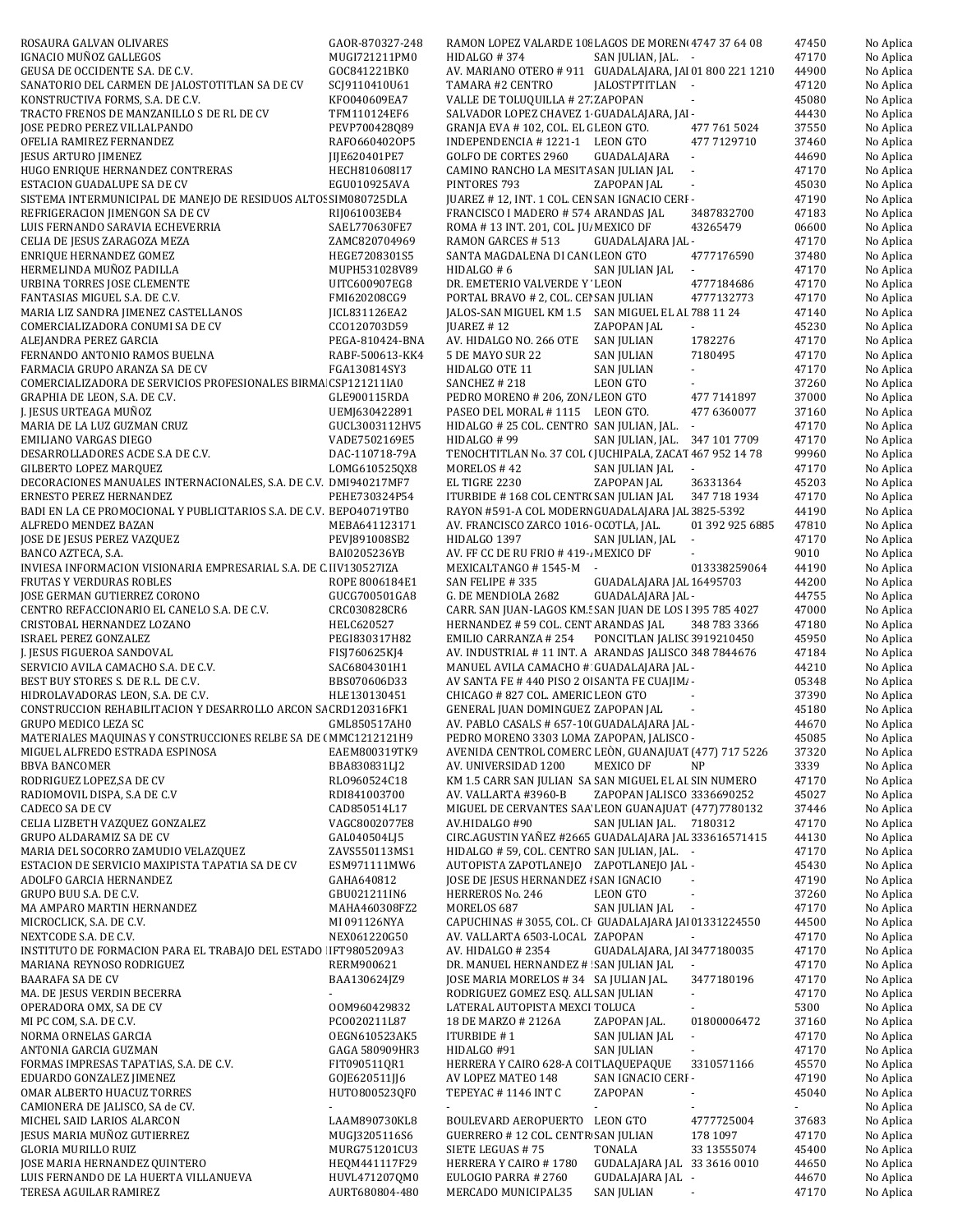| DAVID BECERRA VAZQUEZ                                                    | BEVD651231                     | LA PAZ #1110                                                                            | SAN JULIAN JAL                     |                          | 47170          | No Aplica              |
|--------------------------------------------------------------------------|--------------------------------|-----------------------------------------------------------------------------------------|------------------------------------|--------------------------|----------------|------------------------|
| CONSTRUCTORA MAQUINARIA Y MATERIALES ORVI SA DE C'CMM 110906 MAB         |                                | CARR. GUADALAJARA KM 8 L TLAJOMULCO                                                     |                                    | 33 36 47 52 78           | 45643          | No Aplica              |
| MAYRA ISABEL MALDONADO NAVARRO                                           | MANM931006                     | NIÑOS HEROES # 65                                                                       | SAN JULIAN                         |                          | 47170          | No Aplica              |
| CENTRO DE REHABILITACION PARA ALCOHOLICOS Y ADICTC CRA060629682          |                                | NIÑOS HEROES # 78 COL. CEI SAN JULIAN                                                   |                                    |                          | 47170          | No Aplica              |
| ALEJANDRA SOLIS AVILA                                                    | SOAA680413PZ3                  | LOPEZ COTILLA #166                                                                      | <b>SAN JULIAN</b>                  | 36 14 69 41              | 44100          | No Aplica              |
| <b>IMPORPAP SA DE CV</b><br>PROVEEDORES MAYORISTAS DE PAPELERIA SA DE CV | IMP010326KQ2<br>PMP0305289XA   | PEDRO MORENO #580 COL. (SAN JULIAN<br>ENRIQUE GONZALEZ MARTII GUADALAJARA JAL 36 143614 |                                    | 33 36141440              | 44100<br>44100 | No Aplica<br>No Aplica |
| SUMICOM TELEMARKETING, S.A. DE C.V.                                      | STE9902194P4                   | LAZARO CARDENAS #55                                                                     | CIUDAD DE MEXIC -                  |                          | 06050          | No Aplica              |
| DIAGNOSTICO CLINICO DE LOS ALTOS DE JALISCO SAN FRAN DCA130515J68        |                                | HIDALGO # 672                                                                           | <b>SAN JULIAN</b>                  |                          | 47170          | No Aplica              |
| RUBEN GUTIERREZ GUTIERREZ                                                | GUGR5704036F0                  | BOULEVARD DIAZ ORDAZ # 1 SAN JULIAN                                                     |                                    | 395 785 3330             | 47000          | No Aplica              |
| URBEDARK SA DE CV                                                        | URB040816UE6                   | 5 DE FEBRERO #154                                                                       | <b>SAN JULIAN</b>                  |                          | 47170          | No Aplica              |
| ANA CAROLINA CASTAÑEDA GODINEZ                                           | CAGX870531395                  | INDEPENDENCIA # 635                                                                     | GUADALAJARA JAL -                  |                          | 47170          | No Aplica              |
| JOSE ANTONIO LOPEZ SILVA                                                 | LOSA-801004-4J7                | GALEANA NO. 1485-B                                                                      | ZAPOPAN JAL                        | 3310982447               | 45069          | No Aplica              |
| MARICELA VALADEZ ARAGON                                                  | VAAM7811059                    | PUERTA DE AMOLERO S/N SAN JULIAN                                                        |                                    |                          | 47170          | No Aplica              |
| ARNULFO LOZANO DE ANDA                                                   | LODA810312                     | GARIBI RIVERA # 2, COL. CEN SAN JULIAN                                                  |                                    |                          | 47170          | No Aplica              |
| CR FORMAS S.A. DE C.V.                                                   | CFO 101206HJ7                  | VOLVAN PARICUTIN 6995 CC ZAPOPAN                                                        |                                    | 32840660                 | 45070          | No Aplica              |
| FORMAS CONTINUAS DE GUADALAJARA S.A. DE C.V.                             | FCG840618N51                   | PERIFERICO #7301                                                                        | ZAPOPAN                            | 37771616                 | 45010          | No Aplica              |
| WILD BLUES SA DE CV<br>SALVADOR DE LA MORA GONZALEZ                      | WBL0204163Z6<br>MOGS630507AR2  | LIC ANDRES LOZANO # 82<br>RIO PANUCO 1476                                               | SAN MIGUEL EL AI 347 7884872       | $\omega$                 | 47140<br>47170 | No Aplica              |
| UBALDO SOLIS ALVAREZ                                                     | SOAU560210380                  | JESUS ROMERO FLORES #635 SAN JULIAN                                                     | GUADALAJARA                        | $\overline{\phantom{a}}$ | 47170          | No Aplica<br>No Aplica |
| LUIS ANGEL PADILLA GARCIA                                                | PAGL930317                     | PRIV. JUAN PABLO II #24                                                                 | <b>SAN JULIAN</b>                  |                          | 47170          | No Aplica              |
| JOSE TRINIDAD PEREZ HERNANDEZ                                            | PEHT841030B62                  | ALDAMA #554                                                                             | <b>SAN JULIAN</b>                  | 3477180096               | 47170          | No Aplica              |
| ALEJANDRO MENA MORENO                                                    | MEMA881022                     | REFORMA 213                                                                             | SAN JULIAN                         | $\blacksquare$           | 47170          | No Aplica              |
| JORGE GARDUÑO BUSTOS                                                     | GABJ730225886                  | CORAL MZA 2 LOTE 10                                                                     | PACHUCA DE SOT(-                   |                          | 42111          | No Aplica              |
| JOSE GUADALUPE MUÑOZ DE ANDA                                             | MUAG851027L23                  | ÷.                                                                                      | SAN JULIAN                         |                          | 47170          | No Aplica              |
| MURP741214RV9                                                            | MURP741214RV9                  |                                                                                         | SAN JULIAN                         |                          | 47170          | No Aplica              |
| <b>JUAN JOSE CARDENAS CUNILLE</b>                                        | CACAJ870703680                 | 16 DE SEPTIEMBRE 140                                                                    | GUADALAJARA                        | $\sim$                   | 44100          | No Aplica              |
| ASCEDUM MAQUINARIA MEXICO SA DE CV                                       | AMM120213DBA                   | CARRETERA MEXICO QUERE' TULTITLAN                                                       |                                    | L.                       | 54940          | No Aplica              |
| PASCUAL MUÑOZ RAMIREZ                                                    | MURP741214                     |                                                                                         |                                    |                          | 47170          | No Aplica              |
| JOSE JUAN VILLANUEVA OCHOA                                               | VI0J860213HU5                  | PRIVADA DE OCAMPO #36 YURECUARO                                                         |                                    |                          | 59250          | No Aplica              |
| ELECTRONICA MARA S.A. DE C.V.<br>SERGIO GUERRERO MARQUEZ                 | EMA071002FF7<br>GUMS810707     | JUAN BAUTISTA LA SALLE # SAN JULIAN<br>ALLENDE OTE 404                                  | SAN JULIAN                         | $\sim$                   | 47170<br>47170 | No Aplica<br>No Aplica |
| DISTRIBUIDORA STOREHOME, S.A. DE C.V.                                    | DST080610JQ2                   | EJERCITO NACIONAL 350                                                                   | <b>SAN JULIAN</b>                  | $\sim$                   | 47170          | No Aplica              |
| WILDS BLUES SA DE CV                                                     | WBL0204163Z6                   | ANDRES LOZANO 82                                                                        | SAN MIGUEL EL AI 3477884872        |                          | 47140          | No Aplica              |
| OFICINAS Y ESCOLARES, S.A. DE C.V.                                       | OES0710055LA                   | JULIAN CARRILLLO #142                                                                   | <b>SAM JULIAN</b>                  | 477 637 98 00            | 37170          | No Aplica              |
| PATRONATO DE EXPLORA                                                     | PEX980813KM5                   | FRANCISCO VILLA # 202                                                                   | <b>SAN JULIAN</b>                  | 4777116711               | 37500          | No Aplica              |
| JOSE LADISLAO GARCIA MARTINEZ                                            | GAML800308FZ4                  | JUAREZ # 92                                                                             | <b>SAN JULIAN</b>                  | $\blacksquare$           | 47170          | No Aplica              |
| RODOLFO CARREÑO FLORES                                                   | CAFR6104066W9                  | TRANSPORTISTAS #422                                                                     | LEON GTO                           |                          | 37140          | No Aplica              |
| KENWORTH DEL CENTRO S.A. DE C.V.                                         | KCE9905036Y0                   | PROL. PASEO DE LOS INSURG LEON GTO                                                      |                                    | 477 7730090.91           | 37300          | No Aplica              |
| DISTRIBUIDORA DE TRACTOPARTES DIESEL. SA DE CV                           | DTD0712038R1                   | BLVD. JOSE MARIA MORELOS LEON GTO                                                       |                                    | 477 7764866              | 37218          | No Aplica              |
| DICHTOMATIK DE MEXICO SA DE CV                                           | ISM891030RL1                   | AV. DE LAS MISIONES 1 INT 5 EL MARQUES QUEI 4222216303                                  |                                    |                          | 76246          | No Aplica              |
|                                                                          |                                |                                                                                         |                                    |                          |                |                        |
| MARTIN VAZQUEZ HERNANDEZ                                                 | VAHM611204                     |                                                                                         | SAN JULIAN JAL                     |                          | 47170          | No Aplica              |
| MIGUEL ZERMEÑO HERNANDEZ                                                 | ZEHM800929N11                  | $\sim$                                                                                  | <b>SAN JULIAN</b>                  | $\sim$                   | 47170          | No Aplica              |
| COMERCIAL BIENES Y SUMINISTROS SIGNUS SA DE CV                           | ×.                             |                                                                                         |                                    | $\overline{\phantom{a}}$ | ÷.             | No Aplica              |
| <b>JUAN ERNESTO CRUZ ALBA</b>                                            | CUAJ780711B14                  | CARRETERA SAN DIEGO                                                                     | SAN DIEGO DE ALE 3957888568        |                          | 47590          | No Aplica              |
| JOSE DEL REFUGIO LOZANO ARELLANO                                         | LOAR780624488                  | LA PAZ #44                                                                              | <b>SAN JULIAN</b>                  |                          | 47170          | No Aplica              |
| ANGELICA PADILLA ROCHA<br>J. DAVID MARTINEZ ANGEL                        | PARA701230US8<br>MAAJ590329APA | RANCHO LAS CRUSITAS S/N SAN JULIAN<br>RAYON NO. 15 CENTRO                               | ARANDAS                            |                          | 47170<br>47180 | No Aplica              |
| MOJICA MUÑOZ RAFAEL                                                      | MOMR581109N31                  | ORQUIDIAS 505                                                                           | LEON GUANAJUAT -                   |                          | 37530          | No Aplica<br>No Aplica |
| GRUPO FERRETERO DE ALBA, S.A. DE C.V.                                    | GFA030117N16                   | MORENO VALLEY 196 COL CI SAN JUAN D ELOS I -                                            |                                    |                          | 47000          | No Aplica              |
| JUNTA INTERMUNICIPAL DE MEDIO AMBIENTE ALTOS SUR                         | JIM140609BW3                   |                                                                                         |                                    |                          | ÷.             | No Aplica              |
| SERVICIOS SAN JOSE S.A. DE C.V.                                          | SSJ920826GR7                   | JAVIER MINA NO 7                                                                        | JALOSTOTITLAN                      | $\sim$                   | 47120          | No Aplica              |
| ZENAIDA TORRES GARCIA                                                    | T0GZ2670717ME2                 |                                                                                         | <b>SAN JULIAN</b>                  |                          | 47170          | No Aplica              |
| ABASTECEDORA LUMEN, S.A. DE C.V.                                         | ALU830902ST5                   | REPUBLICA DEL SALVADOR I MEXICO DF                                                      |                                    | 55217945                 | 37270          | No Aplica              |
| ADRIANA PATRICIA BARAJAS MACIAS                                          | BAMA741008                     | ALLENDE 707                                                                             | SAN JULIAN                         |                          | 47170          | No Aplica              |
| ADRIANA PATRICIA MARTINEZ LOMELI                                         | $\blacksquare$                 |                                                                                         | ä,                                 |                          | ÷.             | No Aplica              |
| AGUILAR HERNANDEZ ISMAEL                                                 | AGHI590707                     | 20 DE NOVIEMBRE #17                                                                     | <b>SAN JULIAN</b>                  |                          | 47170          | No Aplica              |
| AGUSTIN GUERRERO MORENO                                                  | GUMA7604261M6                  | NIÑOS HEROES # 22<br>SANTOS DEGOLLADO 222                                               | <b>SAN JULIAN</b><br><b>TONALA</b> |                          | 47170          | No Aplica              |
| AGUSTIN JIMENEZ MURGUIA<br>ALCABU S.A. DE C.V.                           | JIMA480805DJ6<br>ALC130215EG4  | JOSE GUADALUPE ZUNO 1814 GUADALAJARA JAL -                                              |                                    |                          | 45400<br>44160 | No Aplica<br>No Aplica |
| ALDANA MOJICA ALEJANDRA                                                  |                                |                                                                                         |                                    |                          |                | No Aplica              |
| ALEJANDRA HERNANDEZ LOZA                                                 | HELA830420SX7                  | LIC ANDRES LOZANO 44                                                                    | SAN MIGUEL EL AI 3477883310        |                          | 47140          | No Aplica              |
| ALFREDO ORTEAGA MARTINEZ                                                 | OEMA811112                     | SIN NOMNBRE CHAPULTEPE -                                                                |                                    |                          |                | No Aplica              |
| ALFREDO ORTEGA MARTINEZ                                                  | 0EMA311222                     | SIN NOMBRE                                                                              | <b>HIDALGO</b>                     |                          |                | No Aplica              |
| ALMA DELIA MACIAS HERRERA                                                | MAHA730212                     | MANUEL HENANDEZ # 500                                                                   | <b>SAN JULIAN</b>                  |                          | 47170          | No Aplica              |
| AMALIA ALDANA RODRIGUEZ                                                  | AARA560710                     | ITURBIDE 94                                                                             | <b>SAN JULIAN</b>                  | ÷,                       | 47170          | No Aplica              |
| ANA ELISA ROCHA MORONES                                                  | ROMA890518                     | RANCHO EL CARRICILLO S/N SAN JULIAN JAL                                                 |                                    |                          | 47170          | No Aplica              |
| ANA LAURA MACIAS BALTAZAR                                                |                                |                                                                                         |                                    |                          |                | No Aplica              |
| ANA MARIA ANAYA CENTENO                                                  | ANCA801013                     | LAS GRANJAS 193                                                                         | <b>SAN JULIAN</b>                  |                          | 47170          | No Aplica              |
| ANA PADILLA DE ANDA                                                      |                                |                                                                                         |                                    |                          |                | No Aplica              |
| ANGEL ANGULO ANGULO<br>ANTONIA ORTIZ GARCIA                              | AUAA750505                     | JOSE FIGUEROA ORTIZ 132                                                                 | <b>SAN JULIAN</b>                  |                          | 47170          | No Aplica<br>No Aplica |
| ANTONIA RAMIREZ ALCALA                                                   | RAAA620610                     | NARCIZO ELIZONDO 28                                                                     | SAN JULIAN                         |                          | 47170          | No Aplica              |
| ANTONIO DE JESUS VAZQUEZ VAZQUEZ                                         |                                |                                                                                         |                                    |                          |                | No Aplica              |
| ANTONIO REYNOSO HURTADO                                                  | REHA510725                     | NARCISO ELIZONDO #362                                                                   | <b>SAN JULIAN</b>                  |                          | 47170          | No Aplica              |
| ARMY UNIFORMES S.A. DE C.V.                                              | AUN0612172P7                   | GRECIA NO. 14 COL CENTRO GUADALAJARA                                                    |                                    | 36582458                 | 44100          | No Aplica              |
| ARNULFO VARGAS LICONA                                                    |                                |                                                                                         |                                    |                          | ÷,             | No Aplica              |
| ARTURO MARTIN LOPEZ GARCIA                                               | LOGA670123                     | SANTA ROSALIA 1003-17                                                                   | TLAQUEPAQUE                        |                          |                | No Aplica              |
| ASCENDUM MAQUINARIA MEXICO SA DE CV                                      | AMM120213DBA                   | CARRETERA MEXICO QUERE' TULTITLAN                                                       |                                    | ä,                       | 54940          | No Aplica              |
| ASOCIACION LOCAL DE PORCICULTORES DE SAN JULIAN JALI ALP620612C66        |                                | ALLENDE 13 CENTRO                                                                       | SAN JULIAN                         | 7180278<br>*             | 47170          | No Aplica              |
| ASUNCION MURILLO RODRIGUEZ<br>AUTOPARTES STHEPANIE SA DE CV              | AST9612023W1                   | CARRETERA A LAGOS No. KM SAN JUAN DE LOS I-                                             |                                    |                          | 47000          | No Aplica<br>No Aplica |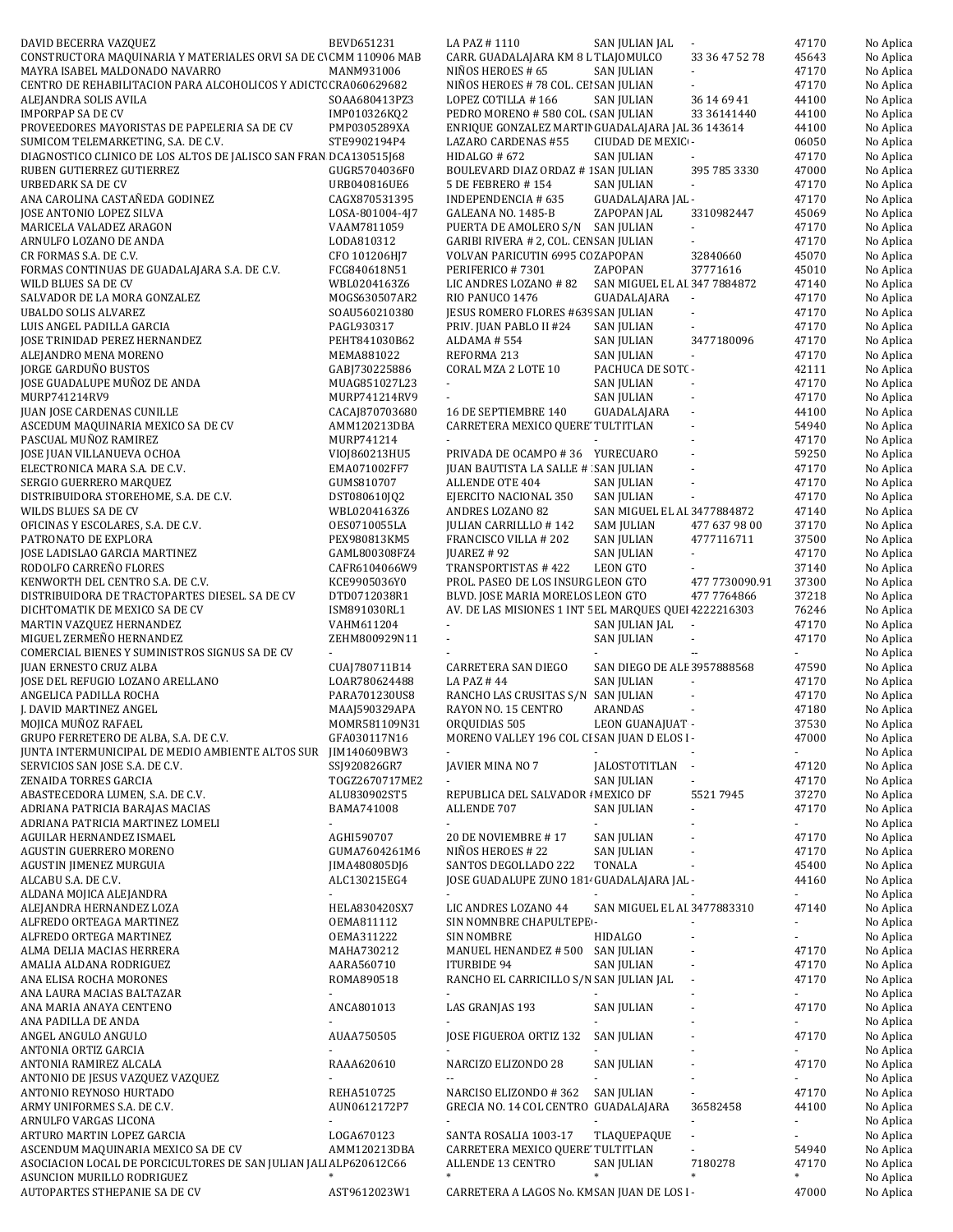| AUTOTRANSPORTES MEZCALA S.A DE C.V.                               | AME-750531-UL6          | EMILIO CARRANZA No. 192 TEPATITLAN, JAL. 378 7813010 |                                        |                          | $\boldsymbol{0}$            | No Aplica |
|-------------------------------------------------------------------|-------------------------|------------------------------------------------------|----------------------------------------|--------------------------|-----------------------------|-----------|
| BALVINA SALSIDO GALVAN                                            | SAGB700401K95           | JULIO ALVAREZ #73                                    | SAN JULIAN                             |                          | 47170                       | No Aplica |
| BECERRA REYNOSO PATRICIO                                          |                         |                                                      |                                        |                          |                             | No Aplica |
| BELLO GAMAS JOSE ALFREDO                                          |                         |                                                      |                                        |                          |                             | No Aplica |
| BENITA MARTINEZ ACOSTA                                            | MACB420725              | OLEGARIO GARCIA #5                                   | <b>SAN JULIAN</b>                      |                          | 47170                       | No Aplica |
| BENJAMIN GAMA AZPEITIA                                            |                         |                                                      |                                        |                          |                             | No Aplica |
| BLANCA DELIA MARTINEZ PADRON                                      | MAPB840117              | FRANCISCO RODRIGUEZ GON SAN JULIAN                   |                                        |                          | 47170                       | No Aplica |
| CECILIO SOTO DE LA ROSA                                           | SORC7405156N1           |                                                      |                                        |                          |                             | No Aplica |
| CELIA GUTIERREZ ARELLANO                                          | GURC481024              | PRIV 20 DE NOVIEMBRE                                 | <b>SAN JULIAN</b>                      |                          | 47170                       | No Aplica |
| CENTRO CAMIONERO DE LAGOS S.A. DE C.V.                            | CCL120726425            | CARR. LAGOS DE MORENO-S/ LAGOS DE MORENI-            |                                        |                          | 47400                       | No Aplica |
| CESAR GONZALEZ ZERMEÑO                                            | GOZC710202              | PRIV. JALISCO #471                                   | SAN JULIAN JAL                         |                          | 47170                       | No Aplica |
| CLAUDIA GARCIA DELGADO                                            | GADC740301IVA           | <b>GONZALO CURIEL 774A</b>                           | TEPATITLAN DE M 3787810385             | $\sim$                   | 47670                       |           |
|                                                                   | ZAGC831225              |                                                      |                                        |                          | 47170                       | No Aplica |
| CLAUDIA NATALY ZAMORA GUTIERREZ                                   | CEA070225JK4            | PEDRO MORENO # 59 A                                  | SAN JULIAN                             |                          |                             | No Aplica |
| COMISION ESTATAL DEL AGUA DE JALISCO                              |                         | AV. FRANCIA 1726 COL. MOD GUADALAJARA                |                                        | 30309200                 | 44190                       | No Aplica |
| CONCEPTO EN COMPRESORES S DE RL DE CV                             | CC0130704BN0            | DIAZ ORDAZ 653                                       | SAN JUAN DE LOS I-                     |                          | 47030                       | No Aplica |
| CONCESIONARIA VUELA COMPAÑIA DE AVIACION, S.A.P.I. DE CVA04102H80 |                         | ANTONIO DOVALI JAIME # 7( MEXICO DF                  |                                        |                          | 01210                       | No Aplica |
| CONEXIONES Y MANGUERAS HIDRAHULIACAS DE SAN FCO., : CMH000921917  |                         | <b>AQUILES SERDAN 500</b>                            | SAN FRANCISCO                          | 4767436108               | 36300                       | No Aplica |
| CONTINGENCIAS ECONOMICAS 0196264956                               |                         |                                                      |                                        |                          | $\overline{\phantom{a}}$    | No Aplica |
| CONTINGENCIAS ECONOMICAS 2014                                     |                         |                                                      |                                        |                          |                             | No Aplica |
| <b>CORNELIO MARTINEZ DE ARCOS</b>                                 | AUAA750505              | JOSE FIGUERO #132                                    | <b>SAN JULIAN</b>                      |                          | 47170                       | No Aplica |
| <b>COSME DUARTE RAMIREZ</b>                                       | DURC630927MJ0           | CIRCUITO LAS ROSAS 103                               | <b>SAN JULIAN</b>                      |                          | 47123                       | No Aplica |
| COSTCO DE MEXICO SA D ECV                                         |                         |                                                      |                                        |                          | ÷.                          | No Aplica |
| DAMASO LOPEZ PONCE                                                |                         |                                                      |                                        |                          |                             | No Aplica |
| DANIEL MARTIN DEL CAMPO TOPETE                                    | MATD831025DA9           | AVENIDA CRUZ DEL SUR                                 | ZAPOPAN JAL                            |                          | 47170                       | No Aplica |
| DIELEP S. DE R.L. DE C.V.                                         | DIE111128181            | VALLARTA 4010-102-C                                  | GUADALAJARA JAL -                      |                          | 44690                       | No Aplica |
| DISTRIBUIDORA DE PAPELERA LA UNION                                | CABG6803257Z9T          | MATAMOROS No. 285 COL. CI TEPATITLAN                 |                                        | 3787014916               | 47600                       | No Aplica |
| DISTRIBUIDORA LIVERPOOL SA DE CV                                  | DLI931201M19            | AV. RAFAEL SANZIO NO. 150-ZAPOPAN                    |                                        |                          | 45020                       | No Aplica |
| EDEN CG ARCHITECTS SA DE CV                                       | ECA100818FX1            | AV PATRIA 92 INTERIOR A ZAPOPAN                      |                                        |                          | 45027                       | No Aplica |
| EDUCAL S.A. DE C.V.                                               | EDU-820217-813          | AV. CEYLAN NO. 450, COL. EU MEXICO                   |                                        | 53544013                 | 02660                       | No Aplica |
| ELIAS CORREA GALVAN                                               | CXGE901018              | 5 DE MAYO 161                                        | <b>SAN JULIAN</b>                      |                          | 47170                       | No Aplica |
| ELIDA DE ARCOS GARCIA                                             | AOGE500717              | ÷.                                                   |                                        |                          | $\mathcal{L}_{\mathcal{A}}$ | No Aplica |
| EMMANUEL ROMO ORTIZ                                               | ROOE8404042T9           | GUERRERO No. 124 centro                              | <b>ENCARNACION DE -</b>                |                          | 47270                       | No Aplica |
| ERIKA GONZALEZ CATAÑO                                             | GOCE780820EC3           | PASEO DEL MORAL #504                                 | LEON, GUANAJUAT 6364094                |                          | 37160                       | No Aplica |
| ESTRATEGIAS PUBLICITARIAS MULTIMEDIA S.A. DE C.V.                 | EPM130625T5A            | CRUZ DE LIZARRAGA 710 8                              | MAZATLAN                               |                          | 82010                       | No Aplica |
| EUDELIA MARTINEZ VALDEZ                                           | MAVE5803167P6           | $\blacksquare$                                       | $\blacksquare$                         |                          | $\blacksquare$              | No Aplica |
| EVA RAMIREZ MARTINEZ                                              | RAME660726              | POZOS AZULES S/N                                     | SAN JULIAN                             |                          | 47170                       | No Aplica |
| EXCEL COMMERCIAL PRODUCTS SA DE CV                                | ECP001023SL0            | PERIFIERICO SUR # 555                                | ZAPOPAN JALISCO -                      |                          | 45010                       | No Aplica |
| FABRICIANO MUÑOZ PADILLA                                          |                         |                                                      |                                        |                          | 47170                       |           |
|                                                                   | MUPF650822LN1<br>$\sim$ | HIDALGO 66                                           | SAN JULIAN<br>Ξ.                       |                          |                             | No Aplica |
| FAIP 0196264883                                                   |                         |                                                      |                                        |                          | ÷.                          | No Aplica |
| <b>FANTASIAS MIGUEL</b>                                           | FMI650208CG9            | MARIANO OTERO 3396                                   | ZAPOPAN                                |                          | 44550                       | No Aplica |
| FANTASIAS MIGUEL SA DE CV                                         | FMI650208CG9            | PORTAL BRAVO 2 CENTRO                                | LEON GUANAJUAT -                       |                          | 37000                       | No Aplica |
| FARMACIAS GRUPO ARANZA SA DE CV                                   | FGA130814SY3            | HIDALGO OTE 11                                       | SAN JULIAN                             |                          | 47170                       | No Aplica |
| FARMETAL DE MEXICO S.A. DE C.V.                                   | FME120418JW2            | LAUREL 19                                            | PURISIMA DEL RIN-                      |                          | 47170                       | No Aplica |
| FERNANDO ZERMEÑO MUÑOZ                                            | ZEMF691228BV8           | ZARAGOZA 251                                         | SANTA MARIA DEI 3487184699             |                          | 47185                       | No Aplica |
| FIDEL LOZANO RAMIREZ                                              | RALF610318              | RAMON PEREZ #18                                      | SAN JULIAN                             | $\blacksquare$           | 47170                       | No Aplica |
| FOCOCCI 0107171439                                                |                         |                                                      |                                        |                          |                             | No Aplica |
| FRANCISCA SALDIVAR HIDALGO                                        | SAHF701006              | ZARAGOZA OTE 124A                                    | SAN JULIAN JALISC -                    |                          | 47170                       | No Aplica |
| FROYLAN VAZQUEZ MUÑOZ                                             |                         |                                                      |                                        |                          | ÷.                          | No Aplica |
| <b>GARCIA BRIZUELA MARTIN</b>                                     |                         |                                                      |                                        |                          |                             | No Aplica |
| GARCIA MARTINEZ JUAN ANTONIO                                      | GAMJ811125              |                                                      |                                        |                          | 47170                       | No Aplica |
| <b>GENARO CARDENAS BARKER</b>                                     | CABG6803257Z9T          | MATAMOROS #285                                       | TEPATITLAN                             |                          | 47600                       | No Aplica |
| GLORIA HERNANDEZ MARISCAL                                         | HEMG780516EH3           | RIO ATENGUILLO # 2551                                | TLAQUEPAQUE JAI -                      |                          | 45560                       | No Aplica |
| <b>GOMEZ CHAVEZ MIGUEL</b>                                        | GOCM571126              |                                                      | SAN JULIAN                             |                          | 47170                       | No Aplica |
| <b>GOMEZ SANCHEZ SAMUEL</b>                                       | GOSS660216              | PEDRO GOMEZ #54                                      | LAS GRANJAS                            |                          | 47170                       | No Aplica |
| <b>GOMEZ VALLECILLO REFUGIO</b>                                   | GOVR801109              | C. INDEPENDENCIA SUR 355 SAN JULIAN                  |                                        |                          | 47170                       | No Aplica |
| GRUPO GAVCE CONSTRUCCIONES Y PROYECTOS SA DE CV                   | GGC131127M38            | <b>AQUILES SERDAN #19</b>                            | ZAPOTLANEJO                            |                          | 45430                       | No Aplica |
| GSINCO ACCESOS, S.A. DE C.V.                                      | GAC1001134S7            | BERNARDO DE BALBUENA # GUADALAJARA                   |                                        | 33 36 15 70 72           | 44160                       | No Aplica |
| HANNIA SANTOS SANCHEZ                                             | $\blacksquare$          |                                                      | <b>SAN JULIAN</b>                      | $\overline{\phantom{a}}$ | 47170                       | No Aplica |
| HUGO ALFONSO LOPEZ RAMIREZ                                        | LORH691221              | ALDAMA 5A                                            | <b>SAN JULIAN</b>                      |                          | 47170                       | No Aplica |
| IMAD AL RIFAI                                                     | ALIN801020              |                                                      | SAN JULIAN JAL                         | ÷,                       | 47170                       | No Aplica |
| IMPRESIONADORES S.A. DE C.V.                                      | IMP121218E25            | HOSPITAL 152 Z CENTRO BA GUADALAJARA                 |                                        |                          | 44280                       | No Aplica |
| IMPRESIONES DIAZ S.A. DE C.V.                                     | IDI91120213A            | PEDRO MORENO # 60                                    | LAGOS DE MOREN 4747421810              |                          | 47400                       | No Aplica |
| INSTALACIONES DE REFRIGERACION Y CONGELACION SA DE IRC550131AL2   |                         | <b>CUATRO #233</b>                                   | IZTACALCO DF                           |                          | 8100                        | No Aplica |
| IRVING RODRIGO CARDENAS MACIAS                                    | CAMI901008376           | $\blacksquare$                                       |                                        |                          | ÷,                          | No Aplica |
| ISABEL CAJA DE INGRESOS                                           |                         |                                                      |                                        |                          |                             | No Aplica |
| ISABEL ESCOBEDO VAZQUEZ                                           |                         |                                                      |                                        |                          |                             | No Aplica |
| ISAIAS VAZQUEZ GONZALEZ                                           |                         | $\overline{a}$                                       |                                        |                          |                             | No Aplica |
|                                                                   |                         |                                                      |                                        |                          |                             |           |
| J FELIX GARCIA GARCIA                                             | GAGF620301              | ITURBIDE 311                                         | <b>SAN JULIAN</b><br><b>SAN JULIAN</b> |                          | 47170                       | No Aplica |
| J GUADALUPE HUERTA ANGULO                                         | HUAJ440712              | JOSE VASCONCELOS # 90                                |                                        |                          | 47170                       | No Aplica |
| J JESUS VAZQUEZ CENTENO                                           | VACJ660917              | ALLENDE #47                                          | <b>SAN JULIAN</b>                      |                          | 47170                       | No Aplica |
| J JESUS ZAMARRIPA MARTINEZ                                        | ZAMJ730421PJ4           | CROMO 102                                            | LEON                                   |                          | 37200                       | No Aplica |
| JAIME MARTINEZ HERNANDEZ                                          | MAHJ690423              | NARCIZO ELIZONDO #20                                 | <b>SAN JULIAN</b>                      |                          | 47170                       | No Aplica |
| JAVIER DE ARCOS SANCHEZ                                           | A0SJ840805              |                                                      |                                        |                          | 47170                       | No Aplica |
| JAVIER HERNANDEZ DIAZ                                             | HEDJ680826              | <b>ITURBIDE S/N</b>                                  | SAN JULIAN                             |                          | 47170                       | No Aplica |
| JAVIER MARTINEZ RADA                                              | MARJ850615EL5           | BLVD SAN JUAN BOSCO 2220 LEON                        |                                        |                          | 37316                       | No Aplica |
| JAVIER MONTES VAZQUEZ                                             |                         |                                                      |                                        |                          | ÷.                          | No Aplica |
| JESUS MARIA MUÑOZ GONZALEZ                                        | MUGJ670131JI2           |                                                      | SAN JULIAN                             |                          | 47170                       | No Aplica |
| JOAQUIN HERNANDEZ HERNANDEZ                                       |                         |                                                      |                                        |                          |                             | No Aplica |
| JORGE ALBERTO ROMO ARELLANO                                       |                         |                                                      |                                        |                          | 47170                       | No Aplica |
| JORGE ARMANDO MARQUEZ OLIVAREZ                                    | MA0J801230              | LA PAZ # 2                                           | SAN JULIAN JAL                         |                          | 47170                       | No Aplica |
| JOSE ANTONIO MEDRANO GARCIA                                       | MEGA610613436           | PISCINA 307                                          | LEON GTO                               |                          | 37410                       | No Aplica |
| JOSE BECERRA RAUDA                                                | BERJ7520322             | TEPEYAC 09                                           | IXTLAHUCAN DE L -                      |                          | 45850                       | No Aplica |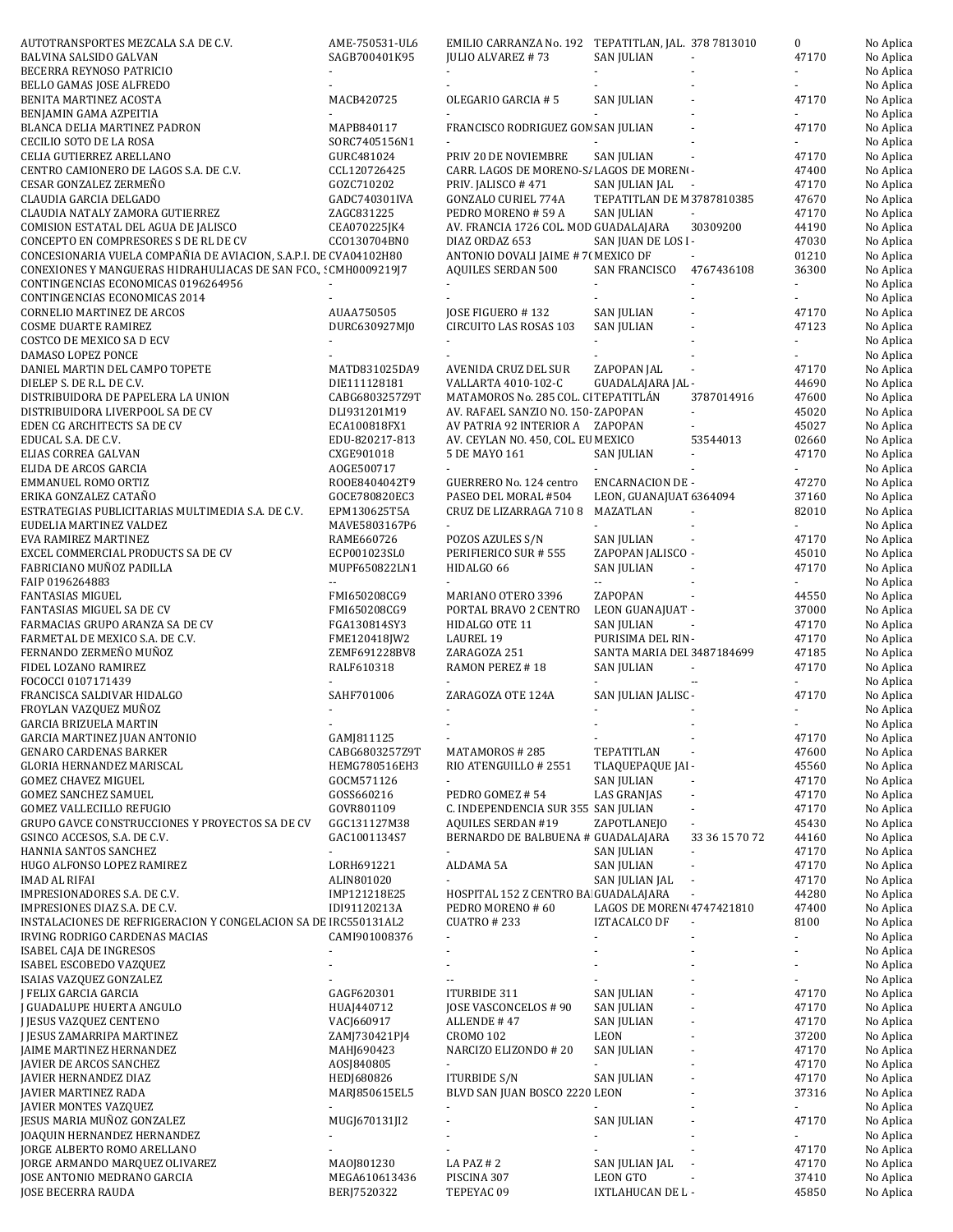| JOSE DANIEL SANCHEZ MARTINEZ                            | SAMJ870506               | LA PAZ #39                                    | <b>SAN JULIAN</b>        |                                  | 47170          | No Aplica              |
|---------------------------------------------------------|--------------------------|-----------------------------------------------|--------------------------|----------------------------------|----------------|------------------------|
| JOSE DE JESUS DE LA CRUZ HERNANDEZ                      |                          |                                               |                          |                                  |                | No Aplica              |
| JOSE DE JESUS JIMENEZ GUERRA                            | JIGJ430502               |                                               |                          |                                  |                | No Aplica              |
|                                                         |                          |                                               | SAN MIGUEL EL AI 7883860 |                                  |                |                        |
| JOSE DE JESUS MERCADO BECERRA                           | MEBJ601028N17            | RAMON CORONA #110                             |                          |                                  | 47140          | No Aplica              |
| JOSE DE JESUS RAMIREZ ENRIQUEZ                          | RAEJ780102               | ALDAMA #42                                    | SAN JULIAN               | $\begin{array}{c} + \end{array}$ | 47170          | No Aplica              |
| JOSE EDUARDO SOSA HERNANDEZ                             | $\omega$                 |                                               |                          |                                  | 47170          | No Aplica              |
| JOSE GOMEZ RODRIGUEZ                                    | GORJ790610               | HERMANAS TORRES MOREN SAN JULIAN JAL          |                          |                                  | 47170          | No Aplica              |
| JOSE JAVIER VAZQUEZ JIMENEZ                             | VAJJ680428               | MARGARITA ALVAREZ JIMEN SAN JULIAN JAL        |                          |                                  | 47170          | No Aplica              |
| JOSE JUAN HERNANDEZ LOZA                                |                          |                                               |                          |                                  |                | No Aplica              |
| JOSE JULIAN RAMIREZ ALDAPA                              |                          |                                               |                          |                                  |                | No Aplica              |
| JOSE LUIS HUERTA LOPEZ                                  |                          |                                               |                          |                                  |                | No Aplica              |
| JOSE LUIS MARQUEZ MARQUEZ                               | MAML620122               | 5 DE MAYO # 46                                | <b>SAN JULIAN</b>        |                                  | 47170          | No Aplica              |
| JOSE MA. GODOY SANCHEZ                                  | GOSM5812295R6            | CRUCERO SAN DIEGO UNION SAN DIEGO DE ALE-     |                          |                                  | 47590          | No Aplica              |
| JOSE OLIVA DIAZ                                         | OIDI660507               | MORELOS <sub>11</sub>                         | TEOCHITLAN               |                                  | 47170          |                        |
|                                                         |                          |                                               |                          |                                  |                | No Aplica              |
| JOSE RODRIGUEZ HERNANDEZ                                | ROHJ580819               | ZARAGOZA # 68                                 | SAN JULIAN               |                                  | 47170          | No Aplica              |
| JOSEFINA LOPEZ ORTIZ                                    | LO0J750319AG3            | CALLE CHICAGO No. 504 EXT LEON GTO.           |                          |                                  | 37390          | No Aplica              |
| JOSUE DE JESUS CARPIO GARCIA                            |                          |                                               |                          |                                  |                | No Aplica              |
| JUAN ANAYA MUÑOZ                                        | AAMJ500626               | MIGUEL HERNANDEZ #36                          | SAN JULIAN               |                                  | 47170          | No Aplica              |
| JUAN ANTONIO ROMO GUZMAN                                |                          |                                               |                          |                                  |                | No Aplica              |
| JUAN CARLOS ANAYA RAMIREZ                               | AARJ980307               | TORRES MORENO #1740                           | SAN JULIAN               |                                  | 47170          | No Aplica              |
| JUAN CARLOS DE LA ROSA VILLEGAS                         | ROVJ580826               | JOSE FIGUEROA ORTIZ #485 SAN JULIAN, JALISI - |                          |                                  | 47170          | No Aplica              |
| JUAN CARLOS MANCILLA LUNA                               | MALJ900514               | LINO PADILLA HURTADO 54 SAN JULIAN            |                          |                                  | 47170          | No Aplica              |
| JUAN FRANCISCO ESQUIVEL RIOS                            | EURJ7810013J6            | MARIANO JIMENEZ #45                           | GUADALAJARA, JAI -       |                                  | 44360          | No Aplica              |
| <b>JUAN IGNACIO GONZALEZ VARGAS</b>                     | GOVJ650703JBA            | VICENTE GUERRERO # 421                        | SAN JULIAN               |                                  | 47170          | No Aplica              |
| JUAN LUIS VILLALOBOS RAMIREZ                            | VIRJ710625NM6            | HERMION LARIOS NO. 739                        | LAGOS DE MORENI-         |                                  | 47470          |                        |
|                                                         |                          |                                               |                          |                                  |                | No Aplica              |
| JUAN MANUEL LARA ALONSO                                 |                          |                                               |                          |                                  |                | No Aplica              |
| JUAN MANUEL MUÑOZ HERNANDEZ                             |                          |                                               |                          |                                  |                | No Aplica              |
| <b>JUAN RAMON GARCIA LOPEZ</b>                          | GAL850416                | HIDALGO #49                                   | <b>SAN JULIAN</b>        |                                  | 47170          | No Aplica              |
| JUAN SOTO RODRIGUEZ                                     | SORJ530430LN5            |                                               |                          |                                  |                | No Aplica              |
| <b>JUANA GUTIERREZ ZERMEÑO</b>                          | GUZJ710827               | JOSE VASCONCELOS 655                          | SAN JULIAN               |                                  | 47170          | No Aplica              |
| <b>JUANA MUÑOZ LOPEZ</b>                                |                          | DR. FIGUEROA 1278                             | <b>SAN JULIAN</b>        |                                  | 47170          | No Aplica              |
| <b>JUANA TORRES GUZMAN</b>                              | TOGJ780405               | RAMON PEREZ #18                               | <b>SAN JULIAN</b>        |                                  | 47170          | No Aplica              |
| <b>JUANA YANELY VALADEZ DE ARCOS</b>                    | VARJ850606               | <b>INDEPENDENCIA #15</b>                      | SAN JULIAN JAL           | ÷,                               | 47170          | No Aplica              |
| JUDITH HERNANDEZ HERNANDEZ                              |                          |                                               |                          |                                  |                | No Aplica              |
| LAURA ALICIA LOPEZ SANCHEZ                              |                          |                                               |                          |                                  | 47170          | No Aplica              |
|                                                         |                          |                                               |                          |                                  |                |                        |
| LAURA MAGDALENA DIAZ TORRES                             | DITL810412VB6            | GUATEMALA #2041 COL DEL GUADALAJARA           |                          |                                  | 44920          | No Aplica              |
| LEONARDO AGUILAR GUTIERREZ                              | AGGL430601               | PEDRO MORENO #7                               | SAN JULIAN               |                                  | 47170          | No Aplica              |
| LEONEL GUTIERREZ DE VELAZCO HERNANDEZ                   | GUHL890806SI4            | CARRETERA LEON DUARTE I LEON GTO              |                          |                                  | 37670          | No Aplica              |
| LIBROS ESPECIALIZADOS E INFORMACION, S.A DE C.V.        | LEI0102153E6             | CALLE DEL YAQUI No. 112 C( LEON               |                          |                                  | 37150          | No Aplica              |
| LIC. HECTOR EDUARDO LEAL PALOS                          | LEPH580612GX6            | CARR. ENCARNACION-SAN JU SAN JUAN             |                          |                                  | 47070          | No Aplica              |
|                                                         |                          |                                               |                          |                                  |                |                        |
| LOZANO RAMIREZ FRANCISCO JAVIER                         |                          |                                               |                          |                                  |                | No Aplica              |
|                                                         | LORJ790712               |                                               |                          |                                  | 47170          |                        |
| LOZANO RAMIREZ JUAN MANUEL                              |                          |                                               | SAN JULIAN               |                                  |                | No Aplica              |
| LUCERO MARISOL MARTIN NERI                              | MANL810915QSA            | MANUEL ACUÑA No. 2619 CC GUADALAJARA          |                          |                                  | 44680          | No Aplica              |
| LUIS ANGEL MAREZ VALADEZ                                |                          |                                               |                          |                                  |                | No Aplica              |
| LUIS ANTONIO RUIZ CAMPOS                                | RUCL710914RE6            | BLVD. DELTA 101                               | LEON GTO                 | 477 212 9278                     | 37530          | No Aplica              |
| LUIS EDUARDO MUÑOZ RAMIREZ                              | MURL7508073U4            | HIDALGO PTE 29                                | SAN JULIAN JAL           |                                  | 47170          | No Aplica              |
| LUIS FERNANDO HUERTA BECERRA                            |                          |                                               |                          |                                  | 47170          | No Aplica              |
| LUZ ADRIANA SANCHEZ ORTIZ                               |                          |                                               |                          |                                  |                | No Aplica              |
| MA. DE LOS ANGELES GOMEZ RODRIGUEZ                      |                          | DR. MANUEL HERNANDEZ # SAN JULIAN             |                          |                                  | 47170          | No Aplica              |
| MAGAÑA GOMEZ DIANA GORETTI                              | MAGD911117               | MIGUEL HERNANDEZ 71                           | SAN JULIAN               |                                  | 47170          | No Aplica              |
| MANUEL ALBERTO RODRIGUEZ MARTINEZ                       | ROMM960731               | MIGUEL ANGEL PEREZ #174' SAN JULIAN           |                          |                                  | 47170          | No Aplica              |
| MARCELINO FLORES CRUZ                                   |                          |                                               |                          |                                  |                |                        |
|                                                         |                          |                                               |                          |                                  |                | No Aplica              |
| MARCELINO PATLAN ROMERO                                 |                          |                                               |                          |                                  |                | No Aplica              |
| MARCO ANTONIO DIAZ MARTINEZ                             | DIMM69022U9A             | PRESA DE BARAJAS # 2                          | <b>SAN JULIAN</b>        |                                  | 47170          | No Aplica              |
| MARIA BECERRA GARCIA                                    | BEGM720312               | FRANCISCO VILLA #56                           | <b>SAN JULIAN</b>        |                                  | 47170          | No Aplica              |
| MARIA CONCEPCION HURTADO GONZALEZ                       | HUGC721208               |                                               |                          |                                  | $\sim$         | No Aplica              |
| MARIA CONSUELO GOMEZ SANCHEZ                            | GOSC500719               | TOMAS DE LA ROSA # 23                         | <b>SAN JULIAN</b>        |                                  | 47170          | No Aplica              |
| MARIA CRUZ CERRILLO PEREZ                               | CEPC360428               | PEDRO MORENO #81                              | SAN JULIAN               |                                  | 47170          | No Aplica              |
| MARIA DE JESUS ORTIZ NAVEJA                             | ORNM790116               |                                               |                          |                                  |                | No Aplica              |
| MARIA DE LA LUZ FLORES AGUILAR                          |                          |                                               |                          |                                  | ÷.             | No Aplica              |
| MARIA DE LA LZ FLOREZ AGUILAR                           |                          |                                               |                          |                                  |                | No Aplica              |
| MARIA DE LOS ANGELES GARCIA GUTIERREZ                   | GAGM401101               | REFORMA 633                                   | SAN JULIAN JAL           |                                  | 47170          | No Aplica              |
| MARIA DE LOURDES DE ARCOS GALVAN                        |                          |                                               |                          |                                  |                | No Aplica              |
|                                                         | GUAM580311               |                                               |                          |                                  |                |                        |
| MARIA DE LOURDES GUTIERREZ AGUILAR                      |                          | VENUSTIANO CARRANZA S/I SAN JULIAN JAL        |                          |                                  | 47170          | No Aplica              |
| MARIA DEL CARMEN MARTINEZ GUZMAN                        | MAGM5901110<br>÷         | NARCIZO ELIZONDO # 69                         | <b>SAN JULIAN</b><br>ä,  |                                  | 47170          | No Aplica              |
| MARIA DEL ROCIO PRADO GALLEGOS                          |                          |                                               |                          |                                  | $\blacksquare$ | No Aplica              |
| MARIA DEL ROSARIO GONZALEZ DE ANDA                      | GOAR860526               |                                               |                          |                                  |                | No Aplica              |
| MARIA DEL SOCORRO GOMEZ RODRIGUEZ                       | GORM650427               |                                               |                          |                                  |                | No Aplica              |
| MARIA ELENA GOMEZ RODRIGUEZ                             | GORM801004               |                                               |                          |                                  |                | No Aplica              |
| MARIA ENCARNACION MURILLO RODRIGUEZ                     | MURE380331               | JESUS ALDRETE #480                            | <b>SAN JULIAN</b>        |                                  | 47170          | No Aplica              |
| MARIA ESTHELA ORTIZ ALBA                                | OIAE6711104B4            |                                               |                          |                                  | 47170          | No Aplica              |
| MARIA GRACIELA GOMEZ BRIZUELA                           | GOBM830710               | MIGUEL HERNANDEZ                              | SAN JULIAN JAL           |                                  | 47170          | No Aplica              |
| MARIA GUADALUPE ACEVES RAMIREZ                          | AERG611114               | DOCTOR FIGUEROA #71                           | SAN JULIAN JALISC -      |                                  | 47170          | No Aplica              |
| MARIA GUADALUPE GONZALEZ VAZQUEZ                        | GOVG750415               | PRIV. SAN FRANCISCO DE AS SAN JULIAN JAL      |                          |                                  | 47170          | No Aplica              |
| MARIA GUADALUPE LOPEZ SANCHEZ                           | $\blacksquare$           |                                               |                          |                                  | 47170          | No Aplica              |
|                                                         |                          |                                               |                          |                                  |                |                        |
| MARIA GUADALUPE LOZANO DIAZ                             | LODG611101               | JESUS ALDERETE #50                            | SAN JULIAN JALISC -      |                                  | 47170          | No Aplica              |
| MARIA GUADALUPE REYES MARTINEZ                          | REGM720823               | POZOS AZULES S/N                              | SAN JULIAN               |                                  | 47170          | No Aplica              |
| MARIA GUADALUPE TORRES GALVAN                           | TOGM780924               | ZARAGOZA #79                                  | SAN JULIAN               |                                  | 47170          | No Aplica              |
| MARIA LIDUVINA GALVAN MUÑOZ                             | GAML600714               | $\sim$                                        | $\blacksquare$           |                                  | $\sim$         | No Aplica              |
| MARIA LUISA HERNANDEZ GONZALEZ                          | HEGL650302               | ITURBIDE #40                                  | SAN JULIAN               |                                  | 47170          | No Aplica              |
| MARIA RITA GARCIA SERNA<br>MARIA SOCORRO REYNA LANDEROS | GASM700720<br>LARM650427 | SAN JULIO ALVAREZ                             | SAN JULIAN               | $\overline{\phantom{a}}$         | 47170          | No Aplica<br>No Aplica |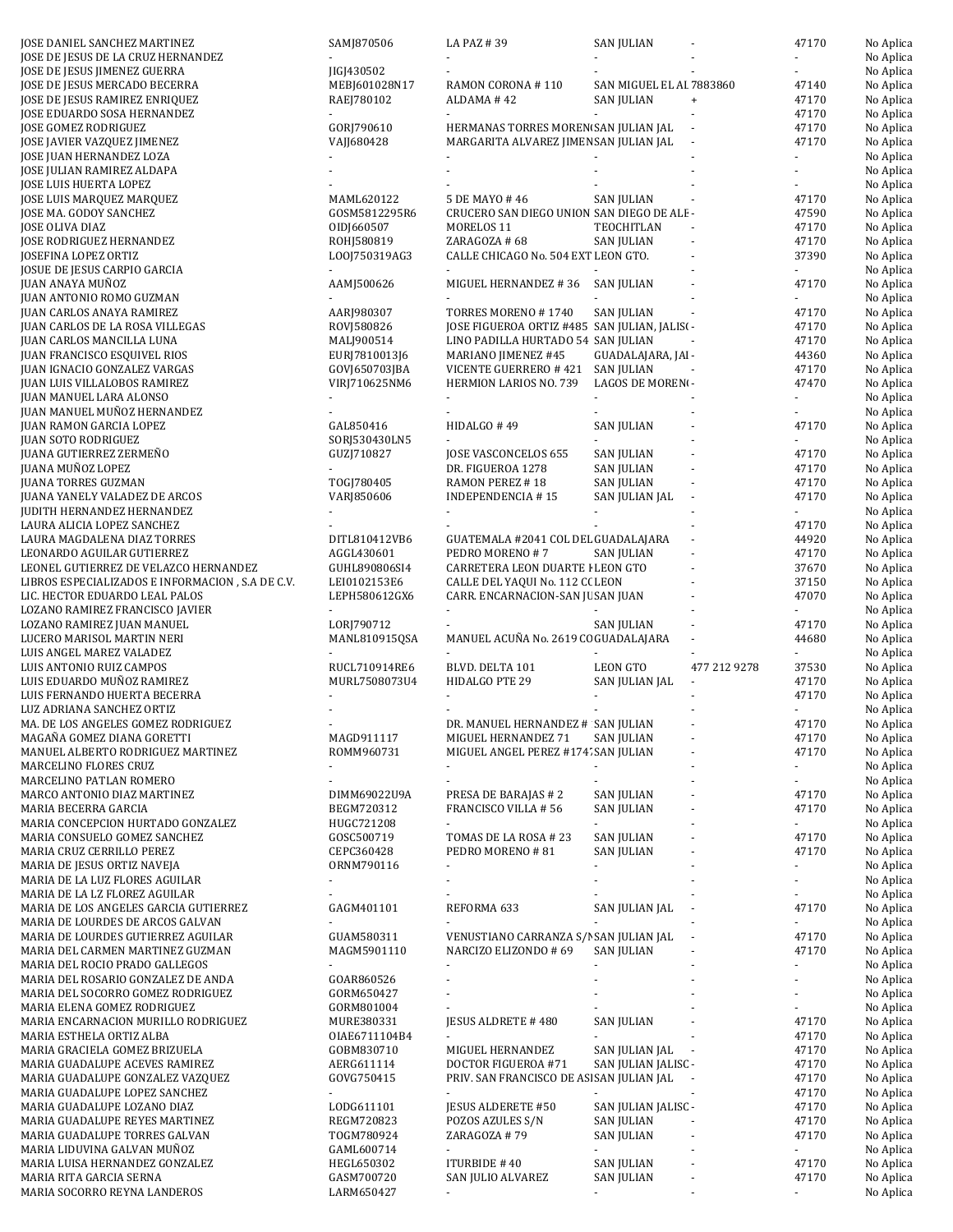| MARIA TRINIDAD GARCIA MARTINEZ                                                      |                               |                                                                                          |                               |                          |                             | No Aplica              |
|-------------------------------------------------------------------------------------|-------------------------------|------------------------------------------------------------------------------------------|-------------------------------|--------------------------|-----------------------------|------------------------|
| MARIO OLIVERIO DIAZ RAMOS                                                           |                               |                                                                                          |                               |                          |                             | No Aplica              |
| MARQUEZ HURTADO LUIS MANUEL                                                         | MAHL760901                    |                                                                                          | <b>SAN JULIAN</b>             |                          | 47170                       | No Aplica<br>No Aplica |
| MARQUEZ MARQUEZ LUIS MANUEL<br>MARTHA ALICIA GUERRA LOPEZ                           |                               |                                                                                          |                               |                          |                             | No Aplica              |
| MARTIN ALBERTO GUAGNELLI NUÑEZ                                                      | GUNM6603095LA                 | BOULEVARD JUAN ALONSO E LEON GTO                                                         |                               |                          | 37150                       | No Aplica              |
| MARTINA SALCIDO CERRILLO                                                            | SACM750130                    | PRIV. VELAZQUEZ SUR #5                                                                   | <b>SAN JULIAN</b>             |                          | 47170                       | No Aplica              |
| MAURICIO AGUIRRE GOMEZ                                                              | AUGM940520                    | MARIA CONCEPCION LOZAN( SAN JULIAN                                                       |                               |                          | 47170                       | No Aplica              |
| MAYRA VANESA GARCIA MAGAÑA                                                          |                               |                                                                                          |                               |                          |                             | No Aplica              |
| MIEGUEL ZERMEÑO HERNANDEZ                                                           | ZEHM800929N11                 |                                                                                          | <b>SAN JULIAN</b>             |                          | 47170                       | No Aplica              |
| MIGUEL ANGEL DIAS GONZALEZ                                                          | DIGM650408993                 | ALVARO OBREGON #507                                                                      | SAN JUAN DE DIOS 018008239313 |                          | 44410                       | No Aplica              |
| MIGUEL DE ARCOS HUERTA                                                              |                               |                                                                                          |                               |                          |                             | No Aplica              |
| MIGUEL LAURE RUIZ                                                                   | LARM640902FE2                 | ALICANTE 2249                                                                            | GUADALAJARA                   |                          | 44220                       | No Aplica              |
| MOISES LOPEZ DE LA ROSA                                                             |                               | FRANCISCO SARABIA No. 302 TEPATITLAN DE M-                                               |                               |                          |                             | No Aplica              |
| MOISES VALENCIA ANGEL<br>MSB LEON SA DE CV                                          | VAAM630606U11<br>MLE060324J78 | BLVD AEROPUERTO #1401 LEON GTO                                                           |                               | 477 7726247              | 47670<br>37672              | No Aplica<br>No Aplica |
| MULTIMPRESOS GRAFICOS SA DE CV                                                      | MGR1401169G6                  | DEL EJERCITO 31                                                                          | GUADALAJARA JAL -             |                          | 44400                       | No Aplica              |
| MUNICIPIO DE SAN MIGUEL EL ALTO                                                     |                               |                                                                                          |                               |                          |                             | No Aplica              |
| MUÑOZ AGUILAR LUIS ANTONIO                                                          |                               |                                                                                          |                               |                          |                             | No Aplica              |
| MUÑOZ ALDANA HUMBERTO                                                               | MUAH720903                    |                                                                                          | <b>SAN JULIAN</b>             |                          | 47170                       | No Aplica              |
| MUÑOZ HUERTA JUAN MANUEL                                                            | MUHJ560505                    | JESUS ALDRETE #17                                                                        | <b>SAN JULIAN</b>             |                          | 47170                       | No Aplica              |
| NORMA NAVEJA HERRERA                                                                | NAHH661121                    | 5 DE MAYO #31                                                                            | <b>SAN JULIAN</b>             |                          | 47170                       | No Aplica              |
| OCTAVIO GOMEZ GARCIA                                                                |                               |                                                                                          |                               |                          |                             | No Aplica              |
| OLIVERIO RAMIREZ CONTRERAS                                                          | RAC0621218                    | SAN PABLO S/N                                                                            | SAN JULIAN JAL                |                          | 47170                       | No Aplica              |
| OMAR AGUILAR LOZANO                                                                 | GULO781208                    | <b>JESUS ALDRETE #3</b>                                                                  | <b>SAN JULIAN</b>             |                          | 47170<br>47180              | No Aplica              |
| OSCAR LEON LOPEZ                                                                    | LEL0781031N35                 | MORELOS #343                                                                             | ARANDAS                       |                          |                             | No Aplica<br>No Aplica |
| OSVALDO DE JESUS HERNANDEZ LOPEZ<br>PABLO DE LA CRUZ ARRIERO CURIEL                 |                               |                                                                                          |                               |                          |                             | No Aplica              |
| PATRICIA MARIA IBARRA NAVEDA                                                        | IANP74100739A                 | VILLA DEL MESQUITE #332 LEON GTO                                                         |                               |                          | 47170                       | No Aplica              |
| PEDRO LOPEZ GALVAN                                                                  | LOGP801130                    | EPIGENIO ZERMEÑO PADILL SAN JULIAN                                                       |                               |                          | 47170                       | No Aplica              |
| PEDRO LOPEZ GONZALEZ                                                                | LOGP801130                    | EPIGENIO ZERMEÑO PADILL SAN JULIAN                                                       |                               |                          | 47170                       | No Aplica              |
| PERSONAL DE SEGURIDAD PÚBLICA                                                       |                               |                                                                                          |                               |                          |                             | No Aplica              |
| PLASTICOS Y ADHERIBLES DEL BAJIO, S.A. DE C.V.                                      | PAB010125LB2                  | <b>RESTAURADORES #392</b>                                                                | LEON GUANAJUAT 477 788 9900   |                          | 37490                       | No Aplica              |
| RAFAEL GONZALEZ HERNANDEZ                                                           | GOHR571023                    | RANCHO SA PABLO                                                                          | <b>SAN JULIAN</b>             |                          | 47170                       | No Aplica              |
| RAFAEL LOPEZ ARELLANO                                                               | LOAR7201049GA                 |                                                                                          |                               |                          |                             | No Aplica              |
| RAFAEL MUÑOZ PADILLA                                                                |                               |                                                                                          |                               |                          |                             | No Aplica              |
| RAMIREZ HERNADEZ MIGUEL<br>RAMIREZ HERNANDEZ MIGUEL                                 |                               |                                                                                          |                               |                          |                             | No Aplica<br>No Aplica |
| RAMIREZ PEREZ EMMANUEL                                                              | RAPE910210                    | ONOFRE GARCIA PEREZ 123 SAN JULIAN                                                       |                               |                          | 47170                       | No Aplica              |
| RAMIREZ ZERMEÑO ARELI                                                               |                               |                                                                                          |                               |                          |                             | No Aplica              |
| RAMON ANAYA AGUILAR                                                                 | ANGR810725                    | 5 DE MAYO NORTE 34A                                                                      | <b>SAN JULIAN</b>             |                          | 47170                       | No Aplica              |
| RAMON GOMEZ SANCHEZ                                                                 | GOSR560704                    |                                                                                          |                               |                          | 47170                       | No Aplica              |
| RAMON GUADALUPE BELMONTE QUINTERO                                                   | BEQR711023RV8                 | MIGUEL ALEMAN #1412                                                                      | <b>IRAPUATO</b>               |                          | 36550                       | No Aplica              |
| RAMONA GARCIA CONTRERAS                                                             | GACR600429                    | JOSE VASCONCELOS 483                                                                     | <b>SAN JULIAN</b>             |                          | 47170                       | No Aplica              |
| RAMONA GARCIA GARCIA                                                                | GAGR450815                    | <b>JESUS ALDRETE # 556</b>                                                               | <b>SAN JULIAN</b>             |                          | 47170                       | No Aplica              |
| RAMONA RODRIGUEZ SANCHEZ                                                            | ROSR581104                    | PROGRESO #34                                                                             | <b>SAN JULIAN</b>             |                          | 47170                       | No Aplica              |
| RAUL EDUARDO ESTRADA NACHEZ                                                         | EANR840318UB2                 | BERILIO #145                                                                             | <b>LEON GTO</b>               |                          | 37205                       | No Aplica              |
| RAUL MARTINEZ GONZALEZ                                                              |                               |                                                                                          |                               |                          |                             | No Aplica              |
| REFUGIO GUTIERREZ DE ANDA                                                           | ROJR690723TG9                 | PEDRO MORENO 613 CENTRI GUADALAJARA                                                      |                               | 33336131747              |                             | No Aplica              |
| RICARDO ALBERTO ROJAS JIMENEZ<br>RICARDO FERNANDO VARGAS HERNANDEZ                  | VAHR700426L28                 | AV. DE LA CONVENCION NTE AGUASCALIENTES -                                                |                               |                          | 20020                       | No Aplica<br>No Aplica |
| RIGOBERTO GALLEGOS ZERMEÑO                                                          | GAZR820517                    | MIGUEL HERNANDEZ #12 SAN JULIAN                                                          |                               |                          | 47170                       | No Aplica              |
| RODOLFO AMADOR GARIBALDO                                                            | AAGR850413N74                 | LOPEZ COTILLA EXT#332 IN' GUADALAJARA                                                    |                               | $\blacksquare$           | 44100                       | No Aplica              |
| RODRIGO GONZALEZ VERDIN                                                             | GOVR881003631                 | $\blacksquare$                                                                           |                               |                          | ÷.                          | No Aplica              |
| ROSA ELIA RAMIREZ GARCIA                                                            |                               |                                                                                          |                               |                          |                             | No Aplica              |
| ROSA HERNANDEZ CASTILLO                                                             | HECR581006R84                 | FCO MENDOZA #318                                                                         | SAN JULIAN                    |                          | 47170                       | No Aplica              |
| ROSA SOLEDAD VARGAS REYNOSO                                                         | VARR510323G19                 | QUEVEDO Y ZUBIETA NO. 55- GUADALAJARA                                                    |                               | $\blacksquare$           | 44380                       | No Aplica              |
| ROSENDO GUTIERREZ GOMEZ                                                             | GUGR450905BE7                 | RANCHO LA SOLEDAD #745 (TEPATITLAN                                                       |                               | $\blacksquare$           | 47600                       | No Aplica              |
| RUVALCABA FANTASIAS Y NOVEDADES S.A. DE C.V.<br>SCARLETT ALEJANDRA MORENO GUTIERREZ | RFN871023P48<br>MOGS780925924 | JUAN DIAZ COVARRUBIAS #3 GUADALAJARA, JAI -<br>BOULEVARD JUVENTINO ROSSAN FRANCISCO G' - |                               |                          | 44360<br>47170              | No Aplica<br>No Aplica |
| SECRETARIA DE PLANEACION, ADMINISTRACION Y FINANZA -                                |                               |                                                                                          |                               |                          |                             | No Aplica              |
| SERGIO ROJAS GOMEZ                                                                  | ROGS650113ER8                 | INDEPENDENCIA 103                                                                        | <b>SAN MIGUEL</b>             | 347 788 3832             | 47140                       | No Aplica              |
| SERVIACERO ESPECIALES SA DE CV                                                      | SES7402068M2                  | FCO. VILLA 580                                                                           | <b>LEON</b>                   |                          | 37480                       | No Aplica              |
| SERVICIO BANDERA, S.A.                                                              | SBA661110V42                  | GENERAL MARCELINO GARC GUADALAJARA                                                       |                               | 36199545                 | 44420                       | No Aplica              |
| SERVICIO FORRES S.A. DE C.V.                                                        | SF00412933A                   | LIBRAMIENTO SUR ESQ. VER SAN FRANCISCO D 476 7450019                                     |                               |                          | 36390                       | No Aplica              |
| SERVICIO SIGLO XXI S.A. DE C.V.                                                     | SSX990909BW7                  | CARR. SA MIGUEL-SAN JULIA SAN MIGUEL EL AI -                                             |                               |                          | 47140                       | No Aplica              |
| SERVICIOS SAN JOSE SA DE CV                                                         |                               |                                                                                          |                               |                          | 47120                       | No Aplica              |
| SILVIA CATALINA BONILLA ENRIQUEZ                                                    | SSJ920826GR7                  | JAVIER MINA No. 60 CENTRO JALOSTOTITLAN -                                                |                               |                          |                             |                        |
|                                                                                     | BOES791021GA0                 | ÷.                                                                                       |                               |                          | $\mathcal{L}_{\mathcal{A}}$ | No Aplica              |
| SILVIA MARTINA DIAZ GOMEZ                                                           |                               | 1°RO DE ENERO #1                                                                         | SAN JULIAN                    | $\overline{\phantom{a}}$ | 47170                       | No Aplica              |
| SISTEMAS DE TROQUELADO Y LAMINADO                                                   | STL890913I79                  | ALENXANDER GRHAM BELL CUAUTITALN IZAC -                                                  |                               |                          | 54730                       | No Aplica              |
| SISTEMAS INTEGRALES ADMINISTRATIVOS HHOP S.A. DE C.V SIA120724DP9                   |                               | CALLEJON DE JESUS GONZAL ZAPOPAN<br>٠                                                    |                               |                          | 45190                       | No Aplica              |
| SOTO RAMIREZ JOSE DE JESUS                                                          | SORJ740828                    |                                                                                          | SAN JULIAN                    |                          | 47170<br>$\sim$             | No Aplica<br>No Aplica |
| TALLERES ARTISTICOS 0195587352<br>TERESA DE JESUS MUÑOZ GUTIERREZ                   | MUGT841228                    | ALDAMA #79                                                                               | <b>SAN JULIAN</b>             |                          | 47170                       | No Aplica              |
| TERESITA RAMIREZ DE LA ROSA                                                         | RART660124                    | PEDRO MORENO 123                                                                         | SAN JULIAN                    | $\blacksquare$           | 47170                       | No Aplica              |
| TIENDAS CHEDRAUI S.A. DE C.V.                                                       | TCH850701RM1                  | AV. COSTITUYENTES 1150                                                                   | MIGUEL HIDALGO -              |                          | 14210                       | No Aplica              |
| TORREZ RODRIGUEZ ALFONZO                                                            | RORA511023                    | FRANCISCO HERNANDEZ GOI SAN JULIAN                                                       |                               |                          | 47170                       | No Aplica              |
| TRASPORTES DE ANDA S.A DE C.V.                                                      | TAN940103J65                  | CARRETERA SAN MIGUEL SA SAN MIGUEL                                                       | ÷,                            |                          | 47140                       | No Aplica              |
| TRINIDAD BRIZUELA HUERTA                                                            | BIHT400518                    | REFORMA #36                                                                              | SAN JULIAN                    |                          | 47170                       | No Aplica              |
| VALADEZ GUTIERREZ ARMANDO<br>VERONICA DE ANDA MUÑOZ                                 | VAGA720725<br>EMV970203       | JESUS ALDRETE # 55<br>JESUS ALDRETE #71                                                  | SAN JULIAN JAL<br>SAN JULIAN  |                          | 47170<br>47170              | No Aplica<br>No Aplica |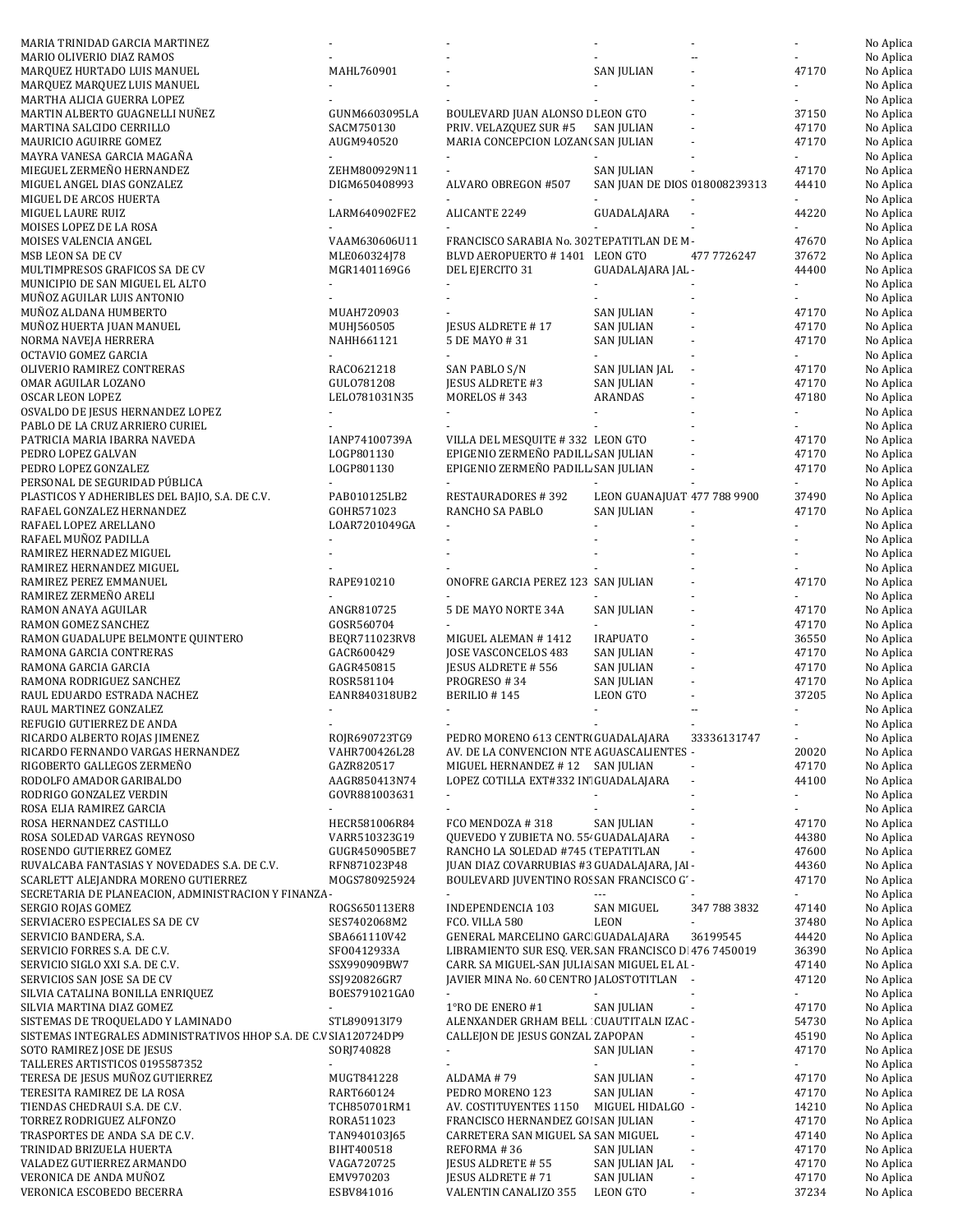| VICTOR MANUEL MEDINA BAEZ                                         | MEBV640728P28    | JOAQUIN OBREGON GONZALI LEON                         |                              |                          | 37217                    | No Aplica |
|-------------------------------------------------------------------|------------------|------------------------------------------------------|------------------------------|--------------------------|--------------------------|-----------|
| YESENIA MUÑOZ RAMIREZ                                             | MURY930301       | AGUSTIN DE ITURBIDE # 93 SAN JULIAN                  |                              |                          | 47170                    | No Aplica |
| YOLANDA MARGARITA MARTINEZ HERNANDEZ                              | MAHY740521       | LA PAZ # 548                                         | <b>SAN JULIAN</b>            |                          | 47170                    | No Aplica |
|                                                                   |                  |                                                      |                              |                          |                          |           |
| LUIS ENRIQUE CASILLAS GONZALEZ                                    | CAGL800711I09    | <b>ITURBIDE 16</b>                                   | SAN MIGUEL EL AI -           |                          | 47140                    | No Aplica |
| GRUPO FERRETERO DE ALBA, S.A. DE C.V                              | GFA030117N16     | LAZARO CARDENAS 152 A SAN JUAN DE LOS 1395 7256150   |                              |                          | 47095                    | No Aplica |
| <b>JUAN RAMON GARIBAY MARQUEZ</b>                                 | GAMJ550525EWA    | FERNADO MENDEZ VELAZQI GUADALAJARA                   |                              | 3336598868               | 44840                    | No Aplica |
|                                                                   |                  |                                                      |                              |                          |                          |           |
| MARIA DE JESUS VERDIN BECERRA                                     | VEBJ60823975     | $\sim$                                               |                              |                          | ÷.                       | No Aplica |
| JAVIER JIMENEZ OROZCO                                             | JI0J6611238K4    | HIDALGO #1455                                        | SAN JULIAN JAL<br>$\sim$     |                          | 47170                    | No Aplica |
|                                                                   |                  |                                                      |                              |                          |                          |           |
| MARICELA DEL CARMEN GARCIA MARQUEZ                                | GAMM650512ES7    | JESUS DELGADO # 10                                   | SAN MIGUEL EL AI 7882664     |                          | 47140                    | No Aplica |
| HOME DEPOT MEXICO S. DE R.L. DE C.V.                              | HDM001017AS1     | SANTA ENGRACIA                                       | SAN PEDRO DE GA 3310020200   |                          | 45045                    | No Aplica |
| RAMON LOPEZ CHAVEZ                                                | LOCR620830CM1    | FUENTE CLARA NO. 111 COL SAN FRANCISCO D -           |                              |                          | 36350                    | No Aplica |
|                                                                   |                  |                                                      |                              |                          |                          |           |
| MA DEL CARMEN JASSO AGUILAR                                       | JAAM6308108Q7    | JUAREZ 1913-A Y B LOS FRES LEON                      |                              |                          | 37390                    | No Aplica |
| EDUARDO NAZARIO PLASCENCIA FERNANDEZ                              | PAFE660103TG7    | BLVD. ANACLETO GONZALEZ TEPATITLAN                   |                              | 3787154017               | 47630                    | No Aplica |
| TC MEMORY S.A. DE C.V.                                            | TME090514PL8     | <b>COLON #209</b>                                    | GUADALAJARA JAL -            |                          | 44100                    | No Aplica |
|                                                                   |                  |                                                      |                              |                          |                          |           |
| JOSE DE JESUS SAINZ PRECIADO                                      | SAPJ710919       | <b>JESUS ALDRETE #2</b>                              | <b>SAN JULIAN</b>            |                          | 47170                    | No Aplica |
| PC TYRES SA DE CV                                                 | PTY070409JH3BLVD | ANACLETO GONZALEZ FLORI TEPATITLAN DE M-             |                              |                          | 47600                    | No Aplica |
|                                                                   |                  |                                                      |                              |                          |                          |           |
| RUBEN GODINEZ NAVARRO                                             | GONR950726V2     | SEBASTINA LERDO DE TEJAL SAN FRANCISCO D 476 7445667 |                              |                          | 36350                    | No Aplica |
| JAIME HERNADEZ AGUIÑAGA                                           | HEAJ700424R48    | LIBRAMIENTO NTE LAGOS DE LAGOS DE MORENO-            |                              |                          | 47400                    | No Aplica |
| MARIA DE JESUS MARTIN VALLEJO                                     | MAVJ740408SX0    | $\sim$                                               |                              |                          | ÷.                       | No Aplica |
|                                                                   |                  |                                                      |                              |                          |                          |           |
| DIESEL ALG S.A. DE C.V.                                           | DAL1403046D2     | POTRERO DEL POZO 2015-A LEON GUANAJUAT 4771192902    |                              |                          | 37296                    | No Aplica |
| ELECTROCOMPONENTES LEON S.A. DE C.V.                              | ELE061006S96     | CALZ. MEXICO TACUBA 537 DF MEXICO                    |                              |                          | 11400                    | No Aplica |
| SERVICIO DE ADMINISTRACION TRIBUTARIA                             |                  |                                                      |                              |                          |                          | No Aplica |
|                                                                   |                  |                                                      |                              |                          |                          |           |
| MARIA GUADALUPE JIMENEZ GALLARDO                                  | JIMG810526       | ALLENDE 41 OTE                                       | SAN JULIAN                   |                          | 47170                    | No Aplica |
| JOSE LUIS DEL PALACIO MONTIEL                                     | PAML47041135I6   | PABLO VILLASEÑOR 248                                 | GUADALAJARA                  |                          | 44600                    | No Aplica |
|                                                                   |                  |                                                      |                              |                          |                          |           |
| NESTOR RAUL FLORES ORTIZ                                          | FOON830113UZ3    | ALCUDIA NO 2198 COL LOMA ZAPOPAN                     |                              |                          | 45130                    | No Aplica |
| MUNICIPIO DE JALOSTOTITLAN JALISCO                                | MJJ050101D77     | PALACIO MUNICIPAL S/N                                | JALOSTOTITLAN -              |                          | 47120                    | No Aplica |
| ALFREDO GARCIA DAVALOS                                            | GADA85050413A    | CUAHUTEMOC 114                                       | <b>SAN MIGUEL</b>            |                          | 47140                    |           |
|                                                                   |                  |                                                      |                              |                          |                          | No Aplica |
| FABIAN MUÑOZ GALLEGOS                                             | MUGF830120       | FELICIANO MACIAS #155                                | <b>SAN JULIAN</b>            |                          | 47170                    | No Aplica |
| JUAN DANIEL PADILLA GOMEZ                                         | PAGJ580819       |                                                      |                              |                          | 47170                    | No Aplica |
|                                                                   |                  |                                                      |                              |                          |                          |           |
| RODOLFO NUÑEZ TRUJILLO                                            | NUTR590224FE9    | GEMELOS 3786 COL LA CALN ZAPOPAN                     |                              |                          | 45070                    | No Aplica |
| REFRESQUERA INTERNACIONAL, S.A. DE C.V.                           | RIN021119NA4     | CALZADA DEL AGUILA # 122 SAN JULIAN                  |                              |                          | 47170                    | No Aplica |
| <b>MARIA MARTINEZ TORRES</b>                                      | MATM740929CP4    | LOPEZ COTILLA 373                                    | GUADALAJARA JAL -            |                          | 44100                    | No Aplica |
|                                                                   |                  |                                                      |                              |                          |                          |           |
| MARCELA MARTINEZ TORRES                                           | MATM740929CP4    | LOPEZ COTILLA #373                                   | GUDALAJARA                   |                          | 47170                    | No Aplica |
| TERESA RAMIREZ HERNANDEZ                                          | RAHT370821MR5    | $\sim$                                               | <b>SAN JULIAN</b>            |                          | 47170                    | No Aplica |
|                                                                   |                  |                                                      |                              |                          |                          |           |
| MA. DEL CONSUELO ALVAREZ CASTAÑEDA                                | AACC660521V20    | AV. 16 DE SEPTIEMBRE NO. 1 GUADALAJARA, JAI 0        |                              |                          | 44100                    | No Aplica |
| COMPONENTES DE LEON S.A DE C.V.                                   | CLE121101449     | BLV. JUAN JOSE TORRES LAN LEON GTO.                  |                              | $\bf{0}$                 | 37480                    | No Aplica |
|                                                                   |                  |                                                      |                              |                          |                          |           |
| ERNESTO MARQUEZ DE LA CRUZ                                        | MACR830709S82    |                                                      |                              |                          |                          | No Aplica |
| MAQUINARIA TEXTIL, S.A. DE C.V.                                   | MTC861231KD2     | AV. CONVENCION 1914                                  | AGUASCALIENTES 449 9157446   |                          | 20080                    | No Aplica |
| GASOLINERA EL PAISA S.A. DE C.V.                                  | GPA081124RZ2     | RAMON MARTIN HUERTA 46 SAN JUAN DE LOS 13957852466   |                              |                          | 47000                    | No Aplica |
|                                                                   |                  |                                                      |                              |                          |                          |           |
| KOPLAN SA DE CV                                                   | K0P940610D11     | CARRETERA FEDERAL GUAD ZAPOPAN JALISCO 014767575101  |                              |                          | 45220                    | No Aplica |
| HUGO ERIBERTO GALVAN BECERRA                                      | GABH8704133Z0    | $\blacksquare$                                       |                              |                          | $\sim$                   | No Aplica |
| MARIA ASENCION MACIAS MUÑOZ                                       | ASMM380526       | ALDAMA #53                                           | <b>SAN JULIAN</b>            |                          | 47170                    |           |
|                                                                   |                  |                                                      |                              |                          |                          | No Aplica |
| <b>GASTON SANTOS HUERTA</b>                                       | SAHG740130BJ3    | REFORMA PONIENTE 398                                 | <b>SAN JULIAN</b>            |                          | 47170                    | No Aplica |
| MA. ESTHELA ORTIZ ALBA                                            | OIAE671110484    | $\blacksquare$                                       |                              |                          | $\sim$                   | No Aplica |
|                                                                   |                  |                                                      |                              |                          |                          |           |
| VICTOR MANUEL LOZANO GUTIERREZ                                    | LOGV511144P6     |                                                      |                              |                          |                          | No Aplica |
| MARIA CRISTINA ISABEL LANDEROS CANO                               | LACC850808       | SANTA CRUZ # 8                                       | SAN JULIAN JAL               |                          | 47170                    | No Aplica |
| GRUPO CONSTRUCTOR MR DE JALISCO SA DE CV                          | GCM121112J86     | QUENTZALCOATL NO. 665 IN ZAPOPAN                     |                              |                          | 45050                    | No Aplica |
|                                                                   |                  |                                                      |                              |                          |                          |           |
| FERNANDO DENICHI CHAVARRY RODRIGUEZ                               | CARF8807252U2    | <b>VOLCAN USULUTAN 55 37</b>                         | HUENTITAN EL BA-             |                          | 44250                    | No Aplica |
| CARLOS EDUARDO MUNIZ LOPEZ                                        | MULC690124MMA    | SAN ESTEBAN 1767                                     | GUADALAJARA                  |                          | 44719                    | No Aplica |
|                                                                   |                  |                                                      |                              |                          |                          |           |
| JOSE MIGUEL MUÑOZ SANCHEZ                                         | MUSM8507175B9    |                                                      |                              |                          | 47170                    | No Aplica |
| PAPR870130AV9                                                     | PAPR870130AV9    |                                                      |                              |                          | $\overline{\phantom{a}}$ | No Aplica |
| PEDRO CASTILLO FELIPE                                             |                  |                                                      |                              |                          |                          | No Aplica |
|                                                                   |                  |                                                      |                              |                          |                          |           |
| MARIA ELENA JIMENEZ RAMIREZ                                       | JIRE770508       | REFORMA 30                                           | <b>SAN JULIAN</b>            |                          | 47170                    | No Aplica |
| JUAN ANTONIO GONZALEZ GUZMAN                                      |                  |                                                      |                              |                          |                          | No Aplica |
|                                                                   |                  |                                                      |                              |                          |                          |           |
| INSTITUTO DE ESTUDIOS PROFECIONALES EN CIENCIAS PEN IEP130109BY9  |                  | AVENIDA DE LA MUSICA ED. GUADALAJARA                 |                              |                          |                          |           |
| CABLEVISION RED, S.A. DE C.V.                                     |                  |                                                      |                              |                          | 44990                    | No Aplica |
|                                                                   | CRE8808315B7     | NACIONES UNIDAS #5526 CC ZAPOPAN                     |                              |                          | 45110                    | No Aplica |
|                                                                   |                  |                                                      |                              |                          |                          |           |
| GONZALO VAZQUEZ RAFAELLIZ                                         | VARG710210DC0    | ARCO MARCO AURELIO # 41(ZOPOPAN                      |                              | 013318096404             | 45130                    | No Aplica |
| MINERVA AMALIA CORONADO KIN                                       | COKM560930       | CORPEÑA 64                                           | ZAPOPAN JAL                  |                          | 47170                    | No Aplica |
| <b>GASOLINERA UNION SA DE CV</b>                                  | GUN931129353     | TORRES LANDA E SN JORGE 1 LEON GTO                   |                              | $\overline{\phantom{a}}$ | 42641                    | No Aplica |
|                                                                   |                  |                                                      |                              |                          |                          |           |
| JOSE GUADALUPE LEON GARCIA                                        | LEGG580706HD5    | ANTONIO BRAVO #48                                    | SAN IGANCIO CERI -           |                          | 47190                    | No Aplica |
| LEONEL LOPEZ LOZANO                                               | LOLL780427IG9    | GUADALUPE 55 COL CENTRO JALOSTOTITLAN -              |                              |                          | 47120                    | No Aplica |
|                                                                   |                  |                                                      |                              |                          |                          |           |
| MARIA ARRIAGA SALCIDO                                             | AISS700705CT1    | CARRET. ARANDAS- TEPA KN ARANDAS, JALISCC 0          |                              |                          | 47180                    | No Aplica |
| FRANKLIN ARTEAGA TORRES                                           | AETF601206463    | BLVD. JOSE MA. MORELOS # : LEON DE LOS ALD. -        |                              |                          | 37218                    | No Aplica |
|                                                                   |                  |                                                      |                              |                          |                          |           |
| ALLIANZ MEXICO SA COMPAÑIA DE SEGUROS                             | AMS950419EG4     | BLVD. MANUEL AVILA CAMA MEXICO DF                    |                              |                          | 11010                    | No Aplica |
| <b>MSB LEON</b>                                                   | MLE060324J78     | BLVD AEROPUERTO 1401 SA LEON                         |                              |                          | 37672                    | No Aplica |
| CLIFF AND COMPANY S.A. DE C.V.                                    | CLI101004DS1     | CARRETERA PURISIMA-MAN PURISIMA DEL RIN 4767060001   |                              |                          | 36400                    | No Aplica |
|                                                                   |                  |                                                      |                              |                          |                          |           |
| GRUPO BISUTERO DE GUDALAJARA S.A. DE C.V.                         | GBG140903MC4     | OBREGON #417                                         | GUADALAJARA JAL 013336148555 |                          | 44360                    | No Aplica |
| NORBERTO VERGARA ARANA                                            |                  |                                                      | ÷.                           |                          | ä,                       | No Aplica |
| JOSE GUADALUPE ANGULO TRUJILLO                                    | AUTG771211MZA    | MIGUEL HERNANDEZ 942                                 | SAN JULIAN JAL               |                          | 47170                    | No Aplica |
|                                                                   |                  |                                                      |                              |                          |                          |           |
| ACEROS Y MATERIALES SAN ANGEL, S.A. DE C.V.                       | AMS981022F72     | JOSEFA O DE DOMINGUEZ 32 SAN FRANCISCO -             |                              |                          | 36300                    | No Aplica |
| COMPUTER FORMS, S.A. DE C.V.                                      | CF0890401JN5     | CARRETERA A EL CASTILLO   EL SALTO, JALISCO -        |                              |                          | 45680                    | No Aplica |
|                                                                   |                  |                                                      |                              |                          |                          |           |
| INFRA, S.A. DE C.V.                                               | INF891031LT4     | BLVD JUVENCITO ROSAS NO SAN FRANCISCO D 47438701     |                              |                          | 36300                    | No Aplica |
| MARCO ANTONIO GARCIA SAINZ                                        | GASM8902238S6    |                                                      | SAN JULIAN JAL               |                          | 47170                    | No Aplica |
|                                                                   |                  |                                                      |                              |                          |                          |           |
| OPERADORA DE COMBUSTIBLE SAN JUAN S.A. DE C.V.                    | OCS050214612     | BLVD.LIC. RAMON MARTIN H SAN JUAN DE LOS 13957851065 |                              |                          | 47040                    | No Aplica |
| MA. LUZ ACEVES                                                    | AEGL650528       |                                                      |                              |                          | 47170                    | No Aplica |
| ASOCIACION DE NIÑOS SORDOS DE SAN JULIAN, JALISCO AC ANS080812BV9 |                  | ALDRETE #3                                           | SAN JULIAN JAL               | $\overline{\phantom{a}}$ | 47170                    | No Aplica |
|                                                                   |                  |                                                      |                              |                          |                          |           |
| WLFRANO CARLOS GONZALEZ VALADEZ                                   | GOVW881101IL2    |                                                      |                              |                          |                          | No Aplica |
| DAVID ANGEL MAGAÑA RAMIREZ                                        | MARD690625H61    | RANCHO EL SALTILLO S/N                               | SAN JUAN DE LOS I-           |                          | 47170                    | No Aplica |
|                                                                   |                  |                                                      |                              |                          |                          |           |
| ALMA ROCIO VAZQUEZ DE ANDA                                        | VANL890224       | GERARDO TORRES MORENO SAN JULIAN                     |                              |                          | 47170                    | No Aplica |
| MARTHA CECILIA VAZQUEZ GONZALEZ                                   | VAGM7201144L8    | HIDALGO 498                                          | SAN JULIAN                   |                          | 47170                    | No Aplica |
| LUISA MUÑOZ MARTINEZ                                              |                  |                                                      | SAN JULIAN                   |                          | 47170                    | No Aplica |
| MAYORISTAS DEL BAJIO, S.A. DE C.V.                                | MBA000726L14     | PLAZA SAN MIGUEL 26 Y 27 I LEON GTO                  |                              | 4777151418               | 37470                    | No Aplica |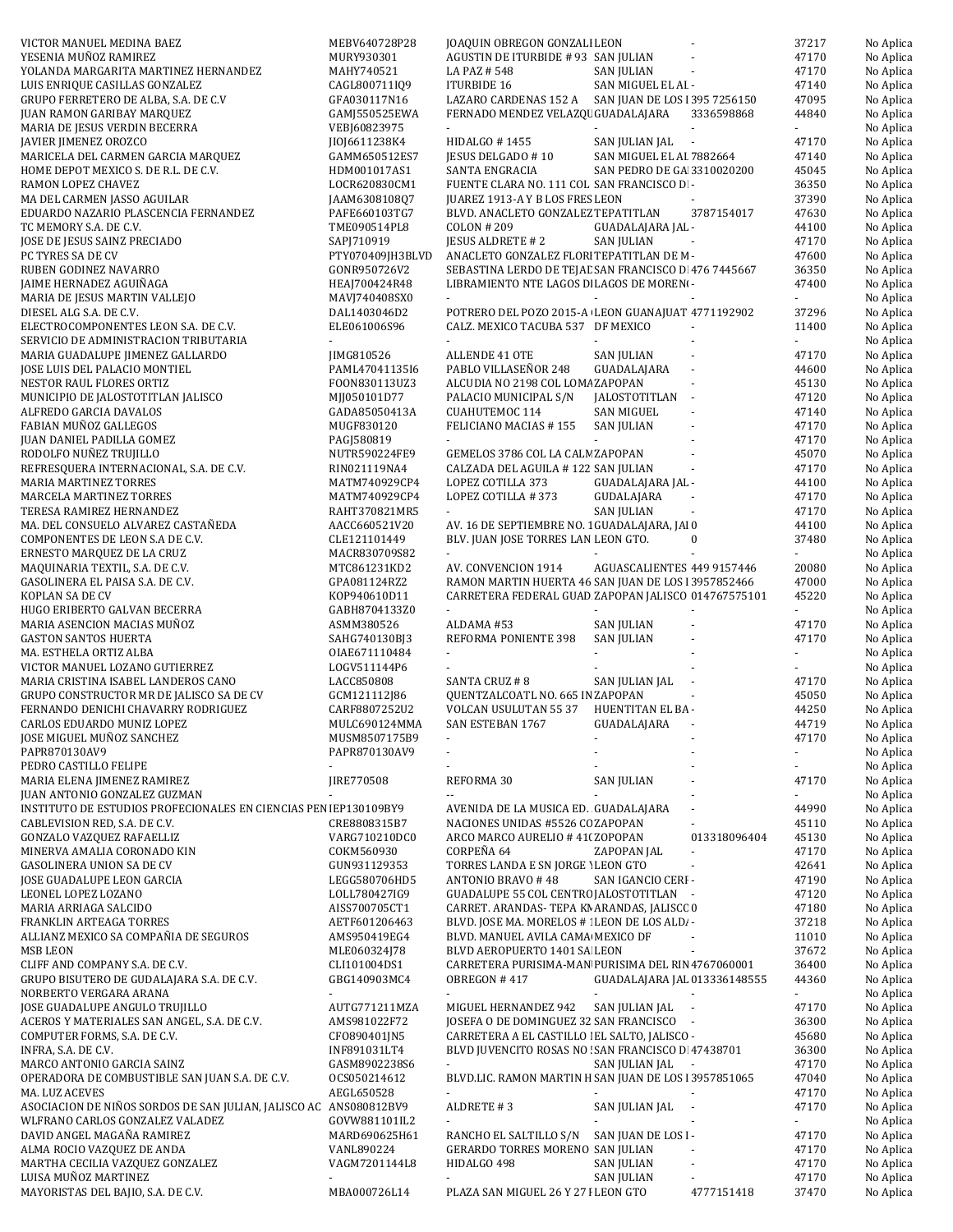| IMPULSADORA EN SERVICIO DE APOYO S.A. DE C.V.                        | ISA130531214                   | MESA DEL NORTE # 892                                 | GUADALAJARA JAL -        |                             | 44330 | No Aplica              |
|----------------------------------------------------------------------|--------------------------------|------------------------------------------------------|--------------------------|-----------------------------|-------|------------------------|
| VICTOR MANUEL MUÑOZ GONZALEZ                                         | MUGV701126EE8                  |                                                      |                          |                             | 47170 | No Aplica              |
| ABARROTES JICO, S.A. DE C.V.                                         | AJI981030386                   | JALOS SN MIGUEL KM 1                                 | JALOSTOTITLAN 4317464173 |                             | 47120 | No Aplica              |
| AUDITORIA SUPERIOR DEL ESTADO DE JALISCO                             |                                |                                                      |                          |                             |       | No Aplica              |
| EVENTOS Y BANQUETES EN BOCA DE TODOS, S. A. B. DE C. V. EBB1404097BA |                                | SANTA ELENA 306 A                                    | <b>LEON GTO</b>          |                             | 37120 | No Aplica              |
| SALVADOR TOLENTINO CARMONA                                           | TOCS690220A40                  | <b>VALLE VERDE 133</b>                               | <b>JESUS MARIA</b>       |                             | 20900 | No Aplica              |
| JUAN MANUEL HERNANDEZ HERNADEZ                                       | HEHJ8602204N2                  | AV GUADALAJARA # 450                                 | TEPATITLAN DE M-         |                             | 47630 | No Aplica              |
| ROTEC INTERNATIONAL, S.A. DE C.V.                                    | RIN991019B73                   | DESARROLLO INDUSTRIAL L. LEON                        |                          | 4777808067                  | 37159 | No Aplica              |
| EFRAIN VILLEGAS ACEVES                                               | VIAE6009109Z6                  | AVENIDA HIDALGO # 1401                               | SAN JULIAN               | $\sim$                      | 47170 | No Aplica              |
| APHERMAQ, SA DE CV                                                   | APH0401154XA                   | LOS ANGELES #44                                      | TEPETITLAN               | 37871502918                 | 47170 | No Aplica              |
| REFRIGERACION Y BASCULAS DE LEON SA DE CV                            | RBL011207D1A                   | JUAN JOSE TORRES LANDA 1! LEON                       |                          | $\overline{\phantom{a}}$    | 37390 | No Aplica              |
| CESAR MARIO ONDARZA CESNEROS                                         | OACC3703165D1                  | LA PAZ 4 COL CENTRO                                  | SAN LUIS SOYATL! -       |                             | 49440 | No Aplica              |
| J. GUADALUPE ROJAS CASILLAS                                          | ROCG4206128J3                  | VENUSTIANO CARRANZA NO ZAPOTLANEJO                   |                          | $\overline{\phantom{a}}$    | 45430 | No Aplica              |
| FRANCISCO JAVIER VALADEZ VALADEZ                                     | VAVF630716                     | HIDALGO # 64                                         | <b>SAN JULIAN</b>        | $\mathcal{L}_{\mathcal{A}}$ | 47170 | No Aplica              |
| <b>GUSTAVO MACIAS GUERRA</b>                                         |                                | ÷.                                                   | SAN JULIAN JAL           | $\mathcal{L}_{\mathcal{A}}$ | 47170 | No Aplica              |
| LUIS FERNANDO DE ANDA ACEVES                                         | AAAL900131KS9                  |                                                      | <b>SAN JULIAN</b>        |                             | 47170 | No Aplica              |
| RAMIREZ OLIVA MARIA GUADALUPE                                        |                                |                                                      |                          |                             |       | No Aplica              |
| JESUS DEL SALVADOR LOPEZ LOPEZ                                       | LOLJ760208QD9                  | OBREGON #352                                         | ARANDAS                  | $\sim$                      | 47180 | No Aplica              |
| MA. DEL ROCIO MERCADO GUDIÑO                                         | MEGM6607054P0                  | MARCELINO MERCADO BARF GUADALAJARA JAL 33318374      |                          |                             | 44430 | No Aplica              |
| ARTURO MANRIQUEZ MONGE                                               | MAMA740326QX1                  | LOPEZ COTILLA 328                                    | GUDALAJARA               |                             | 44100 | No Aplica              |
| ALEJANDRA SANCHEZ OCHOA                                              | SAOA650425364                  | BLVD RAMON MARTIN HUER SAN JUAN DE LOS I-            |                          |                             | 47000 | No Aplica              |
| ORGANIZACION 58, S.A DE C.V.                                         | OCO120611RL5                   | RICHAR WAGNER 5591                                   | ZAPOPAN                  |                             | 47170 | No Aplica              |
| ANTONIO SOTELO GUTIERREZ                                             | SOGA5806142Z2                  | HIDALGO 364                                          | ATOTONILCO EL A -        |                             | 47750 | No Aplica              |
| TRANSPORTES DE ANDA S.A. DE C.V.                                     | TAN940103J65                   | CARRETERA SAN MIGUEL EL SAN MIGUEL EL AI 52*133463*1 |                          |                             | 47140 | No Aplica              |
| ULISES KEFREN VAZQUEZ CASTRO                                         | VACU880922A13                  | PASEO DEL SOL 206                                    | <b>LEON GTO</b>          |                             | 37157 | No Aplica              |
| SALVADOR ZAMBRANO CHAVARIN                                           | ZACS8703254S9                  | CLAVEL # 285                                         | GUADALAJARA              | $\blacksquare$              | 44450 | No Aplica              |
| ULTRA JET, S.A. DE C.V.                                              | UJE840724S10                   | SAN PABLO #205 COL SAN JO LEON                       |                          | 7610724                     | 37545 | No Aplica              |
| IGNACIO ALVAREZ RICO                                                 | AARI621215I74                  | CARRETERA A LOS LATOS N(ZAPOTLANEJO                  |                          |                             | 45438 | No Aplica              |
| ANA LUZ MUÑOZ MARQUEZ                                                | MUMA750125471                  | MARIA CONESA 313                                     | <b>LEON GTO</b>          | 477 7245222                 | 37410 | No Aplica              |
| EDUARDO CHAVARIN CORONA                                              | CACE730208SP7                  | VIA GUSTAVO BAZ 26-C COL : MEXICO                    |                          | ÷.                          | 54080 | No Aplica              |
| JAVIER GUZMAN PRESIADO                                               | GUPJ691105SX5                  |                                                      |                          |                             |       | No Aplica              |
| KD COMPUTADORAS S.A. DE C.V.                                         | KC0100423CS2                   | 16 DE SEPTIEMBRE 140                                 | <b>SAN JULIAN</b>        | 36138290                    |       | No Aplica              |
| ISSEG                                                                | ISS771016B96                   | HERNANDO DE MARTEL NO.I LAGOS DE MOREN-              |                          |                             | 36100 | No Aplica              |
| FRANCISCO JAVIER GUTIERREZ MOJICA                                    | GUMF3310222Q3                  | MORELOS 161 SAGRADA FAN SAN MIGUEL EL AI -           |                          |                             | 47140 | No Aplica              |
| <b>GRACIELA RAMIREZ RUIZ</b>                                         | RARR610704CL6                  |                                                      | SAN JULIAN               |                             | 47170 | No Aplica              |
| GASOLINERA DE LA VICTORIA SA                                         | GVI660404PD1                   | NIÑOS HEROES # 2043                                  | GUADALAJARA JAL 36159827 |                             | 44150 | No Aplica              |
| MIGUEL ALEJANDRO RAMIREZ PEREZ                                       |                                |                                                      | <b>SAN JULIAN</b>        |                             | 47170 | No Aplica              |
| RAYMUNDO ERNESTO ALVAREZ MUJICA                                      | AAMR500918FU8                  | PLAZA SAN MIGUEL LOCAL 2 LEON GTO                    |                          | 4777121763                  | 37460 | No Aplica              |
| MACEDONIO LOZA JIMENEZ                                               | LOJM740321RK1                  |                                                      | <b>SAN JULIAN</b>        | $\overline{\phantom{a}}$    | 47170 | No Aplica              |
| VIRGINIA HERRERA PONCE                                               | HEPV710413J7A                  | VIRGINIA HERRERA PONCE GUADALAJARA JAL -             |                          |                             | 44100 | No Aplica              |
| MARCO ANTONIO ALVAREZ RAMOS                                          | AARM571217J88                  | HERRERA Y CAIRO 375                                  | GUADALAJARA              |                             | 44270 | No Aplica              |
| HECTOR LOPEZ ARANDA                                                  | LOAH800355T7                   | LIC. ANDRES LOZANO 186 B SAN MIGUEL EL AI -          |                          |                             | 47140 | No Aplica              |
| <b>IRMA OROZCO RUIZ</b>                                              | 00RI540818893                  | LOPEZ COTILLO 77                                     | GUADALAJARA              | 36142785                    | 44100 | No Aplica              |
| REYSA CONSTRUCTOR MEXIQUENSE BICENTENARIO SA DE C RCM101020AE1       |                                | RIO PAPALOA NO 1210 INT S TOLUCA                     |                          | $\sim$                      | 50010 | No Aplica              |
| A.N.A. COMPAÑIA DE SEGUROS SA DE CV                                  | ANA9509086E3                   | TECOYOTITLA NO 412                                   | DISTRITO FEDERA -        |                             | 01050 | No Aplica              |
| <b>JUAN VARGAS LARA</b>                                              | VALJ601204QE0                  | LUIS BARRERA GONZALEZ # ARANDAS                      |                          | $\sim$                      | 47180 | No Aplica              |
| JUAN CARRANZA LOPEZ                                                  | CALJ680426AY6                  | VALLARTA 170 1 CENTRO                                | TEPATITLAN DE M-         |                             | 47600 | No Aplica              |
| JORGE PABLO OCHOA CALDERON                                           | 00CJ521028N15                  | INDEPENDENCIA NO 613 INTLAGOS DE MORENO-             |                          |                             | 47470 | No Aplica              |
| FELIPE DE JESUS PADILLA MARTINEZ                                     | PAMF740724UQ6                  |                                                      | SAN JULIAN               |                             | 47170 | No Aplica              |
| ALPHA MAX, S.A. DE C.V.                                              | AMA1508134E3                   | CAMPECHE 210                                         | <b>SAN JULIAN</b>        | 476743217                   | 36380 | No Aplica              |
| COMERCIALIZADORA JINKJET LASSER S.A. DE C.V.                         | CJL1011123Z6                   | LOPEZ COTILLA 328                                    | GUDALAJARA               | $\blacksquare$              |       |                        |
| HUGO ILDEFONSO GUTIERREZ CARRILLO                                    |                                |                                                      |                          |                             | 72228 | No Aplica              |
|                                                                      |                                |                                                      |                          |                             |       | No Aplica              |
| EXIQUIO OLIVA HERNANDEZ                                              |                                |                                                      |                          |                             |       | No Aplica              |
| AGUILAR RODRIGUEZ ANTONIO                                            |                                |                                                      |                          |                             |       | No Aplica              |
| <b>AGUILAR RODRIGUEZ JOSE</b>                                        |                                |                                                      |                          |                             |       | No Aplica              |
| FABRICA DE MUEBLES SAN FERNANDO, S.A. DE C.V.                        | FMF950324DI5                   | GUADALAJARA LA BARCA S/I PONCITLAN JAL               |                          |                             | 45950 | No Aplica              |
| JAVIER RANGEL GALLO                                                  | RAGJ830601KMA                  |                                                      |                          |                             |       | No Aplica              |
| ERNESTO AZPEITIA REYNA                                               | AERE771102HE3                  | $\blacksquare$                                       |                          |                             | 47170 | No Aplica              |
| PAMP6411192C3                                                        | PAMP6411192C3                  |                                                      |                          |                             |       | No Aplica              |
| MARIA REFUGIO VAZQUEZ SOTO                                           | VASR670513                     | GOLONDRINAS                                          | SAN JULIAN               |                             | 47170 | No Aplica              |
| RAMON ESTRADA ANAYA                                                  | EAAR640614                     |                                                      |                          | $\overline{\phantom{a}}$    |       | No Aplica              |
| INTEGRACION DIGITAL MIHO S DE RL DE CV                               | IDM060327-M29                  | BLVD GONZALEZ BOCANEGR LEON                          |                          |                             | 37480 | COMPUTO                |
| YESENIA GUADALUPE VILLEGAS MORENO                                    | VIMY870612C63                  | HIDALGO #130                                         | SAN JULIAN               |                             | 47170 | REFACCIONAF            |
| MARIA MONTSERRAT ROMERO CORPORALES                                   | ROCM740103QF3                  |                                                      |                          |                             |       | ABARROTES              |
| CELIA VALTIERRA SANCHEZ                                              | VASC860417JE6                  | BRASIL NO. 140 INT 4                                 | SAN JUAN DE LOS I-       |                             | 47020 | ABARROTES              |
| MANUEL GONZALEZ MARTINEZ                                             | GOMM630727QM1                  | FRANCISCO I MADERO 505 PI TEPATITLAN DE M 3487844800 |                          |                             | 47180 | ABARROTES              |
| NICOLAS TRUJILLO PAEZ                                                | TUPN900419K60                  | J TRINIDAD MARTINEZ # 77- SAN MIGUEL                 |                          | 3477881565                  | 47140 | ABARROTES              |
| FABIOLA GUADALUPE ZERMEÑO MARQUEZ                                    | ZEMF900320SC6                  | $+ -$                                                |                          | ×.                          | ÷.    | ABARROTES              |
| PATRICIA LOPEZ VIDALES                                               | LOVP760613MA6                  | LOPEZ COTILLA 328 COL CEN GUADALAJARA                |                          | $\overline{\phantom{a}}$    | ÷,    | ABARROTES              |
| MANUELA ACUÑA RESENDEZ                                               | AURM5103224N0                  | FRANCISCO I MADERO NO. 7! LAGOS DE MOREN-            |                          |                             | 47400 | ABARROTES              |
| HECTOR JOSE LOPEZ ROMERO                                             | LORH561213KB3                  | PORTAL JUAREZ 4 B                                    | <b>SAN JULIAN</b>        | $\bar{a}$                   | 47170 | <b>FERRETERIA</b>      |
| YOLANDA DE LIRA MACIAS                                               | LIMY30702NY7                   | CAPULIN NO. 60 INT N. B COI TLAQUEPAQUE              |                          |                             | 45589 | ABARROTES              |
| JOSE DE JESUS SANCHEZ AGUAYO                                         | SAAJ410318R77                  | FRANCISCO MORA #135                                  | ARANDAS                  |                             | 47180 | <b>DEPORTES</b>        |
| CESAR OCTAVIO VARELA GOMEZ                                           | VAGC750628557                  | BOULEVARDD ANCLETO GLE TEPATITLAN DE M-              |                          |                             | 47170 | TALLER MECA            |
| ESTRATEGAS POLITICO-ELECTORALES SC                                   | -EP0141020582                  | AV. ARCOS # 27                                       | GUDALAJARA               |                             | 44100 | ASESORIA               |
| IMPRESOS Y CONSTRUCCION INDUSTRIAL REMACE COLORS, -ICI140822413      |                                | HAWAI # 211                                          | LEON GTO                 |                             | 37400 | <b>IMPRENTAS</b>       |
| MARGARITA MURGUIA GOMEZ                                              | MUGM580207H86                  | ÷.                                                   | SAN JULIAN               |                             | 47170 | PANADERIA              |
| MASSIVE PC SA DE CV                                                  | -MPC0603282M0                  | 16 DE SEPTIEMBRE 137                                 | GUADALAJARA              |                             | 44100 | COMPUTO                |
| JAIME CONTRERAS GONZALEZ                                             | COGJ691027E26                  | CRUSERO ARANDAS-ATOTOP ARANDAS                       |                          | 3315214881                  | 47180 | ABARROTES              |
| SERVICIOS GASOLINEROS DE MEXICO SA DE CV                             | -SGM950714DC2                  | EDISON NTE 1301 TALLERES MOTERREY NL                 |                          | ä,                          | 64480 | COMBUSTIBLE            |
| DANIEL DE JESUS PACHECO NAVARRO<br>JUAN PABLO DOMINGUEZ BERNARDINO   | PAND8607217PA<br>DOBJ7908179X9 | BLVD. JOSEGA ORTIZ DE DON LAZARO CARDENA 36320       |                          |                             | 36320 | ABARROTES<br>ABARROTES |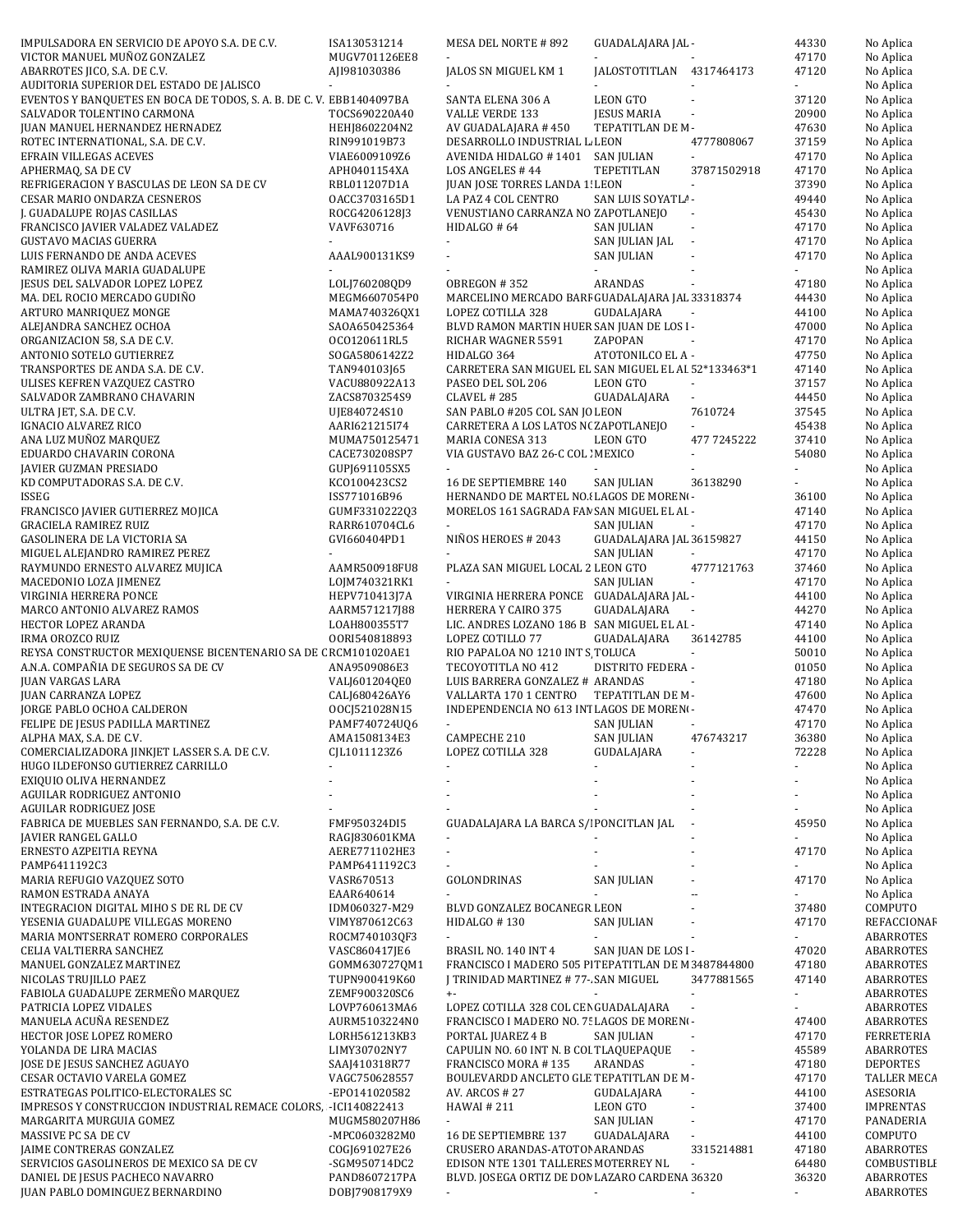| ELECTRONICA STEREN DE GUADALAJARA, S.A.                           | -ESG810511HT6   | LOPEZ COTILLA 51                                     | GUADALAJARA                  |                             | 44100    | ELECTRONICA        |
|-------------------------------------------------------------------|-----------------|------------------------------------------------------|------------------------------|-----------------------------|----------|--------------------|
| RAMON LOPEZ VELAZQUEZ                                             | LOVR401003HU2   | NAYARIT #460                                         | SAN FRANCISCO D. -           |                             | 36390    | TALLER MECA        |
| SERVICIO HUSARES DE LA UNION, SA DE CV                            |                 | CARR. UNION DE SAN ANTON UNION DE SAN AN -           |                              |                             | 47570    |                    |
|                                                                   | -SHU070828NU9   |                                                      |                              |                             |          | GASOLINERA         |
| MARTINA GONZALEZ HERNANDEZ                                        | GOHM7301089RA   | RITA PEREZ DE MORRENO 5. LAGOS DE MOREN 4747422950   |                              |                             | 47420    | ABARROTES          |
| YADIRA ELDA ALICIA REYES PEREZ                                    | PERY8803041E6   |                                                      | SAN JULIAN                   |                             | 47170    | <b>FLORISTA</b>    |
| PULIDO TRUCK AND PARTS S.A. DE C.V.                               | -PTP150423LG0   | CARETERA ZAPOTLANEJO T(ZAPOTLANEJO                   |                              |                             | 45430    | REFACCIONAF        |
| JOSE ASUNCION GUTIEREZ GUTIERREZ                                  | GUGA7012133B4   | ABASOLO NO 5                                         | JALOSTOTITLAN -              |                             | 47120    | ABARROTES          |
| RAFAEL JR CARATACHEA JIMENEZ                                      | $-CA$ $R910109$ | RIO BRAVO 44                                         | ATONTONILCO<br>$\sim$ $\sim$ |                             | 47779    | COREOGRAFO         |
| ISAAC MURGUIA ARRIAGA                                             | -MUAI530502G7   | <b>EMILIANO ZAPATA #304</b>                          | SAN FRANCISCO D. -           |                             | 47170    | ABARROTES          |
| KEVIN RENOIR FLORES GOMEZ                                         | FOGK7710045L8   | <b>INDEPENDENCIA #599</b>                            | ATOTONILCO EL A 3919170900   |                             | 47750    | COMPUTO            |
| MARTIN ARMANDO PADILLA PEREZ                                      | PAPM590627PX8   | $\sim$                                               | SAN JULIAN JAL               | $\overline{\phantom{a}}$    | 47170    | <b>ABARROTES</b>   |
| TRACTOSOL                                                         | -TRA160420K40   | CARRETERA LA BARCA-JAMA ARANDAS                      |                              | 3487830307                  | 47180    | REFACCIONAF        |
| PROFESIONALES EN TECNOLOGIAS DE INFORMACION, S.A. DI-PTI0002142F3 |                 | GLADIOLAS 207 COL COLONI TEPATITATLAN, JA 3787812440 |                              |                             | 47684    | <b>INFORMATICA</b> |
| MIGUEL LOPEZ HEREDIA                                              | LOHM690530L23   | PROLONGACION JUAREZ #1! LEON GTO                     |                              | 4772110079                  | 37390    | <b>TALLER MECA</b> |
| SUPERTOLDOS DEL BAJIO SA DECV                                     | -SBA110608CV8   | BLVD VASCO DE QUIROGA 81 LEON, GTO                   |                              | $\omega$                    | 37250    | <b>ABARROTES</b>   |
| GRUPO GASOLINERO COJ IM SA DE CV                                  | -GGC131216DD7   | ANDRES TERAN 1073, SANT/ GUADALAJARA JAL -           |                              |                             |          | ABARROTES          |
| MA ASELA RAMIREZ RAMIREZ                                          | RARA6012037F6   | BARTOLOME DE LAS CASAS : SAN MIGUEL EL AI -          |                              |                             | 47170    | CONFECCION         |
|                                                                   |                 |                                                      |                              |                             | 47958    |                    |
| J. LUIS AGUIRRE RAMIREZ                                           | -AURJ631201EXA  | CARRETERA JESUS MARIA-AI RANCHO LAS CRU( -           |                              |                             |          | ABARROTES          |
| MA. ESTHER RODRIGUEZ GONZALEZ                                     | ROGE690706QA3   | JAVIER MINA 2D COL CENTRI OJUELOS DE JALISI -        |                              |                             | 47540    | ABARROTES          |
| JOSE RAMON MORENO HERNANDEZ                                       | MOHR830122QE5   |                                                      |                              |                             |          | ABARROTES          |
| FELIPE DE JESUS GONZALEZ CASILLAS                                 | GOCF681028TD5   | AVE MORELOS 118 5 CENTR( SAN MIGUEL EL AI -          |                              |                             | 47140    | <b>ABARROTES</b>   |
| RICARDO RANGEL GUZMAN                                             | -RAGR10923PW8   | INDEPENDENCIA 439                                    | LEON GTO                     |                             | 37004    | ARTSANIAS          |
| LILIANA LIZETTE HERMOSILLO ORNELAS                                | HEOL840305783   | 5 DE MAYO 25                                         | SAN MIGUEL EL AI -           |                             | 47140    | <b>ABARROTES</b>   |
| AUTOZONE DE MEXICO, S. DE R.L. DE C.V.                            | -AME970109GW0   | ANACLETO GONZALEZ FLORI TEPATITLAN                   |                              | 3787815079                  | 88240    | REFACCIONAF        |
| JUANA ROSELIA NAVARRO SALDAÑA                                     | MASJ550904QL4   | CHIHUAHUA 1116 COL LLAN SAN FRANCISCO D 4767279759   |                              |                             | 36390    | <b>ABARROTES</b>   |
| JUAN JOSE ALVARADO RAZO                                           | AARJ7501136I7   | AV. REVOLUCION 1733                                  | <b>GUADALAJRA</b>            | $\sim$                      | 44410    | <b>CONSUMIBLES</b> |
| BLANCA ESTER DELGADO ANDRADE                                      | DEAB7310096D6   | $\sim$                                               |                              |                             | ÷.       | RESTAURANT         |
| DAOSA SA DE CV                                                    | -DA00401205W7   | AV VALLARTA 6600 COL CIUI ZAPOPAN                    |                              | 31202100                    | 45010    | ABARROTES          |
| SEGUROS BANORTE, SA DE CV GRUPO FINANCIERO BANORTI-SBG971124PL2   |                 | HIDALGO PTE 250 CENTRO MONTERREY                     |                              |                             | 64000    | ABARROTES          |
| HERSAN HITECH SAPI DE CV                                          | -HHE820924SB9   | AV. DEL ZAPATERO 106                                 | LEON GTO                     | ÷,                          | 37290    | ABARROTES          |
| MUSICAL LA FLAUTA MAGICA SA DE CV                                 | -MFM0510216R0   | AVENIDA RAMON CORONA 2 GUADALAJARA                   |                              |                             | 44100    | ABARROTES          |
| ROY MEMORY                                                        | -RMG090423U6A   | 16 DE SEPTIEMBRE #140                                | GUADALAJARA JAL 013333452455 |                             | 44100    | COMPUTO            |
| OSCAR GALVAN ORTIZ                                                | GA00730529AV1   | ENRIQUE DIAZ DE LEON # 26 GUDALAJARA JAL -           |                              |                             | 47170    | <b>FLORERIA</b>    |
|                                                                   |                 |                                                      |                              |                             |          |                    |
| ENERGIA URBANA                                                    | -EUR010605P90   | EMILIANO ZAPATA 420                                  | <b>TONALA</b>                |                             | 45400    | COMBUSTIBLI        |
| MARGARITO GALLEGOS ACEVES                                         | GAAM591017UW5   |                                                      | <b>SAN JULIAN</b>            |                             | 47170    | RESTAURANT         |
| EQUIPOS Y CONSUMIBLES DE OCCIDENTE, S.A. DE C.V.                  | -EC0980909980   | AV. LOPEZ MATEOS #422                                | <b>GUDALAJRA JAL</b>         | 3336162021                  | 44650    | ELECTRONICA        |
| <b>COPPEL SA DE CV</b>                                            | -COP920428Q20   | REPUBLICA PONIENTE #285! CULIACAN                    |                              | $\omega$                    |          | ABARROTES          |
| JOSE DE JESUS ROMO GONZALEZ                                       | ROGJ850711G53   | <b>JUSTO SIERRA 735</b>                              | LEON GTO                     | 4773917430                  | 37000    | <b>TALLER MECA</b> |
| LUIS ANTONIO MUÑOZ REYNOSO                                        | --- MURL800410  | REVOLUCION #296                                      | SAN JULIAN                   | $\omega$                    | 47170    | <b>RESTAURANT</b>  |
| ERIKA ARACELI PLASCENCIA VILLALPANDO                              | PAVE830414V60   | LIC. VERDAD 252                                      | LAGOS DE MORENI-             |                             | 47170    | COMUNICACIC        |
| <b>JUAN MORENO SOLIS</b>                                          | MOSJ581227PB3   | CARRTERA SAN DIEGO                                   | SAN DIEGO DE ALE-            |                             | 47170    | ELECTRONICA        |
| DANIEL MAYORAL GARCIA                                             | MAGD7707144Z1   | $\mathcal{L}_{\mathcal{A}}$                          |                              |                             | $\omega$ | TRANSPORTE         |
| RIGOBERTO MORALES HERNANDEZ                                       | MOHR670518BA4   |                                                      |                              |                             |          | ABARROTES          |
| <b>HECTOR GARCIA MONTES</b>                                       | GAMH5703279K4   | BENITO JUAREZ729 CENTRO SAN FRANCISCO D -            |                              |                             | 36300    | ABARROTES          |
| PALOMA SOLEDAD LOPEZ ALCALA                                       | LOAP860928910   | INSURGENTES # 8623                                   | GUDALAJARA JAL -             |                             | 44890    | ABARROTES          |
| MARIA EDUVIGES CASTILLO FREGOSO                                   | CAFE4309173J6   | AV. COLON 2709 COL COLON GUADALAJARA                 |                              | 3336146947                  | 44930    | ABARROTES          |
| MARTIN ALFONSO CORNEJO GUTIERREZ                                  | COGM840406EBA   | LIBRAMIENTO CARRETERO 2 ENCARNACION DE 4759536340    |                              |                             | 47270    | <b>ABARROTES</b>   |
| MARIA ENGRACIA ROSAS ZEPEDA                                       | ROZE2309228H1   | <b>JUAREZ #139</b>                                   | SAN MARTIN HIDA -            |                             | 46770    | GASOLINERA         |
| CARLOS GUADALUPE ZERMEÑO LOPEZ                                    | ZELC840407D43   | $\sim$                                               | <b>SAN JULIAN</b>            |                             | 47170    | <b>ABARROTES</b>   |
|                                                                   |                 |                                                      |                              |                             |          |                    |
| FRANCISCO PADILLA PEREZ                                           | PAPF701129RT6   | HIDALGO 1195                                         | <b>SAN JULIAN</b>            |                             | 47170    | <b>RESTAURANT</b>  |
| FRANCISCO JAVIER PEREZ GONZALEZ                                   | -PEGF690241Y9   | PRIV. GUDADLAJARA #5                                 | JALOSTOTITLAN -              |                             | 47120    | COREOGRAFO         |
| FABIAN ALEJANDRO GUEVARA GARCIA                                   | GUGF710804845   | JUAREZ 219 COL CENTRO                                | ETZATLAN, MEXIC -            |                             | 46500    | ABARROTES          |
| MANUEL GONZALEZ CUVARRUBIAS                                       | GOCM5504185Y9   | VICENTE GUERRERO 7 CENT JALOSTOTITLAN -              |                              |                             | 47120    | ABARROTES          |
| JOSE LUIS HERNANDEZ DE LEON                                       | HELL9011126T6   | ROMELIO RUIZ 101                                     | SAN JUAN DE LOS I-           |                             | 47170    | <b>DEPORTES</b>    |
| MA GUADALUPE CANO PACHECO                                         | CAPM611112131   | FRANCISCO RAMIREZ NO 65/ SAN MIGUEL ALTO -           |                              |                             | 47140    | <b>ABARROTES</b>   |
| MELISA MARQUEZ GUTIERREZ                                          | MAGM851025C62   | SAN RAMON 98 LOMAS DE LI ENCRANACION DE -            |                              |                             | 4770     | ABARROTES          |
| <b>GUSTAVO EFREN TAMAYO ALVA</b>                                  | TAAG860904NZ0   | PUERTO ANGEL #40                                     | ZENTAPATL                    |                             | 47170    | MUSICAL            |
| ROCIO DEL CARMEN VAZQUEZ GONZALEZ                                 | VAGR640617JJ1   | CARR JALOS SAN JULIAN                                | SAN MIGUEL EL AI -           |                             | 47171    | <b>ABARROTES</b>   |
| JOSEFINA NAVARRO FRANCO                                           | NAFJ411108S15   | POTAL ESCOBEDO 40 CENTR TEPATITLAN                   |                              |                             | 47600    | ABARROTES          |
| SOFT & SAFE SYSTEMS S.A. DE C.V.                                  | -SAS121112ND0   | SALVADOR ANDRADE #33 AMECA JAL                       |                              |                             | 46600    | <b>ABARROTES</b>   |
| UNION EDITORIALISTA, S.A. DE C.V.                                 | -UED031111B80   | <b>INDEPENDENCIA #300</b>                            | GUADALAJARA                  | 013336787700                | 44100    | COMUNICACIC        |
| J. RAUL MENA MENA                                                 | MEMJ520428ML1   | JUAN BAUTISTA OROZCO 527 LEON GTO                    |                              | $\mathcal{L}_{\mathcal{A}}$ | 37227    | TRANSPORTE         |
| MARTIN MARTINEZ DELGADO                                           | MADM65061764A   | NAYARIT NO. 47                                       | <b>ENCARNACION DE -</b>      |                             | 47270    | ABARROTES          |
| MANUELA MUÑOZ CARDENAS                                            | MUCM6208042P8   | BOULEVARD JUVENTINO ROSSAN FRANCISCO D -             |                              |                             | 36310    | REFACCIONAF        |
| FRANCISCO VALENCIA FONSECA                                        | VAFF720120PC8   | LA LUZ 1709                                          | LEON                         |                             | 37260    | REFACCIONAF        |
| ROMAN CORTES OLMEDO                                               | --------------  |                                                      |                              |                             |          | TRANSPORTE         |
| NUEVA ESTACION DE SERVICIO TRES ESTRELLAS NUCHO SA NES9707225T1-  |                 | SANTA BARBARA                                        | ARANDAS                      | $\overline{\phantom{a}}$    | 47180    | GASOLINERA         |
| GUILLERMINA GALINDO CORTES                                        | GACG580406SU9   | BLVD. ANACLETO GONZALES TEPATITLAN                   |                              | 3787154910                  | 47600    | ABARROTES          |
|                                                                   |                 |                                                      |                              |                             |          |                    |
| <b>BRISCAN SA DE CV</b>                                           | BRI960503NW1-   | BLVD. MIGUEL DE CERVANTI LEON GTO                    |                              | 47770753603                 | 37419    | GASOLINERA         |
| GAS EXPRESS NIETO, S.A. DE C.V.                                   | GEN700527K14-   | EL VERGEL SN                                         | CELAYA                       | 6110800                     | 38110    | GASERA             |
| COMERCIALIZADORA BRANTANO SA DE CV                                | CBR0303073W6-   | OCEANO ATLANTICO 505 A LEON                          |                              | $\sim$                      | 37300    | ZAPATERIA          |
| MODATELAS SAPI DE CV                                              | MOD041014KI3-   | PASEO DE LOS TAMARINDOS BOSQUS DE LAS LC -           |                              |                             | 05120    | MERECERIA          |
| <b>WHITSTONE GROUP</b>                                            | WGR131213JZ9-   | LOPEZ <sub>60</sub>                                  | CAUTEMOC                     |                             | 06050    | COMPUTO            |
| DCU PRINTER, S.A. DE C.V.                                         | DPR1109148Y8-   | MEDICINA 24                                          | <b>COPILCO UNIVERS -</b>     |                             | 04360    | COMPUTO            |
| RAFAEL RUIZ FERNANDEZ                                             | RUFR640312698   | PEDRO MORENO #150                                    | SAN JULIAN JAL               | 33 36132698                 | 44100    | ARTSANIAS          |
| IRMA VELAZQUEZ HERNANDEZ                                          | VEHI6310076Y3   | AV. ALCADE #826                                      | GUDALAJARA                   | $\sim$                      | 44270    | <b>DEPORTES</b>    |
| MAURICIO DE JESUS MERCADO RAMIREZ                                 | MERM920109CI6   | JOSE MA. LICEAGA NO. 23 IN SAN MIGUEL                |                              | $\bar{a}$                   | 47140    | ABARROTES          |
| AZMEN SOLUCIONES MUNICIPALES                                      | ASM150310U20-   | GEMELOS NO EX 3786 COL C. ZAPOPAN                    |                              |                             | 45070    | ABARROTES          |
| GENA DE JALISCO SA DE CV                                          |                 |                                                      |                              |                             |          | ABARROTES          |
|                                                                   | GJA140820LG1-   | PEGASO NO. 5960 COL. PASE ZAPOPAN                    |                              |                             | 45079    |                    |
| GRUPO BAPED S.A. DE C.V.                                          | GBA1601182366   | ANDADOR ZURITO NO. 116 C LEON                        |                              |                             | 37296    | ABARROTES          |
| DISTRIBUIDORA DE MATERIALES GENA SA DE CV                         | DMG1402132H6-   | SANTA EDUWIGES NO 106 C(LEON                         |                              |                             | 37125    | ABARROTES          |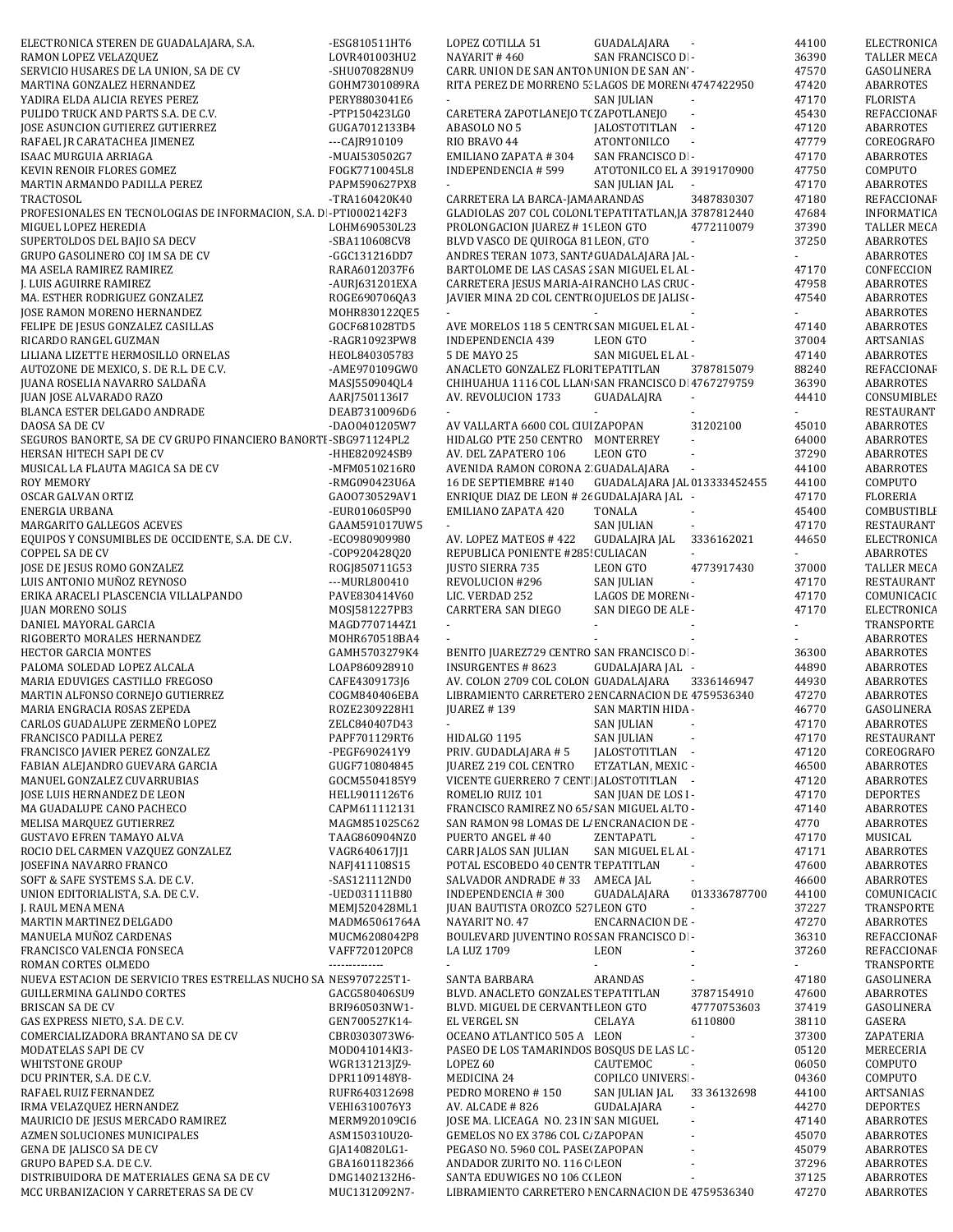| 2H MEDICAL SA DE CV                                                                                                                            | HME070719UI7-                  | FRAY DIEGO DE LA MAGDALI SAN LUIS POTOSI 4448416205                  |                             |              | 78250         | MEDICO                 |
|------------------------------------------------------------------------------------------------------------------------------------------------|--------------------------------|----------------------------------------------------------------------|-----------------------------|--------------|---------------|------------------------|
| GC HERNANDEZ VAZQUEZ SA DE CV                                                                                                                  | GHV990513PF8-                  | JESUS GARCIA 2813 A PRADC GUADALAJARA                                |                             |              | 44670         | <b>ABARROTES</b>       |
|                                                                                                                                                |                                |                                                                      |                             |              |               |                        |
| INGENIERIA Y ARQUITECTURA DE LOS ALTOS SA DE CV                                                                                                | IAA150324LTA-                  | LIBREAMIENTO JASLOTOTIT SAN MIGUEL EL AI 47536340                    |                             |              | 47140         | <b>ABARROTES</b>       |
| OFICINAS Y ESCOLARES, SA DE CV                                                                                                                 | OES0710055LA-                  | GRANITO 508 COL AZTECA 1 LEON GTO                                    |                             |              | 37520         | ABARROTES              |
| MAVEESA Y ASOCIADOS SA DE CV                                                                                                                   | MAS110420EP8-                  | ENRIUQE IBSEN 40 PISO 3 D( CHAPULTEPEC                               | $\sim$                      |              | 11560         | <b>ABARROTES</b>       |
|                                                                                                                                                |                                |                                                                      | <b>UNION DE SAN AN -</b>    |              | 47570         |                        |
| LORENA CENTENO LARIOS                                                                                                                          | CELL870901J71                  | ROMAN GONZALEZ 9A                                                    |                             |              |               | <b>ABARROTES</b>       |
| PATRICIA BECERRA MEZA                                                                                                                          | BEMP720222FG2                  | INDEPENDENCIA S/N                                                    | PURISIMA<br>$\sim$          |              | 36400         | ABARROTES              |
| MARCOS DE ANDA ALONSO                                                                                                                          | AAAM880125GL5                  | ALEMANIA 185                                                         | SAN JUAN DE LOS 13951127396 |              | 47020         | COMPUTO                |
|                                                                                                                                                |                                |                                                                      |                             |              |               |                        |
| OPD HOSPITAL CIVIL DE GUDALAJARA                                                                                                               | OPD9704109Y3-                  | SALVADOR QUEVEDO Y ZUBI GUADALAJARA                                  | $\sim$                      |              | 44340         | HOSPITAL               |
| RENATO JOSUE POLO SANCHEZ                                                                                                                      | POSR921102TY3                  | IZTACCIHUATL #1713 A                                                 | GUDALAJARA                  | $\sim$       | 44290         | <b>ABARROTES</b>       |
| BERENICE CORTES ALVARADO                                                                                                                       | COAB850903QB0                  | <b>GONZALEZ ORTEGA #72</b>                                           | GUADALAJARA                 | ÷.           | 44100         |                        |
|                                                                                                                                                |                                |                                                                      |                             |              |               | ABARROTES              |
| <b>MEMORY ONE</b>                                                                                                                              | RMG090423U6A-                  | HERRERA Y CAIRO #49Z                                                 | GUADALAJARA                 | 3333452455   | 44100         | COMPUTO                |
| <b>CARLOS GUSTAVO FLORES PEREZ</b>                                                                                                             | FOPC731206488                  | 5 DE MAYO 216                                                        | LEON                        | 4773110817   | 37000         | COMPUTO                |
|                                                                                                                                                |                                |                                                                      |                             |              |               |                        |
| JORGE GONZALEZ GARCIA                                                                                                                          | GOGJ780911R82                  | AV. 23 DE ABRIL #103                                                 | CDMX                        | 55 20090299  | 02710         | COMPUTO                |
| ALBERTO SALCIDO SANDOVAL                                                                                                                       | SASA7804066SA                  | MARSELLA 570                                                         | GUADALAJARA                 | 3336839343   | 44190         | COMPUTO                |
| EDUARDO REYES SOLANO                                                                                                                           | RESE691026BN6                  | ALVARO OBREGON # 231                                                 | <b>SAN JULIAN</b>           | ÷.           | 44400         | ABARROTES              |
|                                                                                                                                                |                                |                                                                      |                             |              |               |                        |
| VAIG COSMETIC S.A. DE C.V.                                                                                                                     | VC0060804IC4-                  | <b>COLON 177</b>                                                     | GUADALAJARA JAL -           |              | 44320         | ABARROTES              |
| J. JESUS MORAN ROMO                                                                                                                            | MORJ591228PH1                  | PROLONGACION GUADALUPI COL. CENTRO                                   |                             |              | 47170         | TRANSPORTE             |
| LUCIO ALBERTO IÑIGUEZ BUCIO                                                                                                                    | IIBL811021SU3                  | ALBERTO CORREA #1862                                                 | GUADALAJARA<br>$\sim$       |              | 47170         | COMPUTO                |
|                                                                                                                                                |                                |                                                                      |                             |              |               |                        |
| COMERCIALIZADORA LA MEXCLA SA DE CV                                                                                                            | CME1311068D6-                  | HERRERA Y CAIRO 105                                                  | GUADALAJARA                 |              | 44100         | MUSICAL                |
| MARTIN HERNANDEZ ANGULO                                                                                                                        | HEAM701224Y0-                  | ARANDAS-TEPATITLAN KM2 ARANDAS JAL                                   | ÷,                          |              | 47180         | REFACCIONAF            |
|                                                                                                                                                |                                |                                                                      |                             |              |               |                        |
| HECTOR MANUEL PRECIADO ROSALES                                                                                                                 | PERH550611R79                  | $\cdots$                                                             |                             |              |               | <b>ABARROTES</b>       |
| SAUL RODRIGUEZ OROPEZA                                                                                                                         | ROOS780625SR8                  | ZARAGOZA NO. 371 COL CAR AYOTLAN                                     |                             |              | 47930         | <b>ABARROTES</b>       |
| MARIA GUADALUPE PICHARDO SUAREZ                                                                                                                | PISG661207V41                  | ALVARO OBREGON 385                                                   | GUADALAJARA JAL -           |              | 44360         | <b>ABARROTES</b>       |
|                                                                                                                                                |                                |                                                                      |                             |              |               |                        |
| SALVADOR SERRANO LARA                                                                                                                          | SELS6609257F6                  | EMILIANO ZAPATA 319                                                  | SAN FRANCISCO D -           |              | 47170         | <b>FERRETERIA</b>      |
| GASOLINERA SAN NICOLAS, S.A. DE C.V.                                                                                                           | GSN0711223T8-                  | CARRETERA LIBRE A ZAPOTI TONALA JAL                                  |                             | 3337352436   | 45422         | <b>ABARROTES</b>       |
|                                                                                                                                                |                                |                                                                      | SAN MIGUEL EL AI -          |              |               |                        |
| DANIEL ESPINOZA MENDOZA                                                                                                                        | EIMD690909810                  | MORELOS 116                                                          |                             |              | 47140         | <b>FERRETERIA</b>      |
| UMBRESA CONSTRUCTORES SA DE CV                                                                                                                 | UC01411121U8-                  | VILLA COSS 114                                                       | <b>LEON</b>                 |              | 37530         | <b>CONSTRUCCTI</b>     |
| INDUSTRIAS MAGAÑA, S.A. DE C.V.                                                                                                                | IMA920803UZ3-                  | AV. PERIFERICO SUR 3894                                              | ZAPOPAN                     | 3414130720   | 45078         | TALLER MECA            |
|                                                                                                                                                |                                |                                                                      |                             |              |               |                        |
| RANCHO LA LOMA DE LAS ANIMAS S DE PR DE RL                                                                                                     | RLA130524V5A-                  | FRAC. SAN ANTONIO TEXAS : SILAO GTO                                  |                             |              | 36270         | <b>VENTA DE AU</b>     |
| MAQUILADORA DE LAMINA Y PRODUCTOS DE ACERO, S.A. DE MLP8809233X4-                                                                              |                                | EMILIANO ZAPATA 106                                                  | <b>HIDALGO</b>              | 01800505783  | 42180         | <b>ACEROS</b>          |
| RICARDO MEDINA GONZALEZ                                                                                                                        | MEGR8901098V4                  | $\blacksquare$                                                       |                             |              | 44            | MUSICAL                |
|                                                                                                                                                |                                |                                                                      |                             |              |               |                        |
| FRANCISCO JAVIER ROJAS GUZMAN                                                                                                                  | ROGF890915UM3                  |                                                                      |                             |              |               | CARPINTERIA            |
| HR12 HOSPITAL REGIONAL DE ALTA ESPECIALIDAD DEL BAJ HRA061130D4A-                                                                              |                                | BLVD. MILENIO #130                                                   | <b>LEON GTO</b>             | 477 267 2000 | 37660         | HOSPITAL               |
| ELIAS ALFONSO CENTENO PALOS                                                                                                                    | CEPE541002SR5                  | RAMON GONZALEZ NO. 14B UNION DE SAN AN -                             |                             |              | 47570         | <b>ABARROTES</b>       |
|                                                                                                                                                |                                |                                                                      |                             |              |               |                        |
| <b>CARLOS RIZO SOSA</b>                                                                                                                        | RISC7808175D8                  | LANCEROS GUASCALIENTES AGUASCALIENTES -                              |                             |              | ÷.            | ABARROTES              |
| RENOVAGIGANTES SA DE CV                                                                                                                        | REN141023MY1-                  | PASEO ROYAL COUNTRY 465 ZAPOPAN                                      |                             |              | 45110         | ABARROTES              |
|                                                                                                                                                |                                |                                                                      |                             |              |               |                        |
| VERONICA ISABEL RODRIGUEZ HERNANDEZ                                                                                                            | ROHV830527TW5                  | ALDAMA 16A                                                           | <b>SAN JULIAN</b>           |              | 47170         | ABARROTES              |
| HUGO HERIBERTO GALVAN BECERRA                                                                                                                  | GABH8704133Z0                  | HIDALGO #373                                                         | <b>SAN JULIAN</b>           |              | 47170         | RESTAURANT             |
| J. JESUS GARCIA VAZQUEZ                                                                                                                        | GAVJ580215MK0                  | PRINCIPAL 268                                                        | <b>LEON</b>                 |              | 37663         | <b>TALABARTER</b>      |
|                                                                                                                                                |                                |                                                                      |                             |              |               |                        |
| NORMA LETICIA PEREZ BECERRA                                                                                                                    | PEBN651128P72                  | FEDERALISMO 343                                                      | <b>SAN JULIAN</b>           |              | 44100         | ELECTRONICA            |
| PLASTICO RODOLFO MOJARRO, S.A. DE C.V.                                                                                                         | PRM0001178IA-                  | CALZADA DEL FEDERALISM( GUDALAJARA                                   |                             | 39425454     | 44190         | <b>CONSUMIBLES</b>     |
|                                                                                                                                                |                                |                                                                      |                             |              |               |                        |
| MA. ELENA VAZQUEZ JIMENEZ                                                                                                                      | VAJM631221AG6                  | AMADO NERVO #33                                                      | GUADALAJARA JA -            |              | 44600         | COREOGRAFO             |
| ELECTRICA DE LOS ALTOS SA DE CV                                                                                                                | EAL800819135-                  | BLVD DIAZ ORDAZ NO 612 EI SAN JUAN DE LOS I-                         |                             |              | 47030         | ABARROTES              |
| VICTOR HUGO FARIAS GONZALEZ                                                                                                                    | FAGV601011832                  | MOCTEZUMA #111                                                       | TEPATITLAN                  |              | 47600         | MEDICO                 |
|                                                                                                                                                |                                |                                                                      |                             |              |               |                        |
| ABEL ABUNDIZ GARCIA                                                                                                                            | AUGA791213K2A                  | 16 DE SEPTIEMBRE #140                                                | GUADALAJARA JAL -           |              | 44100         | ELECTRONICA            |
| GERARDO LOZA GONZALEZ                                                                                                                          | LOGG690317AQ7                  | LIC. ANDRES LOZANO # 8A                                              | SAN MIGUEL EL AI 3477883310 |              | 47140         | ARQUITECTUI            |
| FRANCISCO AGUIÑAGA AGUIRRE                                                                                                                     | AUAF650524DV8                  | <b>I.JESUS REYNOSO 279</b>                                           | TEPATITLAN DE M-            |              | 47600         | <b>ABARROTES</b>       |
|                                                                                                                                                |                                |                                                                      |                             |              |               |                        |
| PRODUCTOS NATY, S.A. DE C.V.                                                                                                                   | PNA16101017PMA                 | ALLENDE # 806                                                        | SAN JULIAN                  |              | 47170         | <b>ABARROTES</b>       |
| SIC SUPERVISION, INGENIERIA Y CONSTRUCCION SA DE CV                                                                                            | SSI0812209N2-                  | DAVID H LAWEWNCW 5497   ZAPOPAN                                      |                             | 33650531     | 45110         | ABARROTES              |
|                                                                                                                                                |                                |                                                                      |                             |              | 44920         |                        |
| ALMA MARIA OROZCO BONFIL                                                                                                                       | 00BA590207VE6                  | SAN SALVADOR #1871                                                   | GUADALAJARA JAL -38123144   |              |               | ABARROTES              |
| RUBEN ALBERTO LOPEZ GONZALEZ                                                                                                                   | LOGR710310GX4                  | ENRIQUE OLIVARES SANTA / AGUASCALIENTES 4991854753                   |                             |              | 20230         | ABARROTES              |
| SUPERVISIONES DE OBRA TORINO SA DE CV                                                                                                          | SOT140101L43-                  | ALONSO DE TORRES 1928                                                | VALLE DE CAMPES -           |              | 37150         | <b>CONSTRUCCTI</b>     |
|                                                                                                                                                |                                |                                                                      |                             |              |               |                        |
| ROBERT DYLAN CANO ALARCON                                                                                                                      | CAAR950218UE0                  | ÷.                                                                   |                             |              |               | REFACCIONAF            |
| TESORERIA DE LA FEDERACION                                                                                                                     | -----------------              | ÷.                                                                   |                             |              |               | ABARROTES              |
| EQUIPOS DE SEGUIRDAD INDUSTRIAL REPIBA SA DE CV                                                                                                | ESI140305NU6-                  | MANTO SAGRADO 178 COL JI LEON GTO                                    |                             |              | 37570         | ABARROTES              |
|                                                                                                                                                |                                |                                                                      |                             |              |               |                        |
| AMECO SERVICES, S. DE R.L. DE C.V.                                                                                                             | ASE950203F39-                  | BOULEVARD AEROPUERTO 2 LEON GTO                                      |                             |              | 37545         | REFACCIONAF            |
|                                                                                                                                                |                                |                                                                      |                             |              |               |                        |
|                                                                                                                                                | GAPB870421NT4                  | HIDALGO #304                                                         | SAN JULIAN                  |              | 47170         | PAPELERIA              |
|                                                                                                                                                |                                |                                                                      |                             |              |               |                        |
| BERTHA ALICIA GARCIA PADILLA<br>METLIFE MEXICO, S.A.                                                                                           | MME920427EM3-                  | BLVD. MANUEL AVILA CAMA MEXICO                                       | $\overline{\phantom{a}}$    |              | 11000         | <b>ABARROTES</b>       |
|                                                                                                                                                | CIGV741214LM1                  | PASEO LOMA ANCHA 602                                                 | GUDALAJARA JAL -            |              | 44660         | PAPELERIA              |
|                                                                                                                                                | CR0150416G76-                  | VIDRIO 2380 INTA                                                     | GUADALAJARA<br>$\sim$       |              | 47170         | MEDICO                 |
|                                                                                                                                                |                                |                                                                      |                             |              |               |                        |
|                                                                                                                                                | GC0971118E11-                  | AV. DEL BOSQUE 1300 -1                                               | TLAQUEPAQUE<br>$\sim$       |              | 45590         | EQUIPAMIENT            |
| ELEGANZA MUEBLES DE OFICINA SA DE CV                                                                                                           | EM0900511CA3-                  | AV. DE LA PAZ #72                                                    | GUADALAJARA JAL -           |              | $\sim$        | <b>EQUIPAMIENT</b>     |
|                                                                                                                                                | CCM150326DS2-                  | JESUS REYES HEROLES 3153 GUADALARA                                   |                             |              | 44987         | ABARROTES              |
| VERONICA CISNEROS GALVEZ<br><b>CRONADY SA DE CV</b><br>GRAN CLASE EN OFICINAS, S.A. DE C.V.<br>CONSTRUCCIONES DEL CENTRO Y MATERIALES SA DE CV |                                |                                                                      |                             |              |               |                        |
| SALVADOR JAUREGUI AGUILERA                                                                                                                     | JAAS7407127T3                  |                                                                      |                             |              |               | ABARROTES              |
| ALBERTO ISMAEL CORTES BANDERAS                                                                                                                 | COBA800108GS9                  | MOLINA 135                                                           | GUADALAJARA                 |              | 44100         | ELECTRONICA            |
|                                                                                                                                                |                                |                                                                      |                             |              |               |                        |
|                                                                                                                                                | CSS160330CP7-                  | AV. PASEO DE LA REFORMA I CIUDAD DE MEXIC -                          |                             |              | 06600         | ABARROTES              |
|                                                                                                                                                |                                | CALLE ANDROMEDA 201                                                  | <b>LEON GTO</b>             |              | 37448         | ABARROTES              |
| CFE SUMINISTRADOR DE SERVICIOS BASICOS<br>COMERCIALIZADORA Y DISTRIBUDORA DE LONAS, S.A. DE C. CDL120124716-<br>DEBORA GALICIA VERDUZCO        | GAVD741228P28                  | ÷.                                                                   |                             |              |               | ARTSANIAS              |
|                                                                                                                                                |                                |                                                                      |                             |              |               |                        |
|                                                                                                                                                | CIN911231LL2-                  | JOSE MA. CHAVEZ # 643                                                | AGUASCALIENTES 4499181140   |              | 20000         | ABARROTES              |
| CREACIONES INDUSTRIALES S.A. DE C.V.<br>COMERCIALIZADORA FARMACEUTICA DE CHIAPAS SAPI DE (CDC110121742-                                        |                                | AV. BAJA CALIFORNIA 255 EI MEXICI                                    |                             |              | 06100         | MEDICO                 |
|                                                                                                                                                |                                |                                                                      |                             |              |               |                        |
| CESAR ORLANDO FLORES RODRIGUEZ                                                                                                                 | FORC800826QB8                  | CIRCUITO SAN DAVID GALVA TEPATITLAN DE M 715576                      |                             |              | 47670         | MEDICO                 |
| JOSE GUSTAVO PARTIDO QUEZADA                                                                                                                   | PAQG580520AZ0                  | LOPEZ COTILLA 88                                                     | GUADALAJARA                 | 3336148957   | 44100         | COMPUTO                |
| ABRAHAM GONZALEZ HERNANDEZ                                                                                                                     | GOHA840720MH5                  | <b>GUERRERO 246</b>                                                  | ARANDAS                     |              | 47180         | <b>ENTRETENIMI</b>     |
|                                                                                                                                                |                                |                                                                      |                             |              |               |                        |
| SILVIA VALTIERRA GONZALEZ                                                                                                                      | VAGS551207T67                  | VENUSTIANO CARRANZA 13. SAN FRANCISCO D -                            |                             |              | 36300         | ABARROTES              |
| FLOCAR AUTOMOTRIZ DE LOS ALTOS SA DE CV                                                                                                        | CAL890717JX1-                  | CARRETERA A LAGOS KM 2 SAN JUAN DE LOS 13957851000                   |                             |              | ÷.            | TRANSPORTE             |
|                                                                                                                                                |                                |                                                                      |                             |              |               |                        |
| CARLOS ROBERTO ALBARRAN ACEVES                                                                                                                 | AAAC660914RH6                  | <b>JUAREZ #155</b>                                                   | TLAQUEPAQUE                 |              | 45500         | PAPELERIA              |
| TONALA ESCOLAR, SA DE CV                                                                                                                       | ZES0002257777                  | PINO SUAREZ #30                                                      | ZAPOPAN JALISCO 333630867   |              | 45400         | PAPELERIA              |
| MATERIAS PRIMAS LA CONCEPCION S.A. DE C.V.                                                                                                     | MPC8361121U59                  | PARQUE INDUSTRIAL EL BOS TLAQUEPAQUE                                 |                             | 36685100     | 45400         | PAPELERIA              |
|                                                                                                                                                |                                |                                                                      | $\omega$                    | $\sim$       |               |                        |
| JUAN PEDRO REYNOSO ARANA                                                                                                                       | PEAJ750905259                  | ÷.                                                                   |                             |              | $\sim$        | PAPELERIA              |
| ANA ROSA GONZALEZ CASTELLANOS<br>GRUPO JULIO S.A. DE C.V.                                                                                      | GOCA551201HU7<br>GJU880623116- | J. MATIAS NAVARRO CENTRC CAPILLA DE GUAD -<br>CALZADA DE TLALPAN 509 | MEXICO                      | 55384291     | 47700<br>3400 | ABARROTES<br>MERECERIA |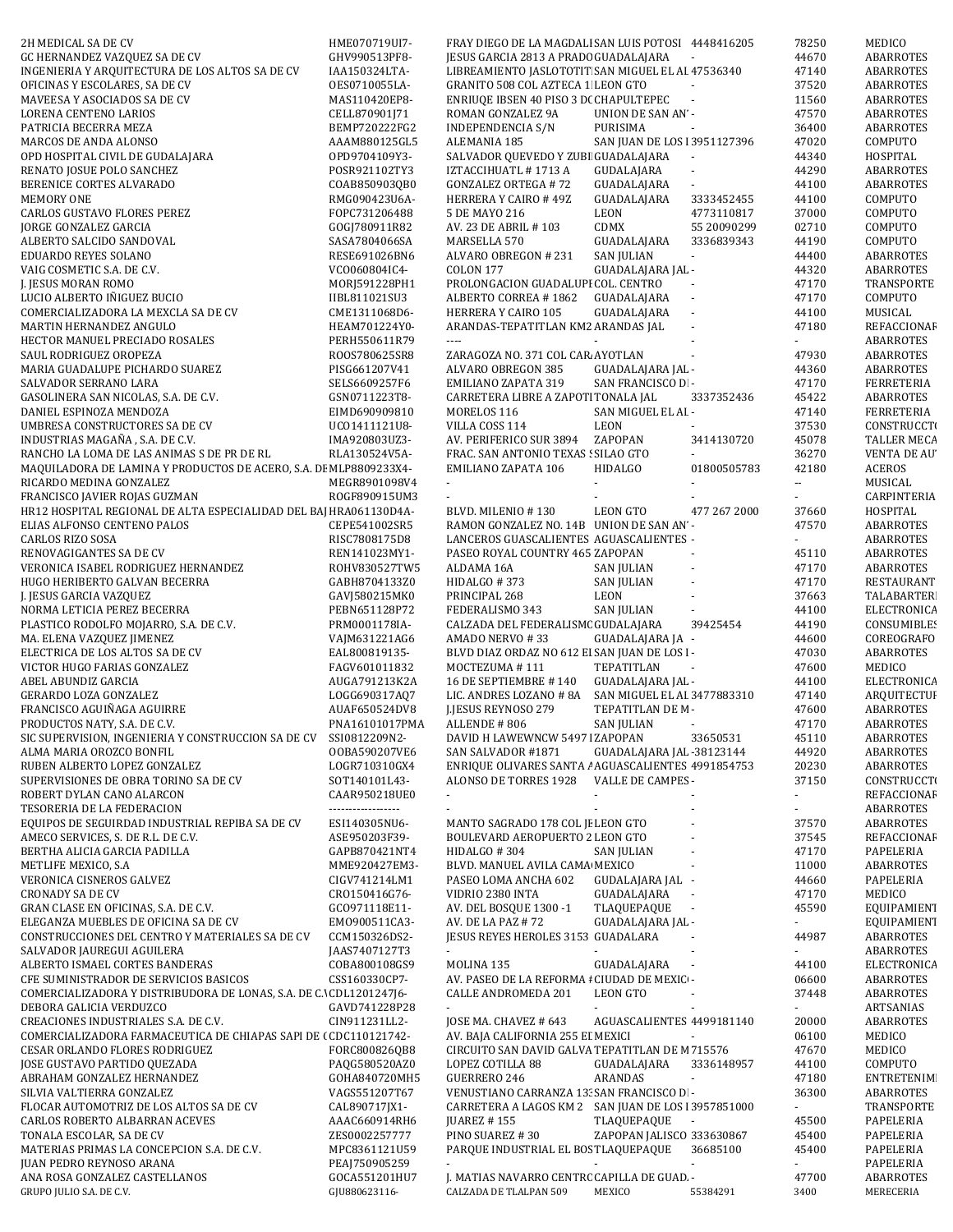| RYPAOSA S.A. DE C.V.                                                    | RYP881005B11-                  | MANUEL GOMEZ MORIN 5982                                                                   | TLAQUEPAQUE                   | 333606200                | 45598          | <b>ABARROTES</b>               |
|-------------------------------------------------------------------------|--------------------------------|-------------------------------------------------------------------------------------------|-------------------------------|--------------------------|----------------|--------------------------------|
| ISRAEL GRANADOS PEÑA                                                    | GAPI8204085B4                  | GOMEZ MORIN 909                                                                           | TEPATITLAN                    | 3787810202               | 47675          | MEDICO                         |
| FELIPE MARTIN FRANCO                                                    | MAFF50125FLA-                  | AV. GUADALAJARA NO 35                                                                     | TEPATITLAN                    |                          | 47630          | ABARROTES                      |
| CONSTRUCCIONES Y REHABILITACION ARQUITECTONICA SA DE CV                 | CRA150428QR2-                  | TENACATITA 3                                                                              | SAN PEDRO TLAQUEI -           |                          | 45628          | <b>ABARROTES</b>               |
| NESS TECHNOLOGY S.DE R.L. DE C.V.                                       | NTE111115N88-                  | PASEO DE LOMAS 6213 INT 5                                                                 | ZAPOPAN                       |                          | 45010          | <b>ABARROTES</b>               |
| HIGH SPEED LASER SYSTEMS S DE RL DE CV                                  | HSL160318J11-                  | FARALLOM 526 JARDINES DEL M LEON                                                          |                               |                          | 37160          | ABARROTES                      |
| <b>ENRIQUE DE JESUS GARCIA TORRES</b>                                   | GATE9104247BA                  | <b>BENITO JUAREZ 873</b>                                                                  | <b>SAN JULIAN</b>             | ÷,                       | 47170          | TRANSPORTE                     |
| CAMARENA AUTOMOTRIZ DE OCCIDENTE SA DE CV                               | CA0850307HY1-                  | AV 7 DE JULIO 2206                                                                        | GUADALAJARA                   | ÷,                       | 44940          | ABARROTES                      |
| GERARDO MAYELI NAVARRO NAVARRO                                          | NANG730827FV8                  |                                                                                           |                               |                          |                | COREOGRAFO                     |
| ALFREDO GUTIERREZ CRUZ                                                  | GUCA601103TV0                  | ZARAGOZA #85                                                                              | <b>SAN JULIAN</b>             |                          | 47170          | MERECERIA                      |
| UNIVERSAL EN COMUNICACION SA DE CV                                      | UC0000810387-                  | SAN FELIPE 885                                                                            | GUADALAJARA JALI 3336271728   |                          | 44200          | ABARROTES                      |
| PAULA GONZALEZ                                                          | GOPA580307JP8                  | BLVD. JUAN ALONSO DE TORRES LEON                                                          |                               | $\blacksquare$           | 37125          | MEDICO                         |
| GRUPO DECME SA DE CV                                                    | GDE0812042J1-                  | AV 11                                                                                     | CORDABA VERACRUZ -            |                          | 94550          | COMPUTO                        |
| MAPFRE MEXICO SA                                                        | MTE440316E54-                  | AV. REVOLUCION NUM 507 COL I CIUDAD DE MEXICO -                                           |                               |                          | 03800          | ABARROTES                      |
| MOTOCICLETAS SAN MIGUEL EL ALTO SA DE CV                                | MSM1504204D3-                  | AVENIDA REVOLUCION MEXICAI SAN MIGUEL                                                     |                               |                          | 47140          | ABARROTES                      |
| CLEVERSOUND MEXICO SA DE CV                                             | CME000114450-                  | LOPEZ COTILLA #73                                                                         | GUADALAJARA                   | $\overline{\phantom{a}}$ | 44100          | <b>ABARROTES</b>               |
| YADIRA JANETH LOZA AMADOR                                               | LOAY890205PG1-                 | PRIVADA PADRE CHIMINO NO 10 LAGOS DE MORENO -                                             |                               |                          | 47400          | <b>ABARROTES</b>               |
| BERMACK DE MEXICO SA DE CV                                              | BEM801507EX1-                  | BLVD. TORRES LANDA 1204 OTE LEON GTO                                                      |                               | 4777155256-5269          | 37470          | ABARROTES                      |
| MARTIN SIORDIA ROMO                                                     | SIRM680630QS1                  | CONCEPCION LOY 3729                                                                       | GUADALAJARA JAL               |                          | 44960          | TRANSPORTE                     |
| MARCO ANTONIO AGUILAR LOPEZ                                             | AULM791217P70                  | CARR LIBRE TEPATITLAN ZAPOT ZAPOTLANEJO                                                   |                               | 3781310769               | 47600          | ABARROTES                      |
| INMOBILIARIA DEL CENTRO MEDICO ALTEÑO SA DE CV                          | ICM920901MH7-                  | AV. JOSE GONZALEZ CARNICERIT TEPATITLAN DE MOI -                                          |                               |                          | 47680          | ABARROTES                      |
| AZPEITIA SUCESORES SA DE CV                                             | ASU9704023B0-                  | MORELOS 603                                                                               | GUADALAJARA                   | 36135200                 | 44100          | ABARROTES                      |
| CAFETERA OCCIDENTE SA DE CV                                             | COC610701079-                  | SANTA MONICA 100 INT                                                                      | GUADALAJARA                   | $\omega$                 | 44100          | <b>ABARROTES</b>               |
| LONAS GOMEZ SA DE CV                                                    | LG0041105HM1-                  | BILESARIO DOMINGUEZ NO. 273 GUADALAJARA                                                   |                               | 31682900                 | 44300          | <b>ABARROTES</b>               |
| DELIA SANDOVAL GAMEZ                                                    | SAGD620819M57-                 | AV LUIS DONALDO COLOSIO 103 SAN JUAN DE LOS LAI-<br>AV. COREGIDORA SUR 32 INT 3 QUERETARO |                               |                          | 47000          | <b>ABARROTES</b>               |
| MAS AGROQUIMICOS Y SEMILLAS S.A. DE C.V.<br>ZAPATA CAMIONES SA DE CV    | MAS170111JVA-<br>ZCA961009RX3- | 1 DE MAYO S/N COL TLANEPANT TLALNEPANTLA                                                  |                               |                          | 76030<br>54000 | ABARROTES<br>ABARROTES         |
| SWISSMEX RAPID, SA DE CV                                                | SRA761217PY3-                  | SWISSMEX NO 500 COL LAS CEIB LAGOS DE MORENO -                                            |                               |                          | 47440          | ABARROTES                      |
| FIDEICOMISO BATALLON LA RINGLERA (108647)                               | FBR170526598-                  | AV. INDUSTRIA MILITAR 1055 C( CIUDAD DE MEXICO -                                          |                               |                          | 11200          | ABARROTES                      |
| JOSE LUIS GUTIERREZ DE LA TORRE                                         | GUTI690601I96-                 | PEDRO MORENO 413 CENTRO                                                                   | TEPATITLAN                    | $\overline{\phantom{a}}$ | 47600          | <b>ABARROTES</b>               |
| COMERCIALIZADORA DE LOS ALTOS DE ARANDAS, S.A. DE C.V.                  | CAA150806LF7-                  | ABASOLO S/N                                                                               | ARANDAS                       |                          | 47180          | ASESORIA                       |
| MARTHA PARICIA YOS VAZQUEZ                                              | YOVM680729EGA                  | LOPEZ COTILLA #35                                                                         | GUADALAJARA JAL               | $\overline{\phantom{a}}$ | 44100          | ELECTRONICA                    |
| TRANSVECTIO S.A. DE C.V.                                                | TRA000727LK9-                  | RIO NILO #1567                                                                            | GUDALAJARA                    |                          | 44870          | <b>ABARROTES</b>               |
| CORPORATIVO BEGONIA S.A. DE C.V.                                        | CBE1401211PA-                  |                                                                                           | GUADALAJARA                   | 3338823830               |                | COMPUTO                        |
| UNIDAD DE RADIOLOGIA IRM S D RL DE CV                                   | URI0204303J9-                  | AV. LAS AMERICAS 2016 COUNTI GUADALAJARA                                                  |                               | 33 38170882              | 44637          | MEDICO                         |
| MA GUADALUPE BRAMVILA ARRIOLA                                           | BAAG720410HD8                  |                                                                                           | SAN SEBASTIAS EL GI -         |                          |                | ABARROTES                      |
| CHOCOLATE ARTWORK S.A. DE C.V.                                          | CAR0709277E9-                  | FELIX CUEVAS 3017                                                                         | MEXICO                        | $\blacksquare$           | 03100          | ABARROTES                      |
| ANIC CONCRETOS, SA DE CV                                                | AC0150523AU1-                  | RANCHO EL CHISPEADRO NO. 32 TEPATITLAN DE MOI -                                           |                               |                          | 47729          | ABARROTES                      |
| ESAU ERNESTO BOGARIN PEREZ                                              | BOPE841203M32                  | $\sim$                                                                                    |                               |                          |                | <b>ABARROTES</b>               |
| <b>CESAR FLORES GONZALEZ</b>                                            | FOGC830907U99                  |                                                                                           |                               |                          |                | CONSUMIBLES                    |
| ROBERTO DYLAN CANO ALARCON                                              | CAAR950218UE0                  |                                                                                           |                               |                          |                | <b>ABARROTES</b>               |
| UNIVERSIDAD DE GUADALAJARA                                              | UGU250907MH5-                  |                                                                                           |                               |                          |                | <b>ESCUELAS</b>                |
| MOBILIARIO Y PRODUCTOS DE ACERO SA DE CV                                | MPA151009FG9-                  | LOMA DORADA 100 BELLAS LOM SAN LUIS POTOSI                                                |                               |                          | 1073           | ABARROTES                      |
| SIMON BARAJAS OROZCO                                                    | BA0S64111DG0-                  |                                                                                           |                               |                          |                | ABARROTES                      |
| CORPORATIVO ALMIRA DE JALISCO SA DE CV                                  | CAJ1208151M8-                  | QUETZALCOATL NP 655 INT 2F ( GUADALAJARA JAL -                                            |                               |                          | 45050          | ABARROTES                      |
| RAMON ALEXANDER RUBIO BRAMBILA                                          | RUBR970227PP9                  |                                                                                           |                               |                          |                | ABARROTES                      |
| INTERCOMPRAS COMERCIO ELECTRONICO S.A. DE C.V.                          | INT070927D47-                  |                                                                                           | GUADALAJARA                   | $\overline{\phantom{a}}$ |                | ABARROTES                      |
| TRO SELLOS MEXICO S DE RL DE CV                                         | TSM160318TV4-                  | AMBERES                                                                                   | MEXICO                        |                          | 36300          | CONSUMIBLES                    |
| MARCOS BALLEZA PEREZ                                                    | BAMP620425DE8                  | DR. JOSE FIGUEROA #133                                                                    | SAN JULIAN JALISCO 3471891923 |                          | 47170          | FOTOGRAFIA                     |
| PLASTI-MUNDO SA DE CV<br><b>BIONEFRO S.C</b>                            | PMU750128TV0-                  | AV, PATRIOTISMO # 178 TACUB/ MEXICO                                                       |                               | 55 52719233              | 11870          | PAPELERIA                      |
| DANIEL RODRIGUEZ BUENROSTRO                                             | BI0100518PN4-<br>R0BD850629LR4 | VITORIANO AGÜEROS # 2205                                                                  | GUADALAJARA JAL 333614        |                          | 44150          | MEDICO<br><b>FERRETERIA</b>    |
| MUST RP, SA DE CV                                                       | MRP150908BQ5-                  | EMILIANO CASTELAR # 221                                                                   | GUADALAJARA                   | 3311681936               | 44500          | ENTRETENIMIE                   |
| URMO PUBLICIDAD SA DE CV                                                | UPU070417GS4-                  | LAGO DE CATEMACON 629                                                                     | <b>LEON GTO</b>               |                          | 37300          | ABARROTES                      |
| JOSE EDMUNDO ORTEGA PEREZ                                               | OEP0660503CR0                  |                                                                                           |                               |                          |                | ABARROTES                      |
| KABLA COMERCIAL SA DE CV                                                | KC0040707BB5-                  | LOMA BLANCA 2900 COL DEPOR MONTERREY                                                      |                               |                          | 64040          | ABARROTES                      |
| SISTEMAS PROFECIONALES GUADALAJARA SA DE CV                             | SPG000209P23-                  |                                                                                           |                               |                          |                | ABARROTES                      |
| ORENDAIN DOMINGUEZ RODOLFO DE LOS SANTOS                                | OEDR6010242C1                  |                                                                                           |                               |                          |                | ABARROTES                      |
| LIBRERIA DEL SOTANO COYOACAN S.A. DE C.V.                               | LSC860522T94-                  |                                                                                           |                               |                          |                | PAPELERIA                      |
| <b>LOGOTAP SA DE CV</b>                                                 | LOG110708AB9-                  |                                                                                           |                               |                          |                | <b>IMPRENTAS</b>               |
| MARIA EVA PLASCENCIA VILLALPANDO                                        | PAVE781126BX7                  |                                                                                           |                               |                          |                | INFORMATICA                    |
| ASESORES PROFESIONALES SALAZAR, SA DE CV                                | APS0906055594                  | 8 DE JULIO 607                                                                            | <b>GUADALAJRA</b>             |                          | 44180          | SEGUROS                        |
| ADMINISTRADORA HOSPITALARIA S.A. DE C.V.                                | AH09201116DY8                  | MANANTIAL 106                                                                             | <b>LEON GTO</b>               |                          | 37180          | HOSPITAL                       |
| MARTHA AGUILERA SERRATOS                                                | AUSM540501A49                  | $\overline{\phantom{a}}$                                                                  | $\overline{a}$                |                          |                | <b>ABARROTES</b>               |
| ANALISIS CLINICOS Y RAYOS X DE OCCIDENTE S DE RL CV                     | ACR051111I47-                  | FEDERALISMO SUR 577                                                                       | GUADALAJARA                   | 013336296010             | 44180          | HOSPITAL                       |
| LABORATORIO CLINICO A DOMICILIO SA DE CV                                | LCD170703A19-                  |                                                                                           |                               |                          |                | HOSPITAL                       |
| ALEJANDRO MONREAL ORTIZ                                                 | MOOA701124APA                  |                                                                                           |                               | ÷,                       |                | ABARROTES                      |
| SALVADOR MORALES HERNANDEZ                                              | MOHS681230CL5                  |                                                                                           |                               |                          |                | ABARROTES                      |
| ASCENCIO INDUSTRIAL ELECTRICA, S.A. DE C.V.                             | AIE0608084WA-                  | AV GOBERNADOR CURIEL NO 20 GUADALAJARA                                                    |                               | 38109101                 | 44910          | ABARROTES                      |
| JOSE ALFREDO CHAVEZ IBARRA                                              | CAIA840208V74                  |                                                                                           |                               |                          |                | MUEBLERIA                      |
| MARIA DEL REFUGIO LOPEZ SANTOYO<br>POLIPASTOS DE OCCIDENTE S.A. DE C.V. | LOSR820216IM9<br>POC950712833- |                                                                                           | ÷.<br><b>SAN JULIAN</b>       |                          | 47170          | ABARROTES<br><b>FERRETERIA</b> |
| JORGE CAMPOS MOLINA                                                     | CAMJ8102133D6                  |                                                                                           |                               |                          |                | PAPELERIA                      |
| CFE DISTRIBUCION EMPRESA PRODUCTIVA SUBSIDIARIA                         | CDI160330RC9-                  |                                                                                           |                               |                          |                | CONSTRUCCTOI                   |
| UI0J740615VE0                                                           | UI0J740615VE0                  |                                                                                           |                               |                          |                | REFACCIONARI/                  |
| CRISTOFER ALEJANDRO FLORES BERMUDEZ                                     | FOBC760128A5-                  |                                                                                           |                               |                          |                | ABARROTES                      |
| LIBRERIAS GONVILL S.A. DE C.V.                                          | LG0840413SD2-                  | 8 DE JULIO                                                                                | GUADALAJARA                   | 3338372300               | 44190          | PAPELERIA                      |
| TEXTILES BEMAR SA DE CV                                                 | TBE900402UY8-                  |                                                                                           |                               |                          |                | ABARROTES                      |
| EDUARDO VELAZQUEZ MARTIN                                                | VEME7611133QHA                 |                                                                                           |                               |                          |                | CONSTRUCCTOI                   |
| MA. CARMEN MACIAS MIGUEL                                                | MAMC490716T24                  |                                                                                           |                               |                          |                | TRANSPORTE                     |
| MARIA DEL ROSARIO GOMEZ JIMENEZ                                         | GOJR820227KD0                  |                                                                                           |                               |                          |                | ABARROTES                      |
| REFACCIOINES ELECTRICAS AUTOMOTRICES                                    | LOHM690530L23                  | PROLONGACION JUAREZ # 1906 LEON GTO                                                       |                               | 4772110079               | 37390          | REFACCIONARI/                  |
| PATRICIA MIRANDA GOUJON                                                 | MIGP521013RW4-                 |                                                                                           |                               |                          |                | REFACCIONARI/                  |
| GABRIELA MUÑOZ GARCIA                                                   | MUGG900918B86                  |                                                                                           |                               |                          |                | RESTAURANTE                    |
| GUADALAJARA P.E.T., S DE R.L. DE C.V.                                   | GPE0606123G6-                  |                                                                                           |                               |                          |                | MEDICO                         |
|                                                                         |                                |                                                                                           |                               |                          |                | ABARROTES                      |
| MUNICIPIO DE ARANDAS<br>LUIS ERNESTO BOGARIN GUTIERREZ                  | MAR8501012Y9-<br>BOGL6208118D6 | $\overline{\phantom{a}}$                                                                  |                               |                          |                | FOTOGRAFIA                     |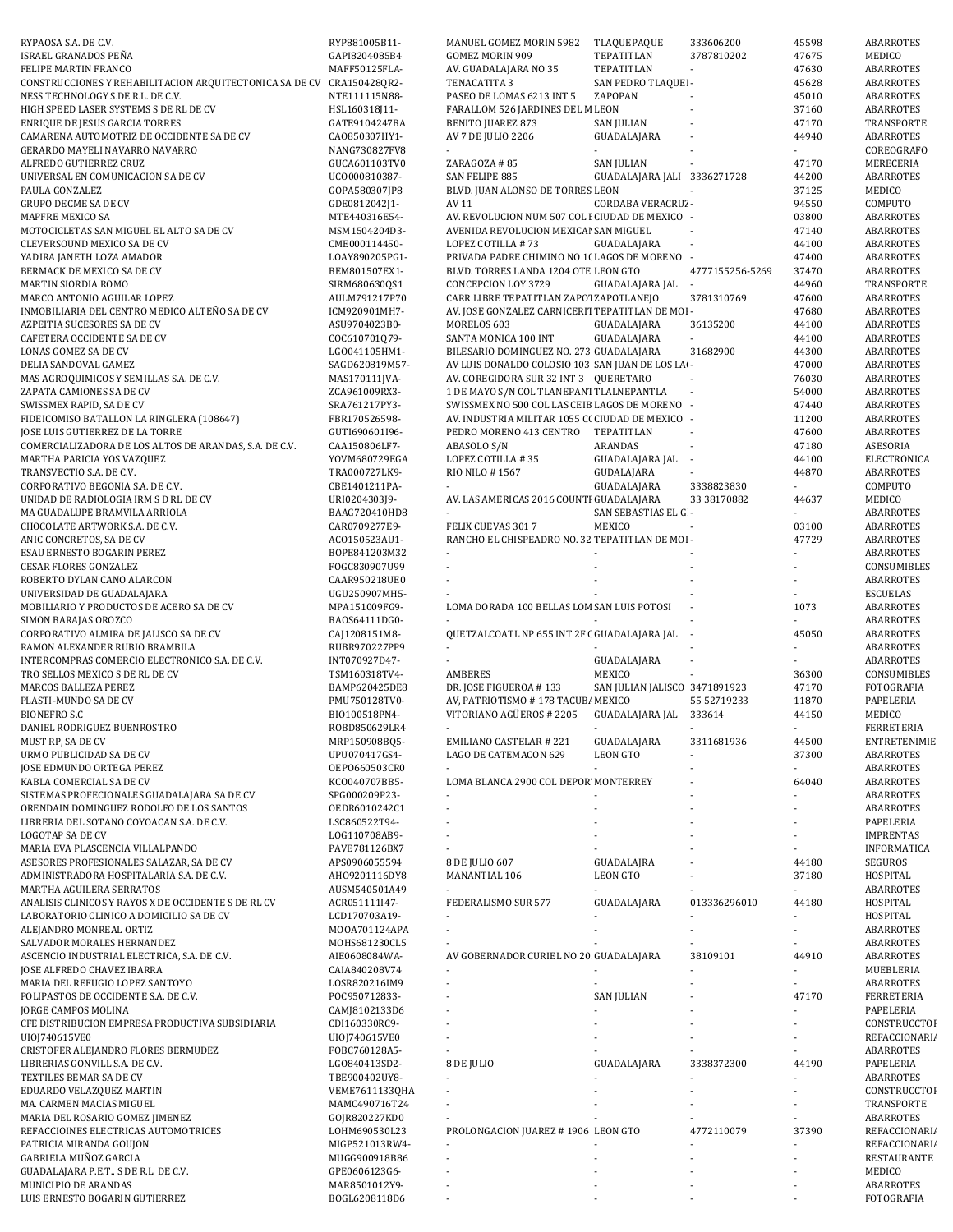| YESENIA GODOY MADRIZ                                                  | GOMY8011112Z4                  | LAGO TULARE #119                                          | DOLORES HIDALGO      |               | 37215          | CONSUMIBLES            |
|-----------------------------------------------------------------------|--------------------------------|-----------------------------------------------------------|----------------------|---------------|----------------|------------------------|
| MA. MARIBEL LOPEZ GOMEZ                                               | LOGM581013NG7                  |                                                           |                      |               |                | ABARROTES              |
| ALFONSO MEZA GARCIA                                                   | MEGA751211TG7                  |                                                           |                      |               |                | CONSTRUCCTOI           |
| COFFEE TALPA S.P.R. DE R.L.                                           | CTA170203D72-                  |                                                           |                      |               |                | AGROQUIMICOS           |
| HR16 HOSPITAL REGIONAL DE ALTA ESPECIALIDAD DEL BAJIO                 | HRA061130D7A-                  | BLV. MILENIO #130                                         | LEON                 | 477267200     | 37660          | HOSPITAL               |
| VALLECILLO HERNANDEZ JOSE DE JESUS                                    | VAHJ721109---                  | PRIV. NICOLAS BRAVO # 69                                  | <b>SAN JULIAN</b>    |               | 47170          | ABARROTES              |
| ACUARIO DEL BAJIO S.A. DE C.V.                                        | ABA150817730-                  |                                                           |                      |               |                | ENTRETENIMIE           |
| ACEROS RIOS ALCALA S.A. DE C.V.                                       | ARA9907236L1-                  |                                                           |                      |               |                | <b>HERRERO</b>         |
| METAFIBRA SERVICIO INDUSTRIAL SA DE CV                                | MSI161116815-                  |                                                           |                      |               |                | <b>ACEROS</b>          |
| MARIA GUADALUPE RAMIREZ GAITAN                                        | RAGG610111UG1                  |                                                           |                      |               |                | FARMACIAS              |
| MUNICIPIO DE OJUELOS                                                  | MOJ750101EMA-                  |                                                           |                      |               |                | GOBIERNO               |
| ALAN ORNELAS RAMOS                                                    | OERA740329HW0                  | PRISCILIANO ROMERO # 529                                  | <b>SAN JULIAN</b>    |               | 47170          | AGROQUIMICOS           |
| RICHAR OSVALDO GUZMAN SANCHEZ                                         | GUSR730524UI1                  |                                                           |                      |               |                | ABARROTES              |
| GLORIA CASTILLO ESPARZA                                               | CAEG7907123S0                  |                                                           |                      |               |                | ABARROTES              |
| ABRAHAM CASTILLO RAMIREZ                                              | CARA890223PL8                  |                                                           |                      |               |                | <b>ABARROTES</b>       |
| A VI & TEC S. DE R.L. DE C.V.                                         | VAT130315V56-                  | PONIENTE 104 INT 100                                      | PUEBLA               |               | 72000          | COMPUTO                |
| JAIME MORA ALVAREZ                                                    | MOAJ771227R5A                  |                                                           |                      |               |                | ABARROTES              |
| JOSE LUIS HERRERA MACIAS                                              | HEML810326NN1                  |                                                           |                      |               |                | ABARROTES              |
| NESS TECHNOLOGY S. DE R.L. DE C.V.                                    | NTE111115N88-                  |                                                           |                      |               |                | ABARROTES              |
| FABIAN RAMIREZ HERNANDEZ                                              | RAHF840203CD1                  |                                                           |                      |               |                | ABARROTES              |
| RESPEZA SA DE CV                                                      | RES170306GAS-                  |                                                           |                      |               |                | ABARROTES              |
| ALEJANDRO PONCE CASAS                                                 | POCA720611HE5                  |                                                           |                      |               |                | ABARROTES              |
| FABIOLA JAZMINE ARROYO ALVAREZ                                        | AOAF920801JL8                  |                                                           |                      |               |                | ABARROTES              |
| ERIKA FABIOLA PADILLA MUÑOZ                                           | PAME7902075M4                  |                                                           |                      |               |                | ABARROTES              |
| DANIEL MALDONADO MANDUJANO                                            | MAMD530721---                  | FRANCISCO I MADERO 156                                    | <b>SAN JULIAN</b>    |               | 47170          | ABARROTES              |
| LUZ DE LOURDES GUTIERREZ PEREZ                                        | GUPL720906B85                  |                                                           |                      |               |                | ZAPATERIA              |
| JORGE FERNANDO MEDINA BALLESTEROS                                     | MEBJ6505085R9                  |                                                           |                      |               |                | ABARROTES              |
| ALEJANDRO BARAJAS ROCHA                                               | BARA740207S25                  | <b>JUAREZ #137</b>                                        | PURISIMA             |               | 36400          | <b>JURIDICO</b>        |
| CONSTRUCTORA CHALOP SA DE CV                                          | CCA9703115F1-                  |                                                           |                      |               |                | ABARROTES              |
| JUANA CASTELLANOS GONZALEZ                                            | CACJ500817T51                  |                                                           |                      |               |                | COMPUTO                |
| LUZ REBECA GONZALEZ GONZALEZ                                          | GOGL69120FS8-                  |                                                           |                      |               |                | MERECERIA              |
| JOSE LUIS CORDOVA BARBA                                               | COBL761019BQ1                  |                                                           |                      |               |                | <b>FERRETERIA</b>      |
| VINICOLA SANTA ELENA DE AGUASCALIETES SA DE CV                        | VSE140313T9A-                  | VALLADOLIT-EMILIANO ZAPATA AGUASCALIENTES                 |                      |               | 20668          | <b>ENTRETENIMIE</b>    |
| MARTIN DELGADO MARTINEZ                                               |                                |                                                           |                      |               |                | <b>ENTRETENIMIE</b>    |
|                                                                       | DEMM641018642                  |                                                           |                      |               |                |                        |
| RICARDO PADILLA PADILLA                                               | PAPR870130AV9                  |                                                           |                      |               |                | MERECERIA              |
| THANIA ZELTZIN CERVANTES VALLEJO                                      | CEVT911117D56                  |                                                           | TONALA, JALISCO      |               | 45400          | ABARROTES              |
| MA DE JESUS CABRERA RAMIREZ                                           | CARJ701223TF3                  | <b>CALLEJON VALLE VERDE #7</b>                            | GUANAJUATO           |               | 36030          | ABARROTES              |
| MA JESUS CABRERA RAMIREZ                                              | CARJ701223TF3                  |                                                           | GUANAJUATO           |               | 36030          | ABARROTES              |
| MARIA REFUGIO TORRES RODRIGUEZ                                        | TORR640508G43                  |                                                           | <b>SAN JULIAN</b>    |               | 47170          | ABARROTES              |
| SERVICIO UNION AG SA DE CV                                            | SUA960920NP0-                  | CARR. UNION-SAN DIEGO KM 1.5 UNION DE SAN ANTO 3957250195 |                      |               | 47570          | ABARROTES              |
| JESUS GUTIERREZ MUÑOZ                                                 | GUMJ951019GL5                  |                                                           |                      |               |                | TELEFONIA CEL          |
| REFACCIONARIA LEONESA SA DE CV                                        | RLE900907TG1-                  | MIGUEL ALEMAN 1030                                        | GUANAJUATO           |               | 37000          | ABARROTES              |
| VICTOR HUGO VARGAS ZARAGOZA                                           | VAZV810208670                  |                                                           | TEPATITLAN DE MOI -  |               | 47600          | ABARROTES              |
| MARTIN ENRIQUEZ GARCIA                                                | EIGM641110IL7                  | MEDINA ASCENCIO #10                                       | ARANDAS              |               | 47180          | ABARROTES              |
| JORGE LUIS PIZANO DIAZ                                                | PIDJ7810035B8                  |                                                           |                      |               | 3700           | ABARROTES              |
| MONICA MARCELA RAMIREZ PEREZ                                          | -----------------              |                                                           | SAN JULIAN,JAL       |               | 47170          | ABARROTES              |
| FRANCISCO ISRAEL GARCIA DAVALOS                                       | GADF840105LM0                  |                                                           | SAN MIGUEL EL ALT( - |               | 47140          | ABARROTES              |
| JOSE PEDRO CASTRO LOPEZ                                               | CALP880602UEA                  |                                                           | TEPATITLAN DE MOI -  |               | 47600          | ABARROTES              |
| MAURICIO RAMIREZ HERNANDEZ                                            | RAHM881106B62                  |                                                           | <b>SAN JULIAN</b>    |               | 47170          | ABARROTES              |
| SNIPER COMERCIALIZADORA S.A. DE C.V.                                  | SC00411235L7-                  |                                                           |                      |               | 44360          | ABARROTES              |
|                                                                       |                                |                                                           |                      |               |                | ABARROTES              |
| FEDERICO OLIVA HERNANDEZ                                              | -------------                  |                                                           |                      |               |                |                        |
| LA NUEVA PERLA S.A DE C.V.                                            | NPE840508ET1-                  | PINO SUAREZ #345                                          | GUADALAJARA          | 3336138245    | 44280          | ABARROTES              |
| MALTA & PEARSON IMPULSORA S.A DE C.V.                                 | MAP170322A91-                  |                                                           |                      |               | 44600          | ABARROTES              |
| SALVADOR RAZO MACIAS                                                  | RAMS880612TFA                  |                                                           |                      |               |                | <b>ABARROTES</b>       |
| ESCUELA DE JINETES Y DESARROLLOS EQUINOS S. DE R.L. DE C.V.           | EJD9104151C2-                  | CARR MEX-VER KM 49.9                                      |                      |               | 56240          | ABARROTES              |
| GRUPO MULTIDISCIPLINARIO GSC SC                                       | GMG181105SLA-                  |                                                           |                      |               | 44820          | ABARROTES              |
| ENRIQUE AVIÑA GUARDIAN                                                | AIGE8102193X8                  |                                                           |                      |               |                | ABARROTES              |
| REFLIGERACION JIMENGON SA DE CV.                                      | RJI061003EB40                  |                                                           |                      |               |                | ABARROTES              |
| OFIX S.A. DE C.V.                                                     | OFI920113KZ8-                  |                                                           |                      |               | 37160          | ABARROTES              |
| DANZA DE TLAHUALILES SAHUAYO AC                                       | 0DTS0901195KA                  |                                                           |                      |               |                | ABARROTES              |
| JOSE DE JESUS VARGAS BASULTO                                          | VABJ751109AG6                  |                                                           |                      |               |                | ABARROTES              |
| RAFAEL LEMUS FIGUEROA                                                 | LEFR611223DM6                  |                                                           |                      |               |                | ABARROTES              |
| RODRIGO ALFONSO VALADEZ DOMINGUEZ                                     | VADR7712229F5                  |                                                           |                      |               | 36310          | ABARROTES              |
| MARCO ANTONIO LOPEZ GUERRA                                            | LOGM87030813A                  | ÷,                                                        |                      |               | 47170          | ABARROTES              |
| GRUAS EL ALTEÑO S.A. DE C.V.                                          | GAL951216HD4-                  |                                                           |                      |               | 47600          | ABARROTES              |
| MODA TEXTIL FUTURA S.A. DE C.V.                                       | MTF150617891-                  | 8 DE JULIO 607                                            | GUADALAJARA          |               | 44180          | ABARROTES              |
| MAMEME GAS SA DE CV.                                                  | 0MGA0902271A0                  |                                                           |                      |               |                | ABARROTES              |
| CARLOS ALEJANDRO ALONSO ARVIZU                                        | AOAC871001CZ6                  |                                                           |                      |               | 45400          | ABARROTES              |
| OLIVIA ORNELAS GARCIA                                                 | OEGO520928H9A                  |                                                           |                      |               |                | ABARROTES              |
| ALFONSO ALEJANDRO JIMENEZ MARTINEZ                                    | JIMA740320SVA                  |                                                           |                      |               | 38070          | ABARROTES              |
| <b>GUSTAVO SANCHEZ BAUTISTA</b>                                       | SABG690427N50                  |                                                           | SAN MIGUEL COYUTI -  |               |                | ABARROTES              |
| ALMACENES MARJITEX SA DE CV                                           | AMA960102BV5                   |                                                           |                      |               |                | ABARROTES              |
| OMAR HUERTA MANGUIA                                                   | HUM0780619HIA                  |                                                           |                      | --            |                | ABARROTES              |
| HDI SEGUROS S.A. DE C.V.                                              | DSE701218532-                  |                                                           |                      |               | 44620          | ABARROTES              |
| ERICK JESUS VERA HERNANDEZ                                            | VEHE981222BV9                  | PUEBLA <sub>8</sub>                                       | MEXICO               |               | 54405          | ABARROTES              |
| CAJAS Y EMPAQUES DE LOS ALTOS, S. DE R.L. DE C.V.                     | CEA050318SW6-                  |                                                           |                      |               | 47698          | ABARROTES              |
|                                                                       |                                |                                                           |                      |               |                |                        |
| ERNESTO SANDOVAL ORTIZ                                                | SAOE701108BN1                  | CALLE GALLARDO 766                                        | GUADALAJARA          | 331570295     | 44600          | ABARROTES              |
| SERVICIOS COMERCIALES AMAZON MEXICO S. DE R.L DE C.V                  | ANE140618P37                   | JUAN SALVADOR AGRAZ # 73 PIS MORELOS                      |                      |               |                | ABARROTES              |
| SERCICIO COMERCIAL AMAZON MEXICO S. DE RL DE CV.                      | ANE140618P37                   |                                                           |                      |               |                | ABARROTES              |
| ERNESTO GUZMAN HERNANDEZ                                              | GUHE660801QSA                  | <b>GENERAL ARTEAGA #65</b>                                | ARANDAS, JALISCO     | 348 784 75 78 | 47180          | ABARROTES              |
| REFACCIONES Y AUTOPARTES LA LAJA, S.A. DE C.V.                        | RAL080326GY4-                  | CARRETERA A LOS ALTOS 145                                 | ZAPOTLANEJO          |               | 45430          | ABARROTES              |
| TRACTOSOL S.A DE C.V                                                  | TRA160420K40-                  | CARRETERA LA BARCA-JAMAY K LA BARCA, JAL                  |                      | 393 9352700   | 47910          | ABARROTES              |
| HOSPITAL MEXICO AMERICANO, SC                                         | HMA980720GC2                   |                                                           |                      |               | $\blacksquare$ | ASESORIA               |
| JUVENAL GUTIERREZ RAMIREZ                                             | GURJ670310CI4                  |                                                           |                      |               |                | ABARROTES              |
| HECTOR EDUARDO ZEPEDA ESCALANTE                                       | ZEEH790118GV4                  |                                                           |                      |               | 47000          | ABARROTES              |
| <b>GERARDO JOSE FELIPE RICO PEREZ</b><br>JORGE ALBERTO MARTIN REYNOSO | RIPG641109B48<br>MARJ860515CE1 |                                                           |                      |               | 47120          | ABARROTES<br>ABARROTES |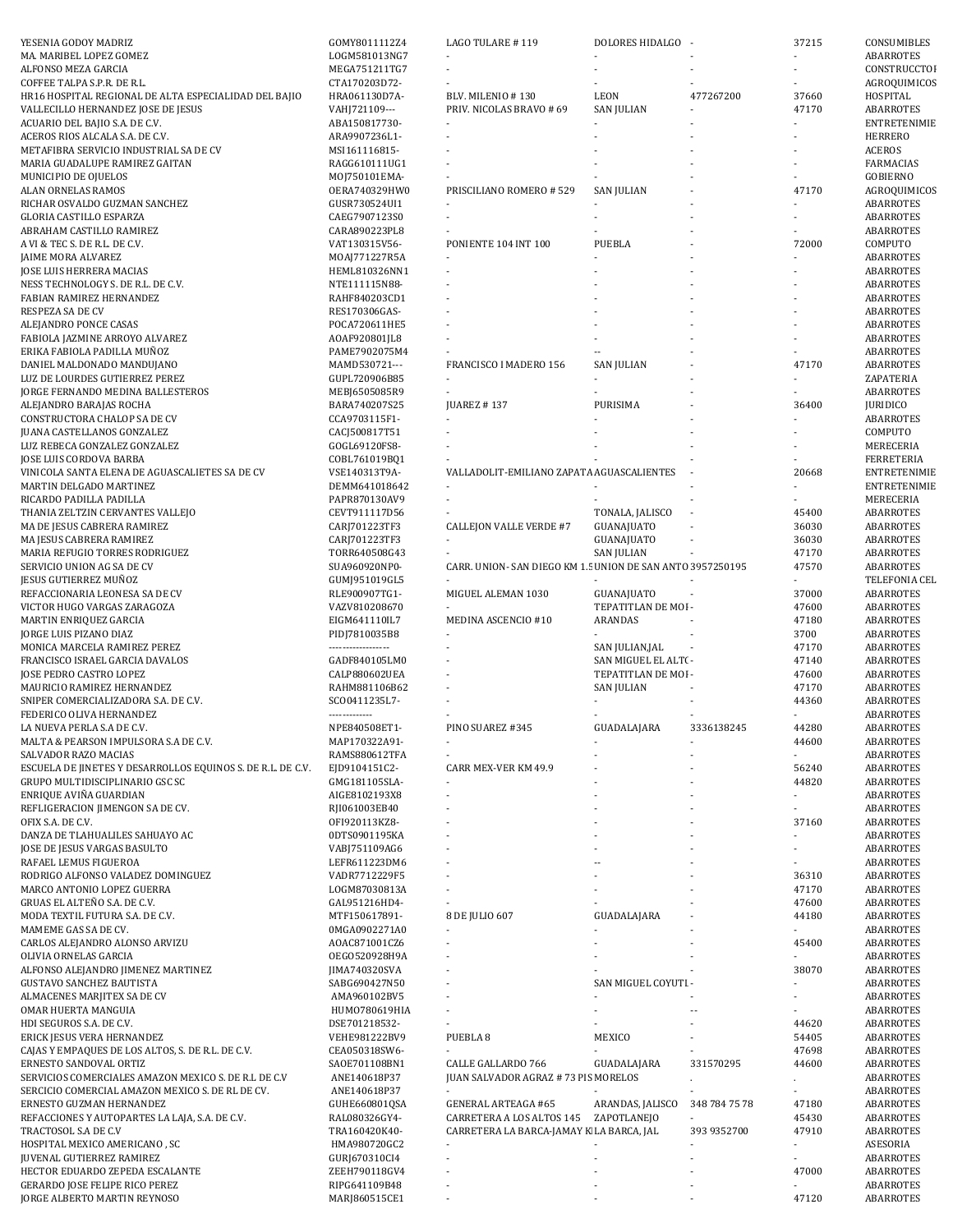| MEDARDO CORTES MARQUEZ                                        | COMM5703128I1                  |                                                 | SAN JUAN DE LOS LAI -                         |                          | 47120                    | ABARROTES              |
|---------------------------------------------------------------|--------------------------------|-------------------------------------------------|-----------------------------------------------|--------------------------|--------------------------|------------------------|
| DISTRIBUIDOR DIESEL AUTOMOTRIZ DE LOS ALTOS SA DE CV.         | DDA0009219E9                   | BLVD. ANACLETO GONZALEZ FLI TEPATITLAN DE MOI.  |                                               |                          | 47600                    | <b>ABARROTES</b>       |
| CARLOS ALEJANDRO MEDINA CRUZ                                  | MECC730628HF5                  |                                                 |                                               |                          |                          | ABARROTES              |
| HUMBERTO PEREZ GUTIERREZ                                      | PEGH50113NP2                   |                                                 |                                               |                          |                          | ABARROTES              |
| <b>CARLOS CESAR LAU FUENTES</b>                               | LAFC800917DG5                  |                                                 |                                               |                          |                          | ABARROTES              |
| JORGE DE ANDA PADILLA                                         | AAPJ671001DEA                  | <b>AQUILES SERDAN #78</b>                       | SAN MIGUEL EL ALT(3477881760                  |                          | 47140                    | ABARROTES              |
| ALEJANDRO MARTIN REYNOSO                                      | MARA760427GC8                  | <b>SAN JULIAN</b>                               | SAN JULIAN, JAL                               |                          | 47170                    | ABARROTES              |
| MIGUEL DUARTE SALAZAR                                         | DUSM871018AL7                  | $\overline{\phantom{a}}$                        | LAGOS DE MORENO,   -                          |                          | 47536                    | <b>ABARROTES</b>       |
| <b>JOSE MANUEL MARTINEZ VAZQUEZ</b>                           | MAVM691224EF0                  |                                                 | SAN JULIAN, JAL                               |                          | 47170                    | <b>ABARROTES</b>       |
| CORPORATIVO ADMINISTRATIVO BASTEK SC                          | CAB161109DT6-                  |                                                 | ZAPOPAN, JAL                                  | $\overline{\phantom{a}}$ | 45070                    | <b>ABARROTES</b>       |
| LUXURY AWARDS S. DE R.L. DE C.V.                              | LAW100715TR2-                  | AV. GONZALEZ GALLO NO.2038                      | GUADALAJARA                                   |                          | 44898                    | ABARROTES              |
| MIGUEL ANGEL CARREÑO ARITZMENDI                               | CAAM740927FR8                  |                                                 |                                               |                          |                          | ABARROTES              |
| JOSE ALEJANDRO ALCALA LIZCANO                                 | AALA801002LC4                  |                                                 |                                               |                          |                          | ABARROTES              |
| IX-CHEL VIRIDIANA LARIOS PONCE                                | LAPI9102239W3                  |                                                 |                                               |                          |                          | ABARROTES              |
| JOSE LUIS BECERRA GALLEGOS                                    | BEGL610621SKA                  |                                                 | <b>SAN JULIAN</b>                             |                          | 47170                    | ABARROTES              |
| <b>JUANA PATRICIA PEREZ GARCIA</b>                            | PEGJ8309146UA                  |                                                 | SAN JULIAN, JAL                               |                          | 47170                    | ABARROTES              |
| KOPLA SA DE CV                                                | K0P940610D11-                  | CARRETERA SAN FRANCISCO DE SAN FRANCISCO DEL -  |                                               |                          | 36300                    | <b>ABARROTES</b>       |
| GASOMICH LA HACIENDA S.A DE C.V                               | GHA090922CS1                   | EX HACIENDA SAN JOSENDE LA F MICHOACAN MORELI - |                                               |                          | 58087                    | <b>ABARROTES</b>       |
| GUILLERMO SEPULVEDA GONZALEZ                                  | SEGG660706I67                  | CALLE FRESNO, NO.695 INT 2                      | TEPATITLAN DE MOI -                           |                          | 47680                    | ABARROTES              |
| FERNANDO JAVIER RUIZ GONZALEZ                                 | RUGF860530V67                  |                                                 |                                               |                          |                          | ABARROTES              |
| ALMACENES ANFORA SA DE CV.<br>DIAGNOSE S.A. DE C.V.           | ANF940707EP6                   | DELEG CUAHUTEMOC CIUDAD D MEXICO                |                                               | 7002424                  | 06050                    | ABARROTES              |
| MUNICIPIO DE LAGOS DE MORENO                                  | DIA030923UK9-                  | CIRCUITO CIRCUNVALACION ORI NAUCALPAN, MEXIC( - | LAGOS DE MORENO,   -                          |                          | 53100<br>47400           | ABARROTES<br>ABARROTES |
| GILBERTO HERNANDEZ RODRIGUEZ                                  | MLM630725HU4-<br>HERG7309195Y9 | $\overline{\phantom{a}}$                        | <b>SAN JULIAN</b>                             |                          | 47170                    | <b>ABARROTES</b>       |
| GABRIELA ISAAC GONZALEZ                                       | IAGG840328PDA                  |                                                 |                                               |                          |                          | <b>ABARROTES</b>       |
| LUIS EDUARDO SANCHEZ GARCIA                                   | SAGL831111566                  |                                                 |                                               |                          | 47170                    | <b>ABARROTES</b>       |
| MEGAL RADIADORES SA DE CV                                     | MRA010124UW1-                  | AZUCENA NO.551                                  | GUADALAJARA                                   | 33 3619 4833             | 44460                    | ABARROTES              |
| JOSE LUIS CARDENAS GALVAN                                     | CAGL9104017I0                  |                                                 |                                               |                          |                          | ABARROTES              |
| HERNANDEZ LOPEZ SALVADOR                                      | HELS710630CZA                  |                                                 |                                               |                          |                          | <b>ABARROTES</b>       |
| JOSE GERARDO HERNANDEZ RAMIREZ                                | HERG880117LIO                  |                                                 |                                               |                          |                          | ABARROTES              |
| MARIA DE JESUS ROMO                                           | ROJE800629NPA                  | <b>JOSE VASCONCELOS</b>                         | SAN JULIA JALISCO                             |                          | 47170                    | ABARROTES              |
| <b>FABIO VITALE</b>                                           | VIFA851008NEA                  |                                                 |                                               |                          |                          | ABARROTES              |
| FERREMATERIALES SAN JULIO ALVAREZ SA DE CV                    | FSJ170316CZ7                   |                                                 | SAN JULIAN                                    |                          | 47170                    | <b>ENTRETENIMIE</b>    |
| <b>JUAN ANTONIO TORRES JIMENEZ</b>                            | T0JJ840923RHA                  |                                                 |                                               |                          |                          | ABARROTES              |
| JOSE MANUEL CONTRERAS FRANCO                                  | COFM860604A53                  |                                                 |                                               |                          |                          | MEDICO                 |
| ALPUERTA S.A. DE C.V.                                         | ALP190301J37-                  | AV. GONZALEZ GALLO NO 2038 GUADALAJARA JALISI - |                                               |                          | 44898                    | ASESORIA               |
| ALEJANDRO ALVARADO PADILLA                                    | AAPA930112D98                  |                                                 |                                               |                          |                          | INFORMATICA            |
| HECTOR GAYTAN FLORIDO                                         | GAFH780816Q76                  |                                                 |                                               |                          |                          | FARMACIAS              |
| HOSPITAL VICENTITA S.A. DE C.V.                               | HVI0412082G4-                  | PEDRO MEDINA 267                                | TEPATITLAN DE MOI -                           |                          | 47600                    | ABARROTES              |
| MARIA GUADALUPE CORTEZ MARQUEZ                                | COMG611002LA5                  |                                                 |                                               |                          |                          | ABARROTES              |
| YESENIA ESTRADA ESTRADA                                       | EAEY710209                     | NIÑOS HEROES 46 OTE                             | <b>SAN JULIAN</b>                             |                          | 47170                    | ABARROTES              |
| MARCOS EMMANUEL ALVIZO MULGADO                                | AIMM970830                     | MATAMOROS #7                                    | ARANDAS JALISCO                               |                          | 47180                    | <b>ABARROTES</b>       |
| ASAEL HERNANDEZ MARTINEZ                                      | HEMA9412309G9                  |                                                 |                                               |                          |                          | TALLER MECAN           |
| RICARDO SUAREZ VARGAS                                         | SUVR914009                     | CAM REAL A SAN MATEO S/N LO HIDALGO             |                                               |                          | 43730                    | <b>ABARROTES</b>       |
| JOSHUA EMANUEL ALCALA FLORES                                  | AAFJ901207NA3                  |                                                 | LEON, GTO                                     |                          | 37289                    | ABARROTES              |
|                                                               |                                |                                                 |                                               |                          |                          |                        |
| DANIEL CHAVEZ ALVAREZ                                         | CAAD800907C5A                  | AV JUAREZ 28 INT 34                             | GUADALAJARA JALISI.                           |                          | 44100                    | ABARROTES              |
| LUIS ERNESTO BECERRA MARTINEZ                                 | BEML890901GX8                  | AV HIDALGO S/N                                  | SAN JULIAN JALISCO -                          |                          | 47170                    | ABARROTES              |
| JULIO ABRAHAM PADILLA SANCHEZ                                 | PASJ930407RZ7                  | $\blacksquare$                                  | <b>SAN JULIAN</b>                             |                          | 47170                    | ABARROTES              |
| RUBEN FLORIDO CASILLAS                                        | FOCR610224GD8                  | $\sim$                                          | SAN FRANCISCO DEL -                           |                          | 36300                    | ABARROTES              |
| CORASJUFI Y ASOCIADOS S.A. DE C.V.                            | CAS1612022I4--                 |                                                 | GUADALAJARA                                   |                          | 44690                    | <b>ABARROTES</b>       |
| <b>GRUPO ASESOR TECNIEX SA DE CV</b>                          | GAT180507QG4-                  | CIRCUITO PALMA DE HIELO NO. LEON, GTO           |                                               |                          | 37419                    | ABARROTES              |
| ALEJANDRO PADILLA MENDEZ                                      | --------------                 | IGNACIO ZARAGOZA OTE 789                        | <b>SAN JULIAN</b>                             | $\sim$                   | 47170                    | ABARROTES              |
| ASUNCION GERARDO GALLO RAMIREZ                                | GARA8807069C1                  |                                                 | JALOSTOTITLAN, JAL -                          |                          | 47120                    | ABARROTES              |
| DANIELA MELGAR MOCTEZUMA                                      | MEMD780826KN3                  |                                                 |                                               |                          |                          | ABARROTES              |
| DANIELA MELGAR MOCTEZUMA                                      | MEMD780826KN3                  |                                                 |                                               |                          |                          | ABARROTES              |
| <b>GUTIERREZ RAMIREZ BEATRIZ</b>                              | GURB510713SX0                  |                                                 |                                               |                          |                          | ABARROTES              |
| J. JESUS ORTEGA MUÑOZ                                         | UEMJ630422891                  | CALLE PASEO DEL MORAL 1115 LEON GTO             |                                               |                          | 37150                    | ABARROTES              |
| EFRAIN ENCARNACION CORNEJO FLORES                             | COFE671226PN8                  | PROLONGACION JUAREZ 57                          | UNION DE SAN ANTO -                           |                          | 47570                    | <b>ABARROTES</b>       |
| ATHLETIC FOOTWEAR SA DE CV                                    | AF0901221IC2-                  |                                                 | PURISIMA DEL RINC( -                          |                          | 36400                    | ABARROTES              |
| FELIPE HERNANDEZ GUTIERREZ                                    | HEGF20102IRS                   |                                                 | $\cdot$                                       |                          |                          | ABARROTES              |
| HERNANDEZ GUTIERREZ LUIS                                      | HEGL790327AZA                  |                                                 |                                               |                          |                          | ABARROTES              |
| LEONARDO LOPEZ GARCIA                                         | LOGAL198704010                 |                                                 |                                               |                          |                          | ABARROTES              |
| CALZADO SUAREZ S.A. DE C.V.                                   | CSU070524AK5-                  | PROLONGACION LA LUZ 19                          | <b>JALOSTOTITLAN</b>                          |                          | 47120                    | ABARROTES              |
| CESAR PAUL MACAL VALERDI                                      | MAVC910719PEA                  |                                                 |                                               |                          | ÷.                       | ABARROTES              |
| LEONARDO ELEAZAR CRUZ ALCALA                                  | CUAL5608237Q3                  | MAPELO 120                                      | TEPATITLAN DE MOI -                           |                          | 47600                    | ABARROTES              |
| LUIS ALFONSO MARTIN DEL CAMPO GONZALEZ                        | MAGL860929F93                  | $\blacksquare$                                  | TEPATITLAN DE MOI -                           |                          | 47600                    | ABARROTES              |
| SERGIO ARMANDO GONZALEZ ACEVES                                | GOAS6601119L6                  |                                                 | TEPATITLAN DE MOI -                           |                          | 47600                    | ABARROTES              |
| MANUEL ALMARAZ IBARRA                                         | AAIM8105284U8                  | VALLE DE NAPA 1643                              | TEPATITLAN DE MOI -                           |                          | 47600                    | ABARROTES              |
| PABLO JACINTO FLORES SANTIAGO                                 | FOSP8805018M8                  | AV.GOMEZ MORIN 392                              | TEPATITLAN DE MOI -                           |                          | 47670                    | ABARROTES              |
| KEVIN ALEJANDRO CORIA VALLE                                   | COVK830326SC9                  |                                                 | GUADALAJARA                                   |                          | 44647                    | ABARROTES              |
| MARIA CONCEPCION CASTILLO BUEN ROSTRO<br>HERIBERTO MORENO PAZ | CABC8602217P1<br>MOPH8001265C6 |                                                 | TEPATITLAN DE MOI -                           |                          | 47600                    | ABARROTES<br>ABARROTES |
|                                                               |                                |                                                 |                                               |                          |                          |                        |
| MIGUEL ANGEL ACEVES VALADEZ<br>RAUL RINCON MARES              | AEVM740521MT9<br>RIMR900210SY2 | $\blacksquare$                                  |                                               |                          |                          | ABARROTES<br>ABARROTES |
| MARTHA NAIK TORRES JIMENEZ                                    | TOJM801023LJA                  | SAN PEDRO TLAQUEPAQUE                           | TLAQUEPAQUE JALIS.                            |                          | 45589                    | ABARROTES              |
| CONVERTIDORA SORELLE SA DE CV.                                | CS01708810106                  |                                                 |                                               |                          |                          | ABARROTES              |
| ALFREDO GUTIERREZ RAMIREZ                                     | GURA681220FX6                  |                                                 |                                               |                          |                          | ABARROTES              |
| ANTONIO GALVEZ ORTA                                           | DTS0901195KA                   |                                                 |                                               |                          |                          | ABARROTES              |
| MARIA TERESA ORTIZ TISCAREÑA                                  | OITT891020530                  |                                                 |                                               |                          | 44760                    | ABARROTES              |
| MIGUEL ANGEL BARRAGAN HERNANDEZ                               | BAHM710819UZ6                  | AV FELIX RAMIREZ RENTERIA NI LAGOS DE MORENO    |                                               |                          | 47450                    | ABARROTES              |
| JOSE JULIO ASCENCIO JIMENEZ                                   | AEJJ7412082R8                  | $\blacksquare$                                  |                                               |                          | $\overline{\phantom{0}}$ | ABARROTES              |
| CATALINA SALCIDO JIMENEZ                                      | SAJC6003278G9                  | JARDINES DE LA CRUZ 44950                       | GDL                                           | 38129696                 | 44950                    | ABARROTES              |
| J JESUS MARTINEZ GONZALEZ                                     | MAGJ691114LV8                  | $\blacksquare$                                  | LEON GTO                                      |                          | 37390                    | ABARROTES              |
| MARIA ISABEL RODRIGUEZ ALDRETE                                | ROAI681031827                  |                                                 | <b>SAN JULIAN</b>                             |                          | 47170                    | ABARROTES              |
| MA. ISABEL MARTINEZ GARCIA                                    | MAGI720515S31                  |                                                 | <b>AYUTLAN JAL</b>                            |                          | 47940                    | ABARROTES              |
| JUAN MANUEL MORALES HERNANDEZ<br>ARANDASCEL SA DE CV.         | MOHJ710302ED5<br>ARA040914MT1  |                                                 | <b>SAN JULIAN</b><br>$\overline{\phantom{a}}$ |                          | 47170<br>47170           | ABARROTES<br>ABARROTES |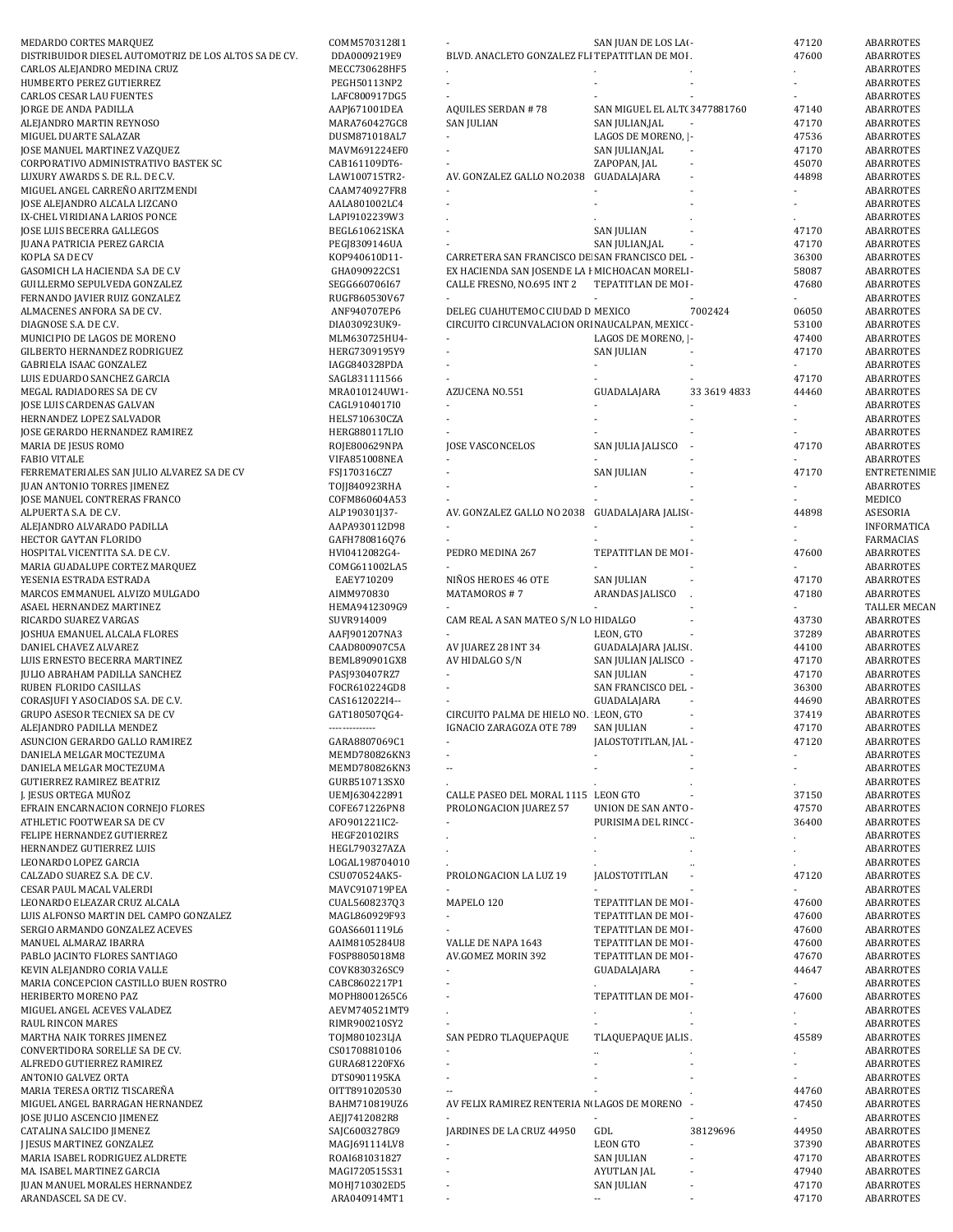| MARIANO RENE SALCIDO GALVAN                                          | SAGM851020JMA                 |                                                          |                              |                          | 47170          | ABARROTES              |
|----------------------------------------------------------------------|-------------------------------|----------------------------------------------------------|------------------------------|--------------------------|----------------|------------------------|
| JOSE ROBERTO DE JESUS HERMOSILLO HERNANDEZ                           | HEHR781117BQ6                 |                                                          | SAN IGNACIO CERRO -          |                          | 47190          | ABARROTES              |
| ALEJANDRO MARTINEZ SANCHEZ                                           | MASA 870130PI1                | BOSQUES DE LA PRESA #103                                 | <b>LEON GTO</b>              |                          | 37125          | ABARROTES              |
| INTERAMERICANA DE ACEITES Y LUBRICANTES S.A. DE C.V.                 | IAL020924I42-                 | ARMANDO BIRLAING SHAFFLER QUERETARO                      |                              |                          | 76090          | ABARROTES              |
| ESTEBAN FLORIDO CASILLAS                                             | FOCE6909129A5                 |                                                          | SAN FRANCISCO DEL -          |                          | 36440          | ABARROTES              |
| JOAQUIN ANDRES MARTIN MARQUEZ                                        | MAMJ800402HSL                 | C-5 DE MAYO # 202 SUR                                    | SAN JULIAN JALISCO -         |                          | 47170          | ABARROTES              |
| ESAUL GONZALEZ VAZQUEZ                                               | GOVE680104LQ8                 |                                                          |                              |                          | 47170          | ABARROTES              |
| PARABRISAS VICKY S.A. DE C.V.                                        | PVI980601BC6-                 | BLVD TORRES LANDA 201                                    | <b>LEON GTO</b>              | 7156480                  | 37450          | ABARROTES              |
|                                                                      |                               |                                                          |                              |                          |                |                        |
| FERNANDO GABRIEL PEREZ GUERRA                                        | PEGF671130FG9                 | AV. BOSQUES DE SANTA ANITA 2 TLAJOMULCO.JAL              |                              |                          | 45645          | ABARROTES              |
| ZASAMO CONSULTING S.A. DE C.V.                                       | ZC0180320T93-                 | BLVD. JUAN ALONSO DE LAS TOF LEON, GTO                   |                              |                          | 37125          | ABARROTES              |
| MARIA ESTHER MARQUEZ ESCAMILLA                                       | MAEE750807UV9                 |                                                          | SAN JULIAN JALISCO -         |                          | 47170          | ABARROTES              |
| SANBORN HERMANOS, SA                                                 | SHE190630V37-                 |                                                          | GUADALAJARA                  |                          | $\blacksquare$ | ABARROTES              |
| <b>JUAN PABLO FUENTES MENDEZ</b>                                     | FUMJ830629HY0                 |                                                          |                              |                          |                | ABARROTES              |
| PROYECCION INTEGRAL ZURE, S.A. DE C.V.                               | PIZ070717DX6-                 | AV. VALLARTA NO.2828 NO.INT 1 GUADALAJARA                |                              | $\overline{\phantom{a}}$ | 44690          | ABARROTES              |
| VICTOR MSNUEL MUÑOZ GONZALEZ                                         | MUGV701126EE8                 | <b>VICENTE GUERRERO</b>                                  | SAN JULIAN, JAL              |                          | 47170          | ABARROTES              |
| CAPITAL PUBLICO, S.C.                                                | CPU170605AN1-                 |                                                          |                              |                          | 47474          | ABARROTES              |
|                                                                      |                               |                                                          |                              |                          |                |                        |
| TRACTO REFACCIONES DE LAGOS SA DE CV.                                | TLA100313153                  |                                                          | LAGOS DE MORENO.             |                          | 47410          | ABARROTES              |
| MAYRA ESTRADA PADILLA                                                | EAPM8605281I6                 |                                                          | SAN JULIAN, JAL              |                          | 47170          | ABARROTES              |
| ALEJANDRO GOMEZ ESCOBEDO                                             | GOEA900614KS5                 |                                                          | <b>SAN JULIAN</b>            |                          | 47170          | ABARROTES              |
| MACIAS REYES ALBERTO                                                 | MARA 8501133Z4                |                                                          | <b>SAN JULIAN</b>            |                          | 47170          | ABARROTES              |
| COMERCIALIZADORA EFICIENTE DE ABASTOS SA DE CV.                      | CEA150205NB5                  | CALLE SEGUNDA 838 LOCAL A C( GUADALUPE NUEVO -           |                              |                          |                | ABARROTES              |
| MARGARITA LUNA VERDIN                                                | LUVM580605J7A                 |                                                          | <b>SAN JULIAN</b>            |                          | 47170          | ABARROTES              |
| MARCO ANTONIO PADILLA GOMEZ                                          | PAGM820304FA4                 | $\overline{\phantom{a}}$                                 | SAN JULIAN                   |                          | 47170          | ABARROTES              |
| <b>GABRIEL MENDEZ ACEVES</b>                                         | MEAG770702637                 |                                                          |                              |                          | 47170          | ABARROTES              |
|                                                                      |                               |                                                          |                              |                          |                |                        |
| DAVID MUÑOZ PADILLA                                                  | MUPD741228SX1                 |                                                          | <b>SAN JULIAN</b>            |                          | 47170          | ABARROTES              |
| JORGE ALBERTO NAVARRO BENITEZ                                        | NABJ7912028W8                 |                                                          | SAN PEDRO, TLAQUE -          |                          | 45580          | ABARROTES              |
| <b>JUAN JOSE VISCENCIO LOPEZ</b>                                     | VILJ751117V86                 |                                                          | AGUASCALIENTES -             |                          | 20235          | ABARROTES              |
| XE INGENIERIA MEDICA SA DE CV                                        | XIM1406078S2-                 | <b>CRISTOBAL COLON 75 BIS</b>                            | TLALPAN, CDMX                |                          | 14630          | ABARROTES              |
| RODRIGO RUIZ ESQUIVEL                                                | RUER901226978                 |                                                          | TEPATITLAN DE MOI -          |                          | 47600          | ABARROTES              |
| SAINZ LOPEZ MARIA ASUNCION                                           | SALA501204I22                 | $\mathcal{L}$                                            | SAN JULIAN JALISCO -         |                          | 47170          | ABARROTES              |
| AZULEJOS TALAVERA CORTES S.A. DE C.V.                                | ATC850301KQA-                 |                                                          | DOLORES HIDALGO, ( -         |                          | 37800          | ABARROTES              |
|                                                                      |                               |                                                          |                              |                          |                |                        |
| ZERMEÑO GUTIERREZ MARIA DE JESUS                                     | ZEGJ571015N65                 |                                                          | <b>SAN JULIAN</b>            |                          | 47170          | ABARROTES              |
| <b>BODEGA IVI SA DE CV</b>                                           | VIV140113HF0.                 |                                                          |                              | 38561365                 | 44210          | ELECTRONICA            |
| <b>GILBERTO HERNANDEZ NERI</b>                                       | HENG730820R2A                 |                                                          | OCOTLAN, JALISCO             | $\sim$                   | 47810          | ABARROTES              |
| MARTIN CHAVEZ UREÑA                                                  | CAUM660414BT1                 | CALLE CARACOL 2851 COLONIA   GUADALAJARA, JAL            |                              |                          | 44540          | ABARROTES              |
| AUTOSERVICIO GASHR S.A. DE C.V.                                      | AGA0006136F1-                 |                                                          | TONALA, JAL                  |                          | 45422          | ABARROTES              |
| ELECTRONICA ALDI S.A DE C.V                                          | EAL130903BG0                  |                                                          |                              |                          |                | ABARROTES              |
| CONCRETOS SAN JULIO ALVAREZ SA DE CV                                 | CSJ190610BY5-                 |                                                          |                              |                          |                | ABARROTES              |
|                                                                      |                               |                                                          |                              |                          |                |                        |
| TECNOLOGY KING SA DE CV                                              | TKI150609IB3-                 |                                                          | PUEBLA DE ZARAGO' -          |                          | 72190          | ABARROTES              |
| MARIA DE LOURDES PADILLA DE ANDA                                     | PAAL710323SF6                 |                                                          |                              |                          | 47170          | ABARROTES              |
| LUIS ALBERTO GUERRERO AGUILAR                                        | GUAL9512095I6                 | PRINCESADO#105                                           | <b>LEON GTO</b>              |                          | 37234          | ABARROTES              |
| LUIS GILBERTO GUERRERO AGUILAR                                       | GUAL9512095I6                 | PRINCESADO #105                                          | <b>LEON GTO</b>              |                          | 37234          | ABARROTES              |
| MILAGROS ABIGAIL HERRERA NOGALES                                     | HENM951227G95                 |                                                          |                              |                          |                | ABARROTES              |
| JIMENEZ AUTOCAMIONES S.A DE C.V                                      | JAU000120468                  |                                                          | ZAPOPAN JALISCO              |                          |                | ABARROTES              |
| HOSPITAL ARANDA DE LA PARRA SA DE CV                                 | HAP900801CS4-                 |                                                          | <b>LEON GTO</b>              |                          | 37000          | ABARROTES              |
|                                                                      |                               |                                                          |                              |                          |                |                        |
| <b>JUAN DIEGO LOPEZ PARRA</b>                                        | LOPJ831022KV4                 |                                                          | PURISIMA DEL RINC( -         |                          | 36400          | ABARROTES              |
|                                                                      |                               |                                                          |                              |                          |                |                        |
| PROVEEDORA DE EQUIPOS PARA ALUMBRADO S.DE R.L. DE C.V.               | PEA031216LL8-                 | PUERTO SAN BLAS NO.98 COL. M ZAPOPAN.JALISCO             |                              | 36209977                 | 45060          | ABARROTES              |
| CARLOS ANDRES RAMIREZ GRANADA                                        | RAGC790906RNA                 |                                                          |                              |                          |                | ABARROTES              |
| ABARROTES JIGO, S.A DE C.V                                           | AJI981030386                  |                                                          | <b>JALOS TOTITLAN</b>        |                          | 47120          | ABARROTES              |
|                                                                      |                               |                                                          |                              |                          |                |                        |
| SOFIMEX, INSTITUCION DE GARANTIAS, S.A.                              | ASG950531ID1-                 | BLVD. ADOLFO LOPEZ MATEOS 1 CIUDAD DE MEXICO -           |                              |                          | 1010           | ABARROTES              |
| <b>JUANA SALCIDO GALVAN</b>                                          | SAGJ7912313Y7                 | AV HIDALGO                                               | <b>SAN JULIAN</b>            |                          | 47170          | <b>ABARROTES</b>       |
| J CLEMENTE MUÑOZ                                                     | MUJX451123AEA                 |                                                          |                              |                          |                | <b>ABARROTES</b>       |
| CRBT ROBOTICA DE MEXICO SAS DE CV                                    | CTR1907029I1                  |                                                          |                              |                          |                | ABARROTES              |
| ELISEO HERNANDEZ CORTES                                              | HECE540614DE7                 |                                                          | SILAO, GTO                   | 4727223589               | 36270          | ABARROTES              |
| KENDRA PRADO JIMENEZ                                                 | PAJK980604CU4                 | <b>EMILIANO ZAPATA 28</b>                                | TLAXCALA                     | 7481062460               | 90231          | ABARROTES              |
| JUAN MANUEL GUTIERREZ TERRAZAS                                       | GUTJ860127HL7                 |                                                          |                              |                          |                | ABARROTES              |
| DISTRIBUIDORA MEXTEC SA DE CV                                        | DME200629T44                  | $\mathcal{L}$                                            |                              |                          |                | ABARROTES              |
|                                                                      |                               |                                                          |                              |                          |                |                        |
| SISTEMAS EMPRESARIALES DABO, S.A DE C.V                              | SED881215J89                  |                                                          |                              |                          |                | ABARROTES              |
| GUILLERMO JARAMILLO RUBIO                                            | JARG720913LZ2                 | MARIA DE LA LUZ BRAVO 607                                | SAN FRANCISCO DEL 4767436089 |                          | 36380          | <b>ABARROTES</b>       |
| FELIPE PLASCENCIA GUTIERREZ                                          | PAGF5607201Q4                 |                                                          |                              |                          |                | ABARROTES              |
| COMERCIALIZADORA DE REFACCIONES COMPUTACIONALES SA DE C CRC120912131 |                               |                                                          |                              |                          |                | ABARROTES              |
| AZUL 257 MEXICO S DE R.L. DE C.V.                                    | ADC151202936                  |                                                          |                              |                          |                | ABARROTES              |
| CLAUDIA IVONNE DE CARLO REYNA                                        | CARC860621H69                 |                                                          | AGUASCALIENTES               |                          | 20235          | ABARROTES              |
| DANIEL HUERTA JIMENEZ                                                | HUJD670223M53                 | $\blacksquare$                                           |                              |                          |                | ABARROTES              |
| MARICELA GOROZTIETA MIGUEL                                           | GOMM9607082E3                 | MAGUEY #102 VILLAS DEL MAGI SAN FRANCISCO DEL 4761136693 |                              |                          | 36446          | ABARROTES              |
| KARLA EDITH CARDONA SANCHEZ                                          | CASK941027R91                 | SIERRA DE LOS AGUSTINOS EXT LEON GTO                     |                              |                          | 37353          |                        |
|                                                                      |                               | $\overline{\phantom{a}}$                                 |                              |                          |                | ABARROTES              |
| MARIO ALBERTO MEDINA MONTALVO                                        | MEMM860926L1A                 | $\sim$                                                   |                              |                          |                | ABARROTES              |
| MICROCLIK SA DE CV.                                                  | MIC091126NY4                  |                                                          |                              |                          |                | ABARROTES              |
| RIGOBERTO CONS URBALEJO                                              | COUR7912272L3                 |                                                          |                              |                          |                | ABARROTES              |
| JAVIER BANDERAS MORAN                                                | BAMJ660510V4A                 | AV PATRIA N 95 COL 5 DE MAYO GDL, JALISCO                |                              |                          | 44970          | ABARROTES              |
| COMERCIALIZADORA E IMPORTADORA MASAGO SA DE CV.                      | CEI070213JMA                  |                                                          |                              |                          |                | ABARROTES              |
| MIRIAM MUÑOZ GARCIA                                                  | MUGM880318CV8                 | AV HIGALGO                                               | SAN JULIAN JALISCO -         |                          | 47170          | ABARROTES              |
| LADY LAURA HERNANDEZ MELLADO                                         | HEML840628574                 |                                                          |                              |                          |                | ABARROTES              |
| <b>GONZALO RODRIGUEZ FAJARDO</b>                                     | ROFG8303261N2                 |                                                          | TONALA,JAL                   |                          | 45402          | ABARROTES              |
|                                                                      |                               |                                                          |                              |                          |                |                        |
| 101 GRADOS S. DE R L DE C.V                                          | CUG1311126K0                  |                                                          |                              |                          |                | ABARROTES              |
| HERIBERTO SANCHEZ GUADALUPE                                          | SAGH870415L14                 |                                                          |                              |                          |                | ABARROTES              |
| ELIOVEN MARTIN FRANCO                                                | MAFE830126RV6                 |                                                          | GUADALAJARA,JAL              |                          | 44540          | ABARROTES              |
| AMADO JAVIER MORENO JIMENEZ                                          | MOJA690313BE5                 |                                                          | SAN MIGUEL EL ALT( -         |                          | 47140          | ABARROTES              |
| CONSTRUCTORA CHATER SA DE CV                                         | CCA200831GX9                  |                                                          |                              |                          |                | ABARROTES              |
| LAURA ELENA FERNANDEZ PADILLA                                        | FEPL6109017D8                 |                                                          |                              |                          | 37450          | ABARROTES              |
| BAYA MEXICO S DE RL DE CV                                            | RIS120316SH9                  |                                                          |                              |                          |                | ABARROTES              |
|                                                                      |                               |                                                          |                              |                          |                |                        |
| BAZAYA MEXICO S DE RL DE CV                                          | RIS120316SH9                  |                                                          |                              |                          |                | ABARROTES              |
| MA ISABEL MARTINEZ GARCIA                                            | MAGI720515S31                 |                                                          |                              |                          |                | ABARROTES              |
| DANIEL GUTIERREZ DE LA ROSA                                          | GURD891218HB7                 |                                                          |                              |                          | 47170          | ABARROTES              |
| OMAR GILBERTO GALVEZ SALAZAR                                         | GAS0830128KN8                 |                                                          | JOCOTEPEC, JAL               |                          | 45800          | ABARROTES              |
| 1PEDIDOS.COM<br>GUILLERMO DE JESUS MARTINEZ CORTES                   | 0S0051003F5A<br>MACG9209149C3 |                                                          | TONALA,JAL                   |                          | 45402          | ABARROTES<br>ABARROTES |